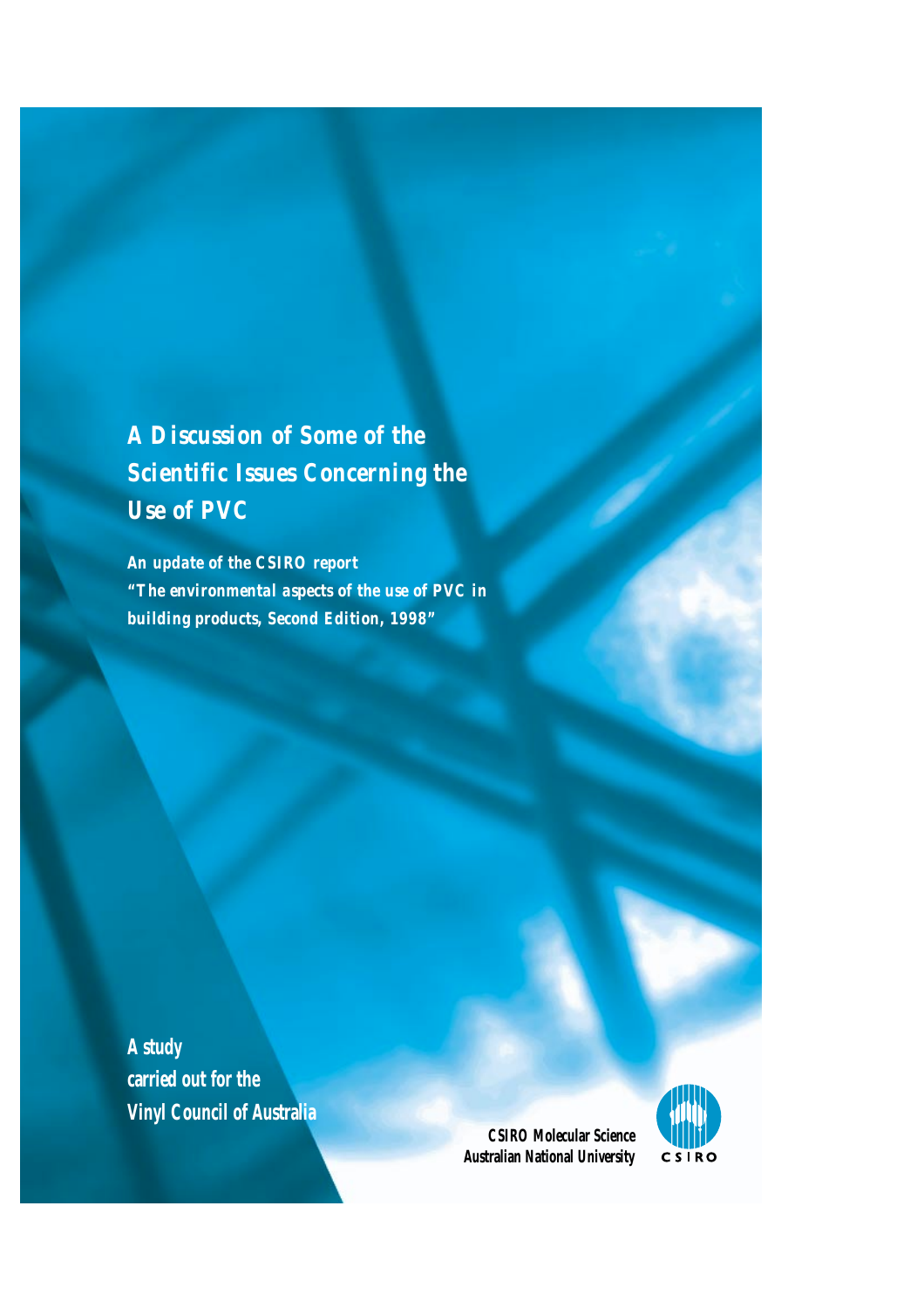# *A Discussion of Some of the Scientific Issues Concerning the Use of PVC*

*An update of the CSIRO report "The environmental aspects of the use of PVC in building products, Second Edition, 1998"*

> **A Study carried out for the Vinyl Council of Australia**

> > Author: Dr Phillip Coghlan Project Officer CSIRO Molecular Science and Australian National University

> > > April 2001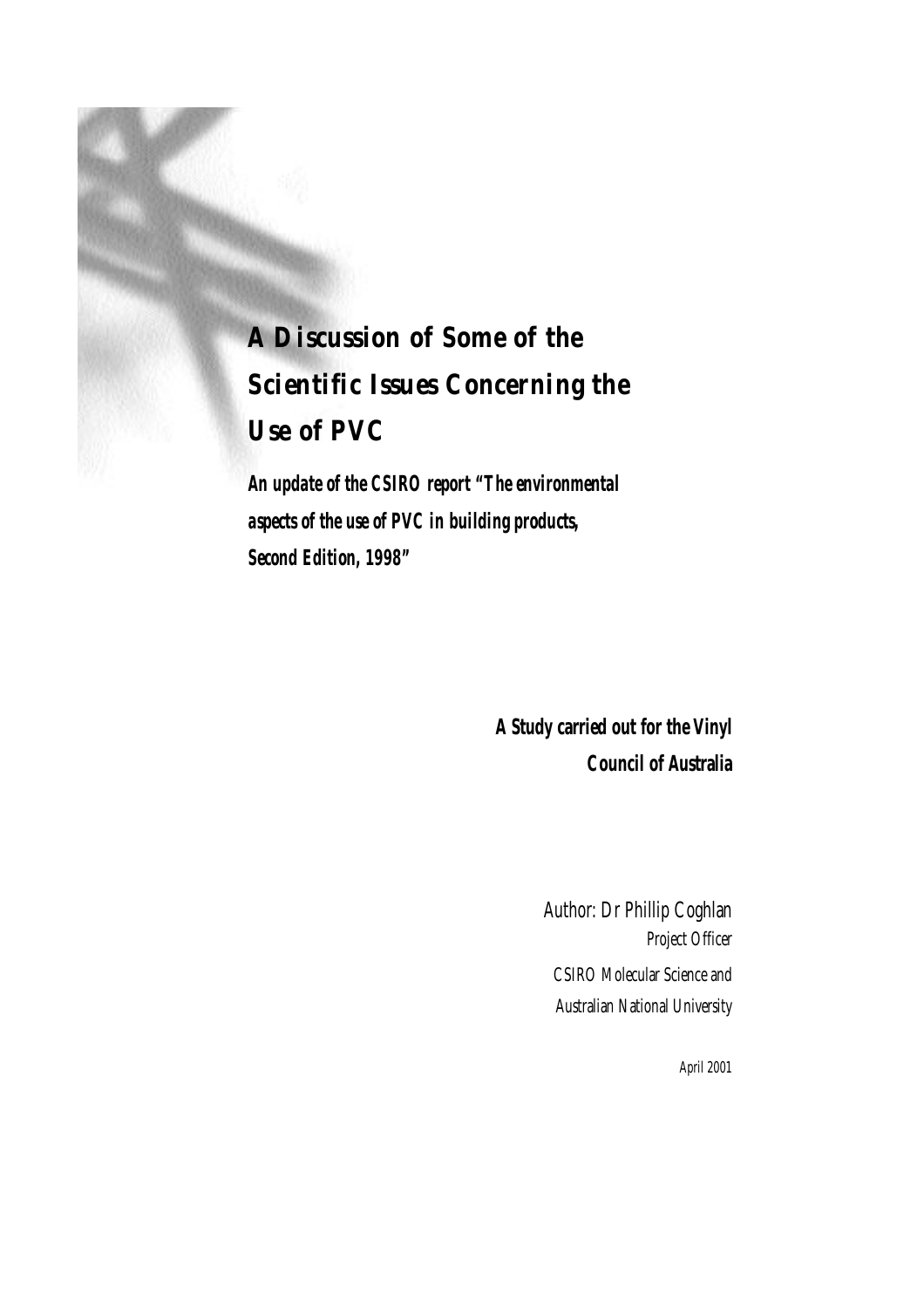

Published by CSIRO Molecular Science Private Bag 10 Clayton South MDC Victoria, 3169 AUSTRALIA

© CSIRO 2001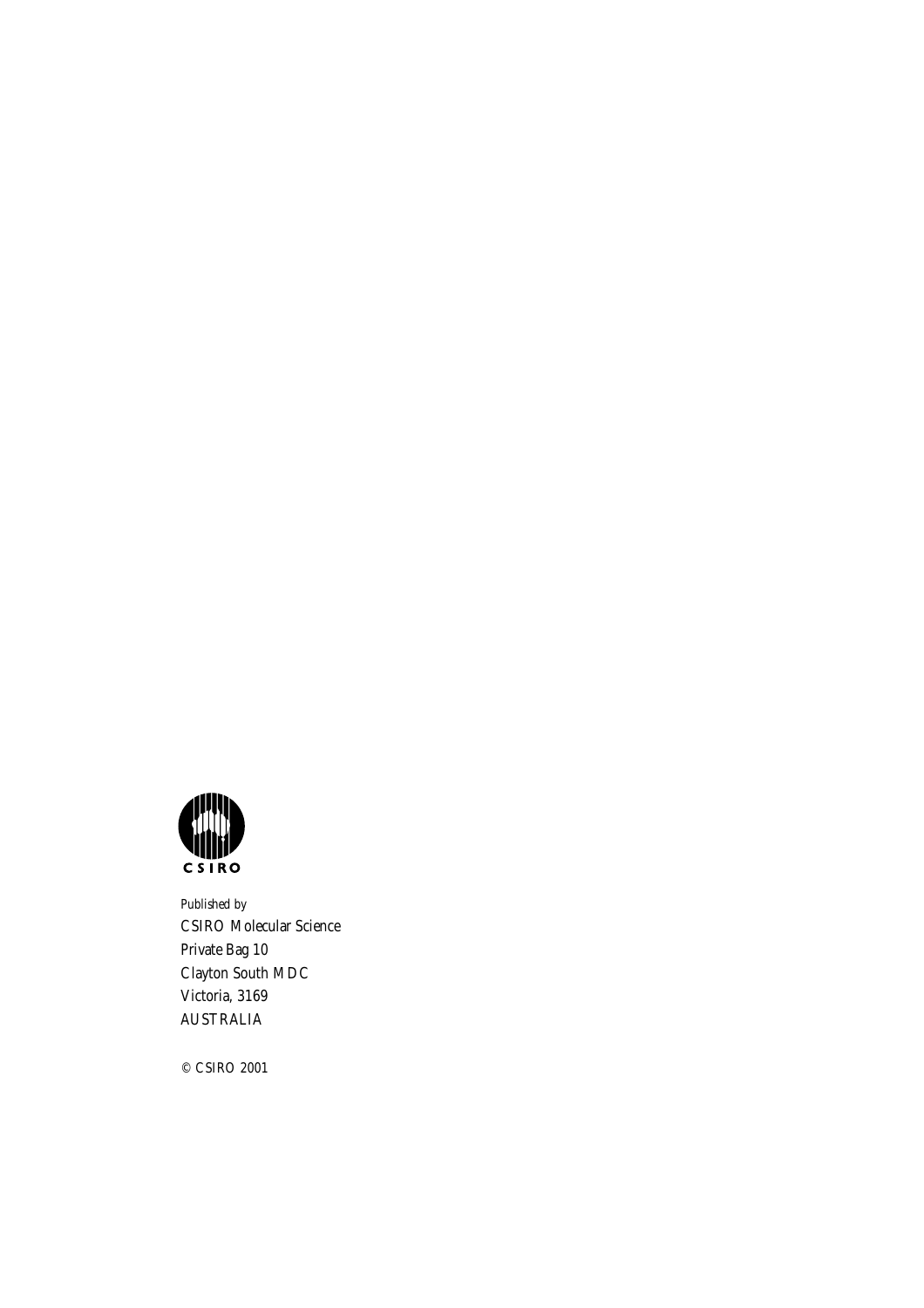# **CONTENTS**

|                          | <b>Study Brief</b>                            | 4  |
|--------------------------|-----------------------------------------------|----|
| <b>Executive Summary</b> |                                               | 5  |
| 1.                       | Introduction                                  |    |
| 2.                       | Scope and methodology                         |    |
| 3.                       | <b>Phthalates</b>                             | 9  |
|                          | 3.1 Properties and use                        | 9  |
|                          | 3.2 Environmental fate                        | 9  |
|                          | 3.3.1 Issues of human exposure                | 10 |
|                          | 3.3.2 General aspects of endocrine disruption | 12 |
|                          | 3.4 Phthalates in perspective                 | 16 |
| 4.                       | <b>Stabilisers</b>                            | 18 |
|                          | 4.1 Use                                       | 18 |
|                          | 4.2 Fate                                      | 19 |
|                          | 4.3 Health effects                            | 20 |
|                          | 5. PVC and fire                               | 20 |
|                          | 5.1 Combustion                                | 20 |
|                          | 5.2 Dioxins                                   | 22 |
| 6.                       | <b>PVC</b> recycling                          | 26 |
| 7.                       | <b>Alternatives</b>                           | 27 |
| 8.                       | Conclusions                                   | 25 |
| 9.                       | Recommendations                               | 25 |
|                          | 10. Acknowledgments                           | 30 |
|                          | 11. References                                | 31 |
|                          | 12. Glossary                                  | 42 |
|                          |                                               |    |

**3**

.............................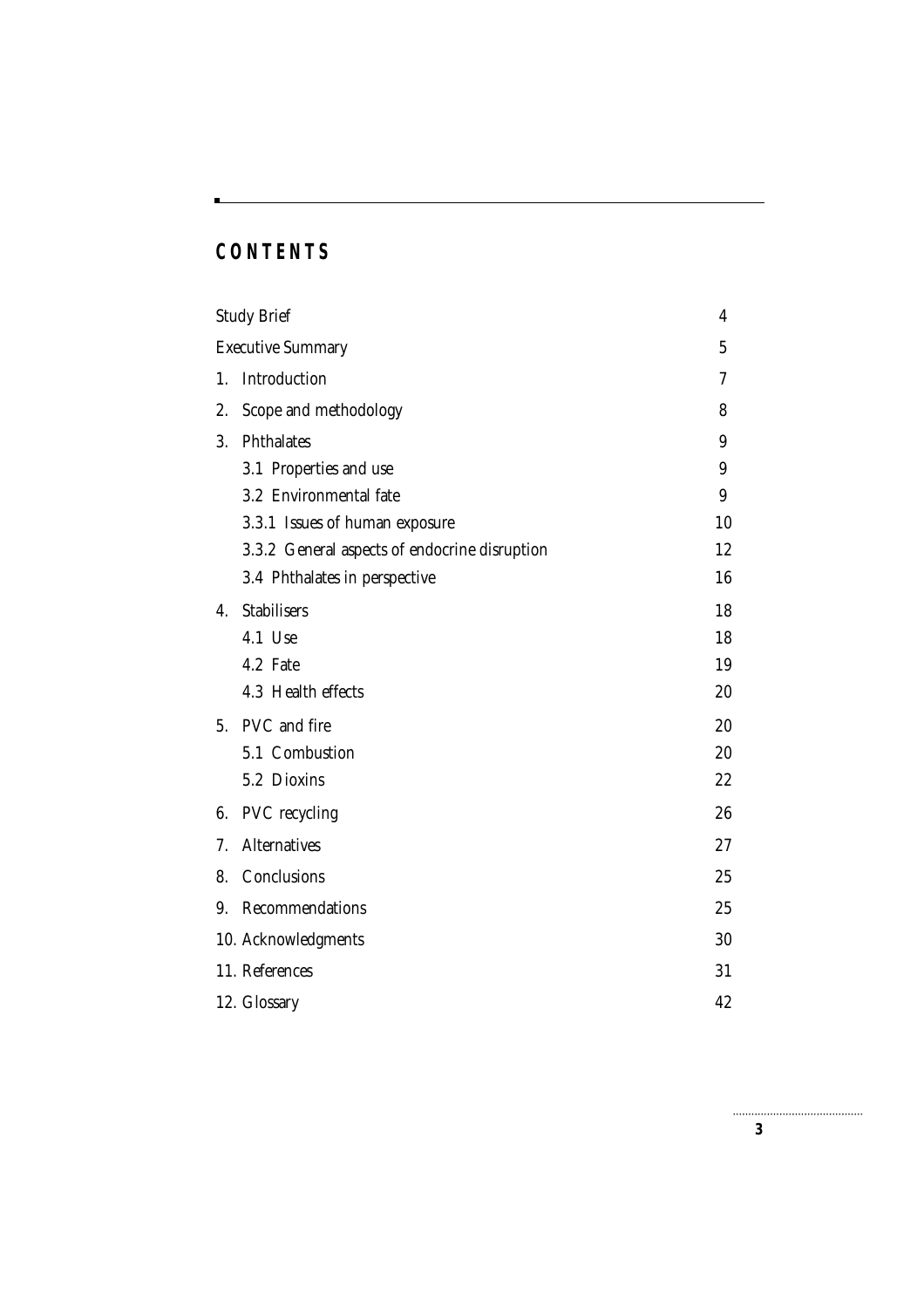### **STUDY BRIEF**

**Prepare a scientific overview of the main environmental issues and perceptions associated with the major products of the Australian PVC industry in order to assist the industry in the sound management of these issues.**

In particular, provide a brief update of the principal conclusions of the CSIRO's June 1998 report *The environmental aspects of the use of PVC in building products*. Address each of the major issues identified in the Executive Summary of that report.

Examine peer reviewed literature and public reports from expert bodies, including expert overviews by recognised scientists, scientific authorities and international regulatory agencies. Where practical, consider scientific opinion on how the hazards and risks of PVC compare with those of alternative materials for similar end use products, and how they compare with the benefits bestowed.

Provide a brief overview of phthalate issues in relation to building and construction and other significant PVC product sectors. This synopsis should describe the concerns and views expressed by the public, international regulatory agencies, scientists and the international industry. It should describe in general terms the major technical issues (e.g. analytical methodology, availability of exposure data, definitive effects in humans, testing of replacement compounds, etc.). It is not intended that the toxicology of the phthalates be reviewed, though it may be necessary to provide contextual information in relation to the debate.

Vinyl Council of Australia May 2000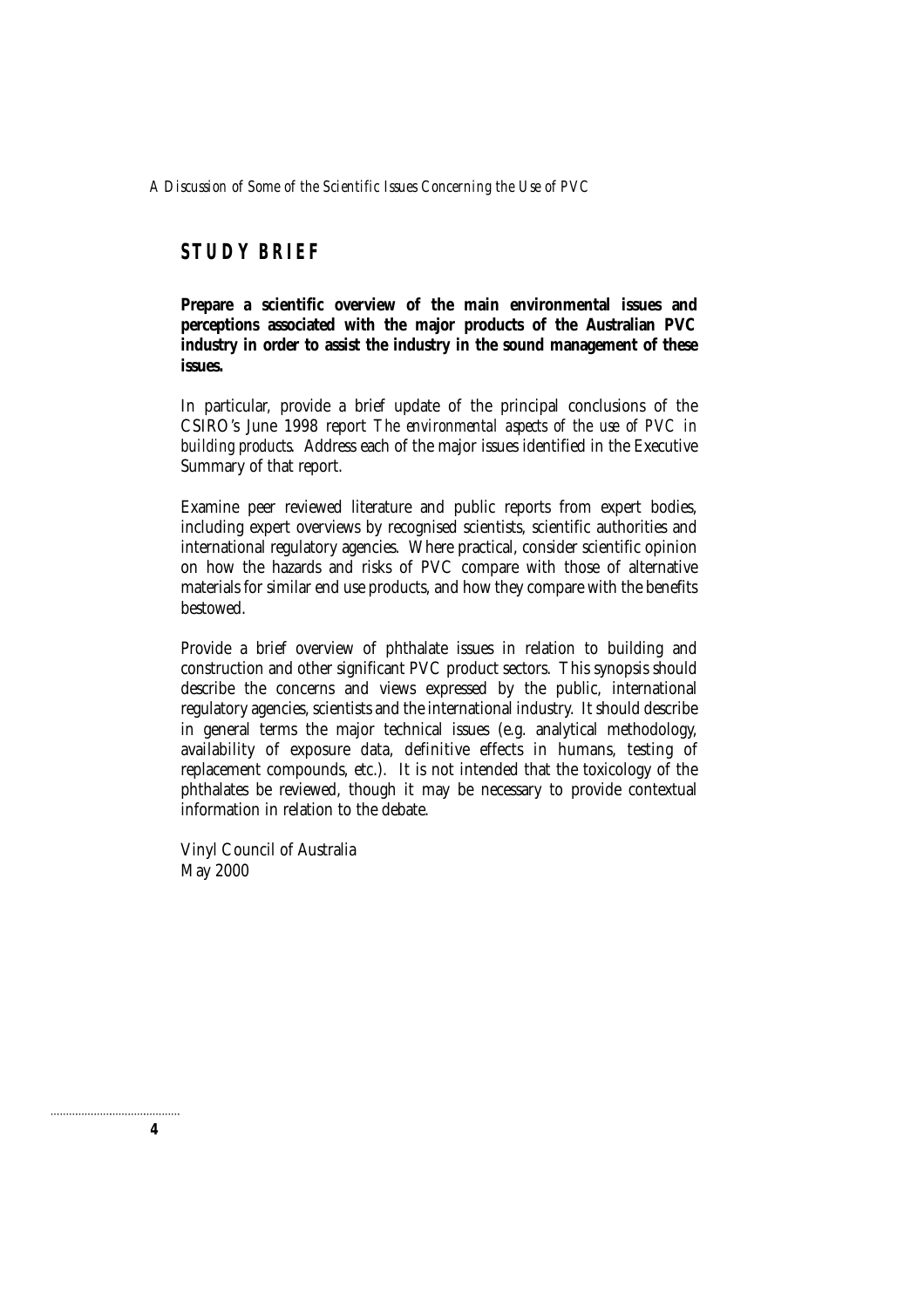### **EXECUTIVE SUMMARY**

This study updates the principal conclusions of the CSIRO's June 1998 report "*The environmental aspects of the use of PVC in building products – second edition*". The issues identified in that report were the use of phthalates in plasticised PVC and their possible health and environmental effects, the fate of heavy metal-based heat stabilisers, PVC and its relation to fire and toxic emissions when combusted, the potential for recycling of PVC building products, and the appropriateness of alternatives to PVC in its building product applications.

The effects on human health and the environment from the release of phthalates present in plasticised PVC products have been the subject of much controversy. However, conclusive scientific evidence supporting the assertion that the most commonly used phthalates (DEHP and DINP) present a danger to humans is lacking. The perceived potential regarding the possibility that the toxicity of some phthalates may be the result of endocrine disruption is the principal cause for concern over phthalates, however there is a general lack of relevant information concerning possible adverse effects of endocrine disrupting chemicals on humans at environmental exposure levels.

The fate of the heavy metal-based thermal stabilisers used in PVC products has been the subject of recent investigations. In the case of the most commonly used stabiliser, lead compounds, the concerns relating to extraction are overstated. It has been found that the stabilisers are held within the PVC matrix and only limited, initial losses from the surface occur. Under landfill conditions the stabiliser loss is still slow and minor compared to other sources of lead in the environment. Likewise, the contribution made by PVC to the release of heavy metals into the environment as a result of building fires can be considered minor due to the rare occurrence of these events.

The behaviour of PVC during building fires has been the subject of much debate. Rigid PVC is inherently flame retardant, but plasticised PVC often requires flame retardant additives, most often metal hydrates and chloroparaffins, to reduce the fire hazard. Compared to its common plastic alternatives PVC products perform better in terms of lower combustibility, flammability, flame propagation, and heat release. However, in terms of smoke density and the release of corrosive gases, PVC performs poorly. The contribution made by PVC to the emissions of dioxin appears to be insignificant compared to other sources.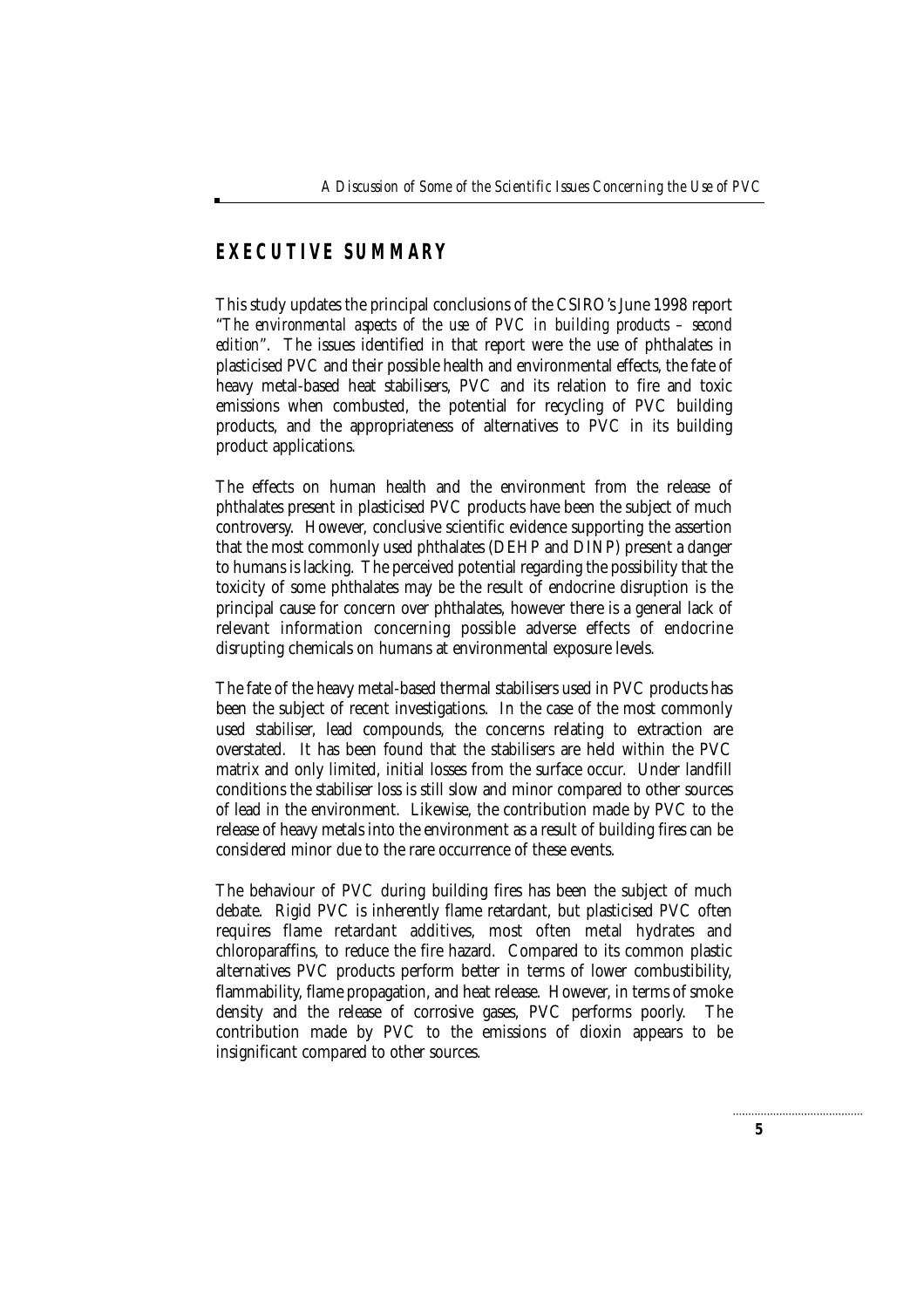Even though waste PVC building products are suitable for recycling efforts have been low scale compared to other consumer plastics recycling programs.

There are alternatives to PVC in all building and construction applications. Nevertheless, the balance of available evidence indicates that PVC in its building and construction applications has no more effect on the environment than its alternatives.

It can be concluded from the evidence cited in this and the preceding reports that the possible adverse human health and environmental effects of using PVC in building products is not greater than those of other materials. However, there are several aspects which require additional study because the evidence is either unavailable, inconclusive or contradictory. Significant efforts are currently underway internationally to attempt to clarify some of the issues surrounding the use of PVC. These include the health and environmental effects of the phthalate plasticisers used in flexible PVC, the ultimate fate of the heavy metals used as heat stabilisers, and the toxicity of the emissions from accidental fires involving PVC.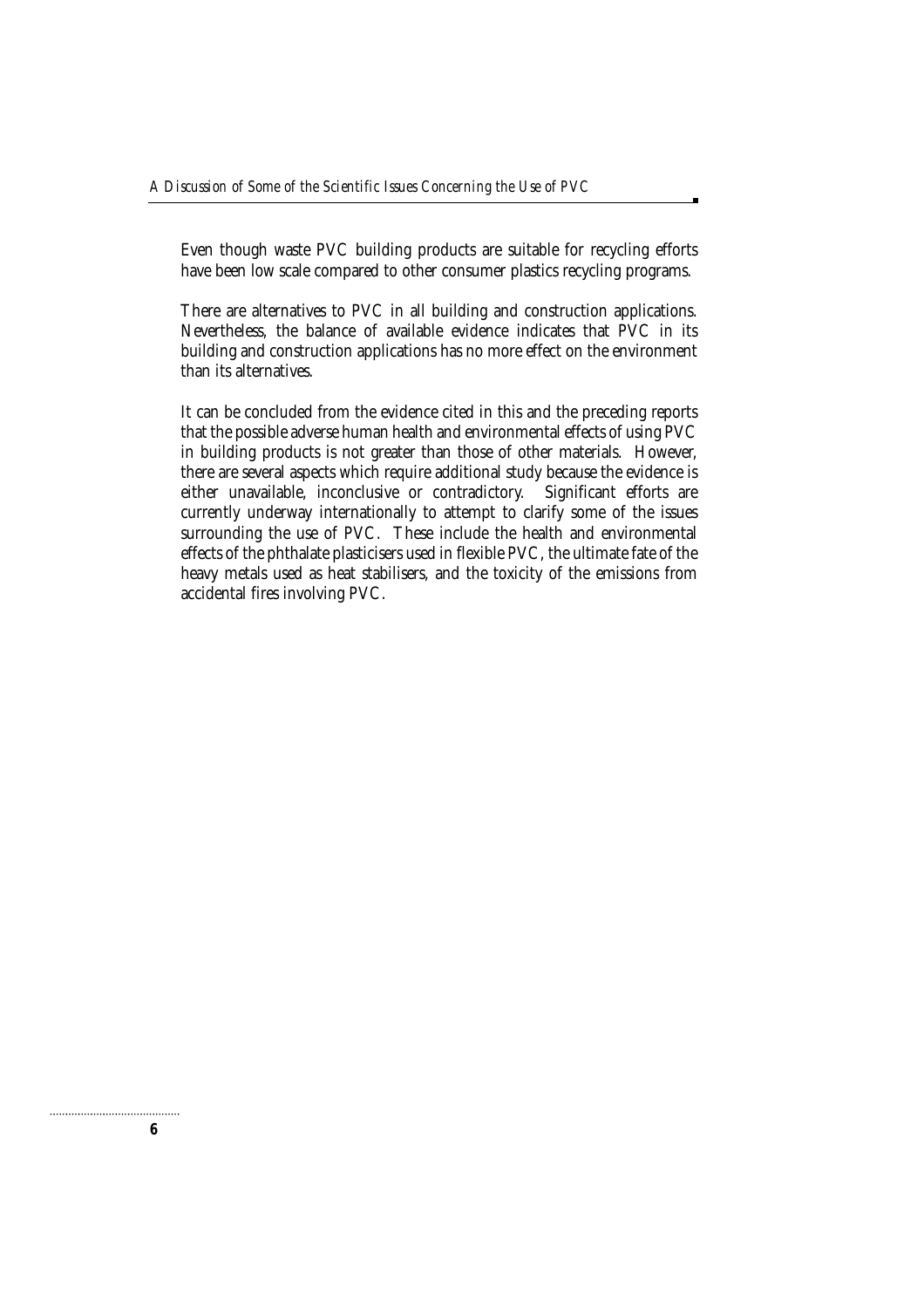# **1. INTRODUCTION**

Poly(vinyl chloride) (PVC) is arguably the most versatile of all the plastics (more correctly termed polymers). It is resistant to corrosion and weathering, a superb electrical insulator, impact and scratch resistant, tends not to crack, can be made rigid or flexible, and under many circumstances, it does not catch fire readily. PVC is also cheap to produce and can serve its designed function for decades. Due to its high chlorine content (57 wt% in virgin PVC) PVC is inherently more energy conservative (less fossil carbon is utilised) compared to its polymer alternatives. However, when energy consumption during manufacture is included PVC is on parity with the other major plastics (UBA 1999). The uses of PVC are many and varied. The building products sector includes pipes (sewerage and potable water), cable and wiring covers, electrical switches and conduit, membranes, insulation, flooring, trim, and window frames. Consumer household uses include toys, blinds, wallpaper, furniture, shower curtains, electrical casings, imitation leather, and surface finishes. Packaging and medical disposables are also minor but important applications.

PVC, with a world-wide market second only to low-density polyethylene (Fauvarque 1996), is the plastic most widely used in building product applications. Virgin PVC is thermally and photochemically unstable and various additives are included in the formulation of PVC products to reduce these limitations. The classes of additives that can be used include inert fillers, heat stabilisers, plasticisers, flame retardants, lubricants, impact modifiers, smoke retardants, pigments, UV-radiation stabilisers, antistatic agents, bubbling agents, and fungicides.

The health and environmental effects of PVC and its additives have been the subject of intense debate in recent years (Hansen 1999). The focus of this debate was initially concerned with the manufacture of PVC but has now shifted to the use and disposal of the material. The problems that are most often associated with the use of PVC in building and other product sectors arise from a number of factors, namely the release or extraction of the heavy metal-based stabilisers, uncertainty surrounding the health implications of the phthalate plasticisers and other additives, the formation of dioxins and hydrogen chloride gas and other substances during building fires and incineration, the long-term consequences of landfilled PVC, and the poor recycling record of PVC waste.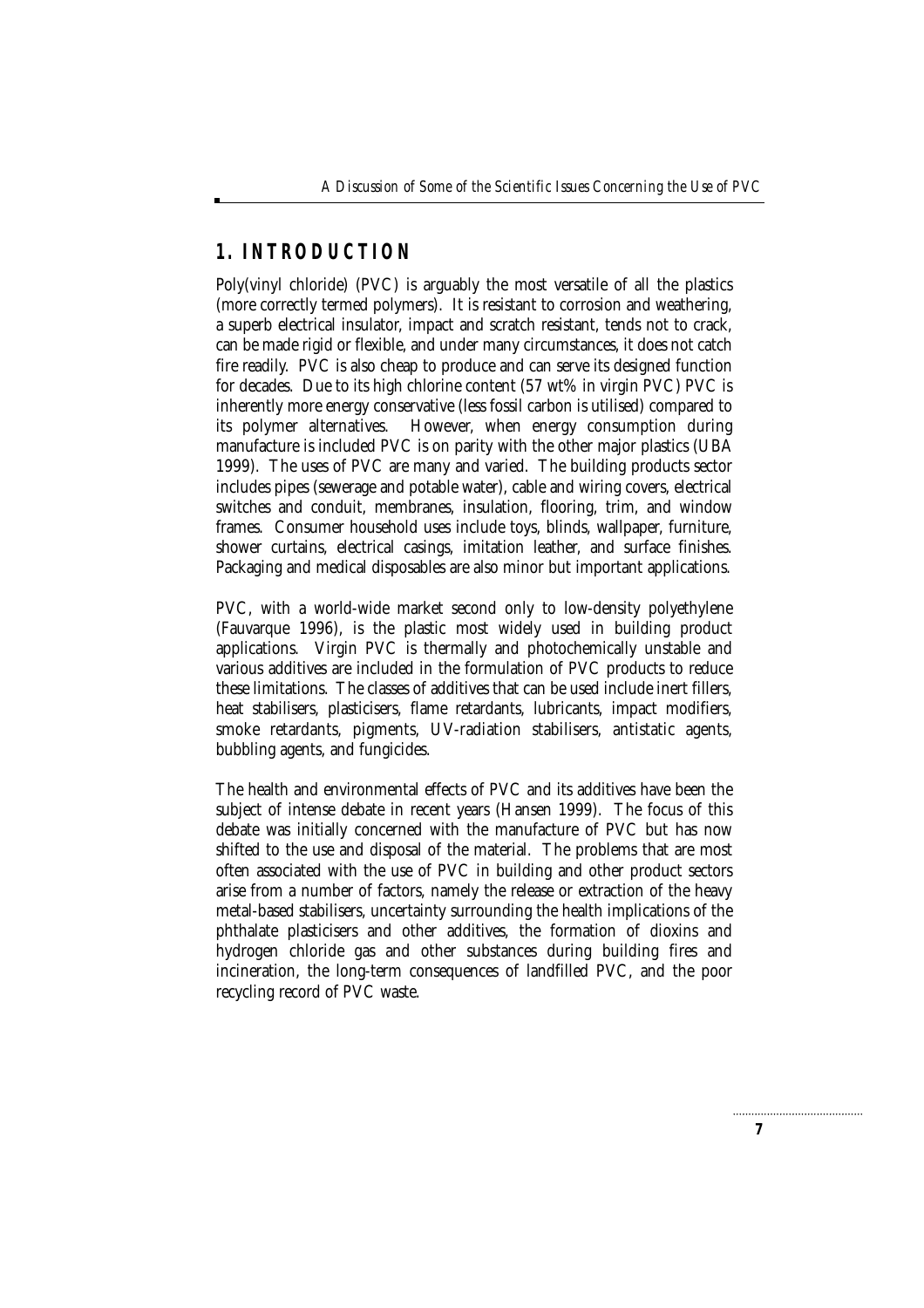# **2. SCOPE AND METHODOLOGY**

This report is based on a scientific assessment of the information currently available on the environmental consequences of using and disposing of PVC. Extensive recourse has been made to the peer-reviewed scientific literature, reports by national and international government agencies and universities, and specific data obtained from industry sources. The amount of information specific to the Australian situation is very limited, therefore it is necessary in most cases to make recourse to the international resources and adapt them to the situation in Australia.

It is not intended to repeat here the overview of the manufacture of PVC discussed in the preceding report (Smith 1998), with the reader being directed to this and other comprehensive publications on the subject (Allsopp and Vianello 1992; Emsley 1994a; Smith 1996). The issues relating specifically to the manufacture of PVC resin, PVC compounds, PVC precursors (VCM, EDC, chlorine), plasticisers, stabilisers, flame retardants, and other additives, are regarded as primarily occupational health and safety concerns and therefore will not be covered in this report.

The information presented here will update the considerations of the report "*The environmental aspects of the use of PVC in building products – second edition*" (Smith 1998). The following issues concerning the possible health and environmental hazards associated with the use of PVC have been identified:

- 1. The use of phthalates in flexible PVC, and the consequent possibility of loss to the environment.
- 2. The ultimate fate of heavy metals used as heat stabilisers.
- 3. The toxicity of emissions from accidental fires and the inherent non-flammability of PVC as a positive attribute in a building fire situation.
- 4. The potential for recycling of rigid PVC products used in buildings.
- 5. The environmental effects of PVC compared to its alternatives.

A discussion of these points will attempt to put into perspective the risks and hazards associated with the use and disposal of PVC. As with many controversial subjects, there exist conflicting results and differing interpretations of the same data with regard to the issues relating to PVC. Dean (1995) summarises the situation precisely when he states, "*a large number of the perceived risks from e.g. PVC, dioxins, incineration, furnace ash, waste fuel oil, etc. are derived from assumptions that have been unsupported or refuted by later studies, but which remain strongly entrenched in the public mind*".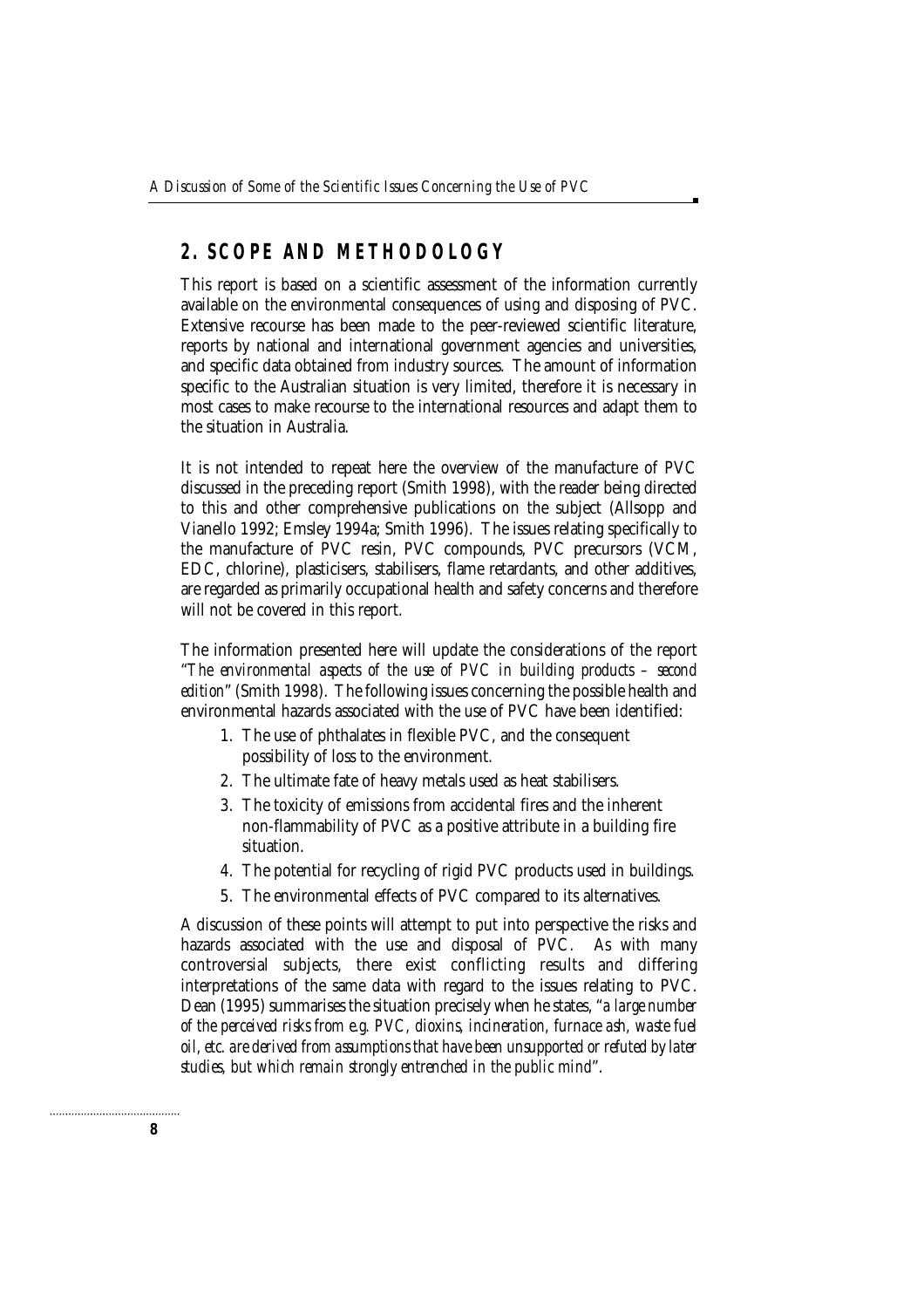# **3. PHTHALATES**

#### **3.1 Properties and use**

Phthalates are a compound class with the general structure shown below (where  $R^1$  and  $R^2$  can be various combinations of straight and branched alkyl chains). They are most commonly employed as plasticiser additives and typically comprise 10 – 50% of the weight of the finished flexible PVC product. The addition of a plasticiser to PVC introduces the problem of plasticiser migration. This is because the plasticiser is not bound to the polymer chain and is thus free to migrate out of the PVC product at its surface (Cadogan and Howick 1992; Smith 1998; Shashoua 2000). This phenomenon is in contrast to that found for the heat stabilisers, which do not migrate out of the PVC product (Smith 1998).



*General structure of the phthalates*

The most commonly used phthalate plasticiser is di-2-ethylhexyl phthalate (DEHP). The other common phthalate plasticisers are diisononyl phthalate (DINP) and diisodecyl phthalate (DIDP). Dibutyl phthalate (DBP), benzyl butyl phthalate (BBP), diisobutyl phthalate, diethyl phthalate, dimethyl phthalate, and diisoheptyl phthalate are used less frequently. In general, the commonly used phthalates have similar physical and chemical properties (Staples *et al*. 1997a). They also tend to have low acute and chronic toxicities (Cadogan and Howick 1992; David *et al*. 2000), however selected phthalates have shown a number of effects in *in vitro* studies that have caused concern. These are discussed below.

#### **3.2 Environmental fate**

The environmental fate of phthalates once they migrate from PVC products has been extensively examined (Staples *et al*. 1997a; Staples *et al*. 1997b;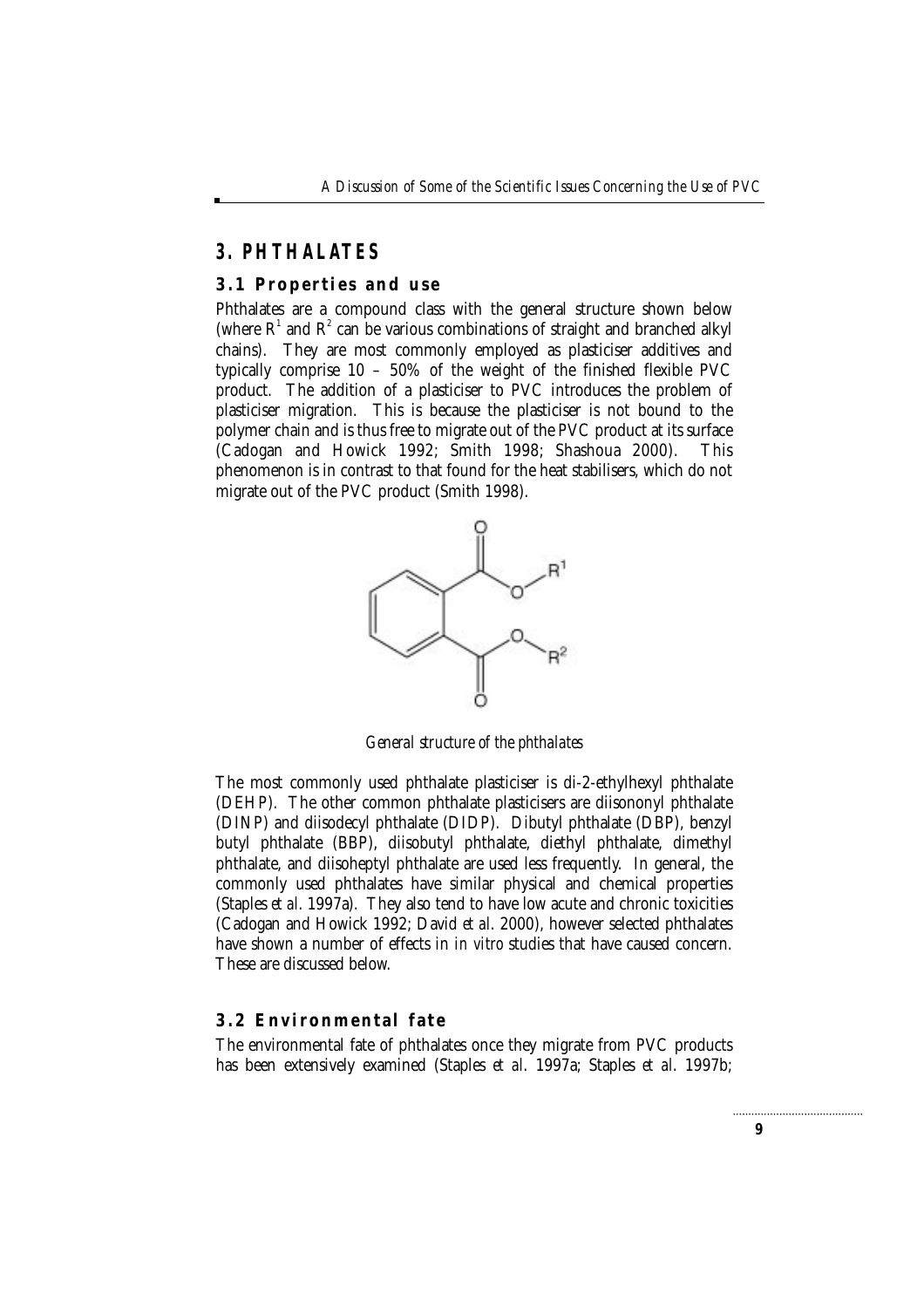Cadogan 1999; Staples *et al*. 2000). The current level of concern surrounding phthalates stems, in part, from the fact that they have low-level world-wide environmental distribution; are consumed in minute quantities by humans and animals alike; and in numerous *in vitro* and some *in vivo* laboratory studies have been shown, in large doses, to have potential for causing pronounced biological effects (Møller *et al*. 1995; Cadogan 1999). For these reasons they have been implicated as a possible contributor to a number of human disease states and ailments (Wilkinson and Lamb 1999; Sharpe 2000).

The commonly employed phthalate plasticisers generally have low water solubilities (although the values cited are variable). Phthalates are susceptible to a number of degradation pathways including hydrolysis, photochemical, and biodegradation (Staples *et al*. 1997a). Acidic and alkaline hydrolysis of phthalates firstly affords the mono-ester and an alcohol moiety followed by formation of phthalic acid and a second alcohol moiety. This pathway is most relevant to higher animals where ingestion of phthalates results in rapid formation of the mono-ester in the stomach. Phthalates also undergo rapid aerobic and slow anaerobic biodegradation. Dorfler *et al.* (1996) found that DEHP will degrade under soil conditions but that the rate is dependent on several factors that might not be present at all sites. Phthalates appear to persist in sediments where anaerobic conditions exist (VROM 1998). Cartwright *et al*. (2000) studied the degradation and impact of phthalates in a variety of soil conditions and found that in situations of poor bioavailability to microbes they were recalcitrant in the soil. However, they concluded that "*DEHP had no effect on the microbial community or membrane fluidity, even at 100 mg/g, and was predicted to have no impact on microbial communities in the environment*".

Mersiowsky *et al.* (1999) studied the landfill fate of PVC waste and made a number of observations and conclusions. They found that the vinyl chloride found in landfill gas does not originate from the PVC waste, the PVC polymer matrix does not degrade, loss of phthalate plasticiser from PVC certainly occurs but the extent is dependent on the surroundings and the plasticiser type, and phthalates are generally subject to biodegradation. In addition Webb *et al*. (1999) have found that "*plasticisers may accelerate the biodeterioration processes occurring on pPVC by enhancing fungal adhesion*".

#### **3.3.1 Issues of human exposure**

The potential health effects of phthalates have been the subject of much debate in the scientific community. Whilst there is still a large degree of uncertainty as to their role in certain health issues there are a number of established facts concerning phthalates. The overwhelming weight of evidence from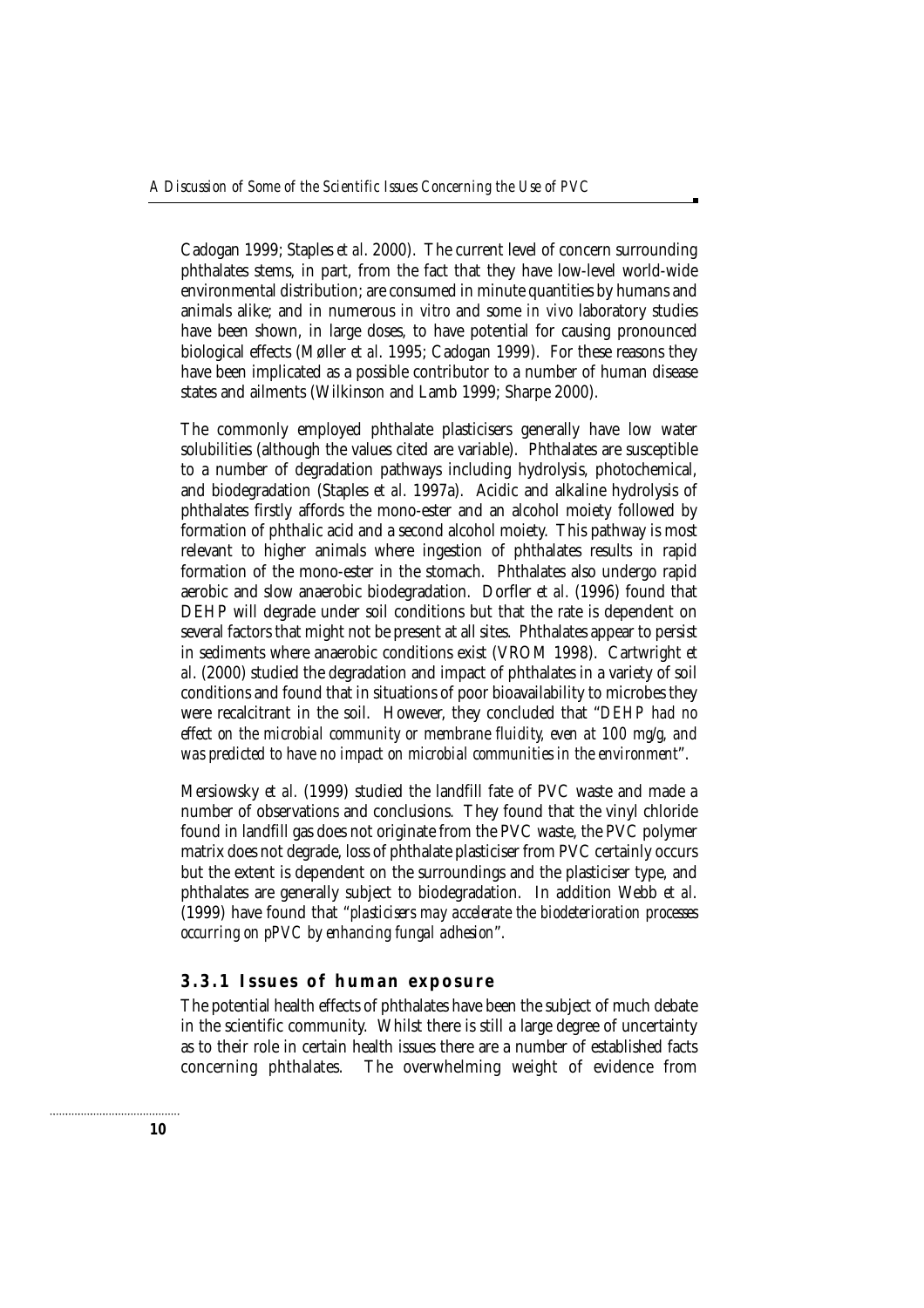mutagenicity studies shows that phthalates are not genotoxic (Woodward *et al*. 1986; Fung *et al*. 1997; CERHR 2000a-g). DEHP and some other phthalates cause liver cancer in rodents *via* a mechanism known as peroxisomal proliferation (Latruffe *et al*. 1995; Parmar and Seth 1997; Qi *et al*. 2000). However, this mechanism is not considered relevant to humans because of the difference in the way that the human liver responds to phthalates compared to the rodent liver. Goll *et al.* (1999) found no peroxisomal proliferation of human liver cells in *in vitro* studies. In an *in vivo* study on marmosets conducted by Kurata *et al*. (1998) no peroxisome proliferation was detected after administering DEHP. Doull *et al*. (1999) concluded that "*the hepatocarcinogenic response of rodents to DEHP is not relevant to human cancer risk at any anticipated exposure level*". Based on studies of DEHP on cynomolgus monkeys Pugh *et al.* (2000) concluded that "*… phthalate esters do not appear to produce hepatic effects associated with peroxisome proliferation and hepatic carcinogenicity in humans*". An expert panel convened by the American Council of Science and Health (Koop *et al*. 1999) concluded that "*… there is no convincing evidence to date that early childhood cancers are caused by exogenous agents*", such as phthalates. On the basis of mechanistic studies involving peroxisomal proliferation, the World Health Organisation's International Agency for Research on Cancer has recently reclassified DEHP as "*not classifiable as to carcinogenicity to humans*" (IARC 2000). Some phthalates have been shown to have effects on the testis of laboratory animals (Sjöeberg *et al*. 1985; Parmar *et al*. 1986; Parmar *et al*. 1987; Mylchreest *et al*. 1998) and are thus suspected of contributing to the indications of reduced male fertility observed in some populations (Li *et al*. 1998; Sharpe 1998).

Concern over plasticiser migration from pPVC products has made phthalates the focus of considerable recent attention (Fiala *et al*. 2000; Safe 2000). The Scientific Committee on Toxicity, Ecotoxicity and the Environment (CSTEE) has established standard protocols for the extraction of phthalates from plasticised PVC toys (CSTEE 2000). In 1999 the European Commission banned the use of DEHP in PVC toys and other easily mouthed items intended for children under 3 years of age as a precaution against the uncertain impact of phthalates on young children (EC 1999). Manufacturers of PVC toys have also voluntarily withdrawn the use of DEHP in many countries, including Australia.

As DEHP is used in PVC medical devices, patients are likely to be exposed to higher than environmental levels causing some experts to be concerned (CERHR 2000a; Rossi 2000). DEHP has long been known to leach from PVC blood bags and has been incidentally shown to have beneficial effects on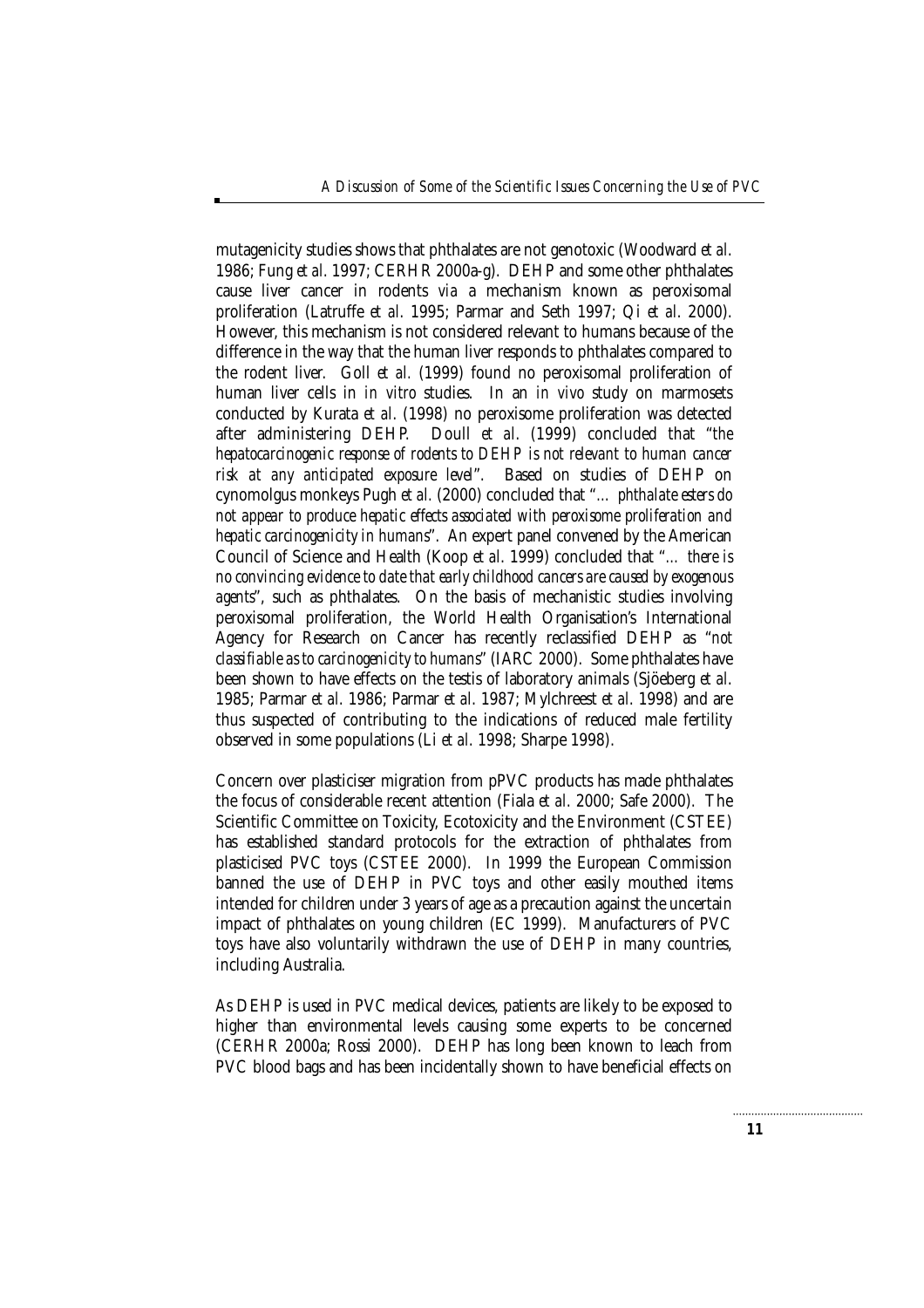the quality of the blood products (Estep *et al*. 1984; Zhao and Courtney 1999; Yin *et al*. 1999). Loff *et al*. (2000) determined that newborns receiving parenteral nutrition *via* PVC-infusion systems are exposed to DEHP at a dose<br>of 5 mg/kg body weight/day. Faouzi *et al.* (1999) found that adult Faouzi et al. (1999) found that adult hemodialysis patients were on average exposed to 75 mg of DEHP per session. Despite these findings scientists remain divided as to the risks associated with phthalates. Sharpe (2000) surmises that "*in both Europe and the US the weight of scientific opinion is that PVC toys and medical items are safe*". The Center for the Evaluation of Risks to Human Reproduction Expert Panel Review of Phthalates (CERHR) expressed "*serious concern that* intravenous *exposure* to DEHP *may adversely affect male reproductive tract development*" of critically ill infants undergoing intensive care treatment with PVC-based medical devices (CERHR 2000a) and "*low concern for potential health effects in children*" resulting from exposure to DINP in toys and other objects children may mouth (CERHR 2000b). Another expert panel convened by the American Council of Science and Health (Koop *et al*. 1999) found that "*… DEHP in medical devices is not harmful to even highly exposed* people *…*" and on DINP "*… the Panel concludes that much of this evidence has little relevance for humans and that DINP in toys is not harmful for children in the normal use of these toys*". Wilkinson and Lamb (1999) reviewed the potential health effects of the phthalate esters in children's toys and concluded that DINP "*does not present a significant risk to children*" and that "*the scientific evidence supports the continued use of DINP as a plasticiser in children's products*".

#### **3.3.2 General aspects of endocrine disruption**

An increasingly important area of concern regarding phthalates, and the major reason for the intense debate, is their implication as possible endocrine disrupting chemicals (Heinze and Adams 1997; Langer and Sang 1997). An endocrine disrupting chemical is defined as 'an exogenous substance that causes adverse health effects in an intact organism, or its progeny, consequent to changes in endocrine function' and a potential endocrine disrupter is 'a substance that possesses properties that might be expected to lead to endocrine disruption in an intact organism' (EC 1996). The complexity of the issues surrounding endocrine disruption necessitates discussion of the subject in detail in order to adequately explain its relevance to the issues surrounding phthalates.

Reviews on the subject of endocrine disruption published since the previous report (Smith 1998) are numerous and include those by Cheek and McLachlan (1998), Crisp *et al*. (1998), Keith (1998), NICNAS (1998), Solomon (1998), Sumpter (1998), Tyler *et al*. (1998), Adlercreutz (1999), Botham *et al*. (1999),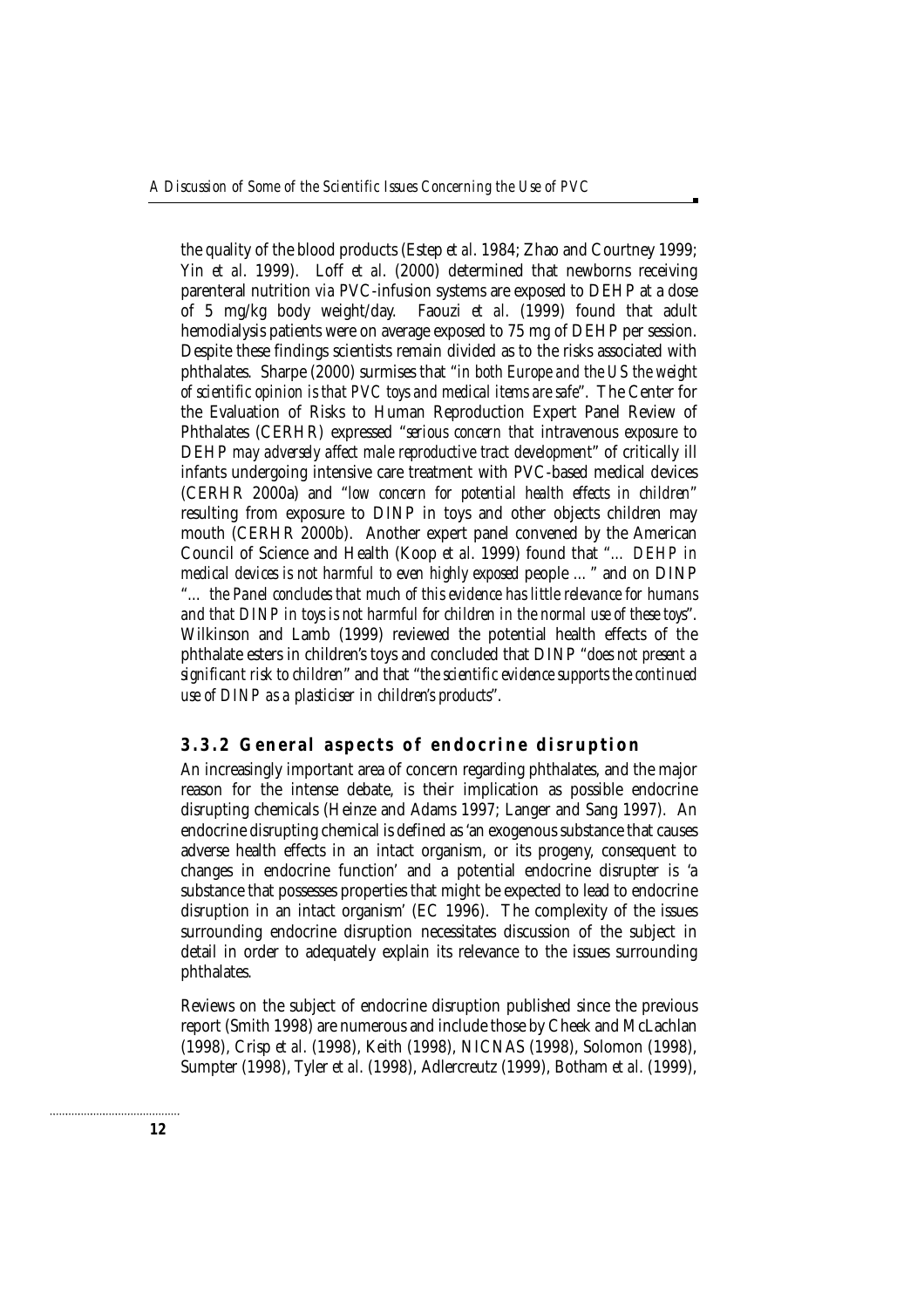Cadogan (1999), Caldwell (1999), Depledge *et al*. (1999), Environment Canada (1999), Fritsche and Steinhart (1999), Gans (1999), Heffron (1999), Humfrey and Smith (1999), Koop *et al*. (1999), Menditto and Turrio-Baldassarri (1999), Phillips and Harrison (1999), Risebrough (1999), Rollerova and Urbancíková (1999), Sadik and Witt (1999), Safe (1999), Taylor and Harrison (1999), Younes (1999), Beresford *et al*. (2000), Juberg (2000), Maczka *et al*. (2000), Patrolecco *et al*. (2000), Sharpe (2000), and Vos *et al*. (2000). The range of natural and anthropogenic (mankind) chemicals that are known or suspected endocrine disrupters is wide and include those listed in the following table.

| Compound classes                    | Examples and occurrence                                                                                                                    |
|-------------------------------------|--------------------------------------------------------------------------------------------------------------------------------------------|
| Natural hormones                    | Estradiol, estrone, estriol: natural human estrogens.                                                                                      |
| Synthetic hormones                  | Ethinyl estradiol (the Pill), diethylstilbestrol: medically<br>prescribed synthetic compounds.                                             |
| Phytoestrogens                      | Genistein, coumestrol, enterolactone: estrogen-like natural<br>constituents of many foodstuffs including beans, sprouts and<br>soybean.    |
| Organochlorine<br>pesticides        | DDT (and metabolites), dieldrin: persistent environmental<br>pollutants.                                                                   |
| Polychlorinated<br>biphenyl's       | PCBs: widespread, persistent environmental pollutants.                                                                                     |
| Alkylphenol<br>polyethoxylates      | Nonylphenol, octylphenol: surfactants found in shampoos and<br>some plastics.                                                              |
| Dioxins/furans                      | TCDD: unwanted products of combustion of many materials.                                                                                   |
| <b>Plasticisers</b>                 | Dibutyl phthalate, di-(2-ethylhexyl) phthalate, butyl benzyl<br>phthalate, bisphenol A: added to plastics to afford flexible<br>materials. |
| Polycyclic aromatic<br>hydrocarbons | PAH's: products of combustion processes, especially<br>prevalent in diesel exhaust.                                                        |

**Known and Suspected Endocrine Disrupting Chemicals**

Endocrine disrupting chemicals have been proposed as a potential cause of a number of human health problems including reduced sperm counts and semen quality, increases in cases of cryptorchidism (undescended testicles) and hypospadias (a congenital malformation of the penis), and rising rates of testicular and prostate cancer (Humfrey and Smith 1999). However, while there is some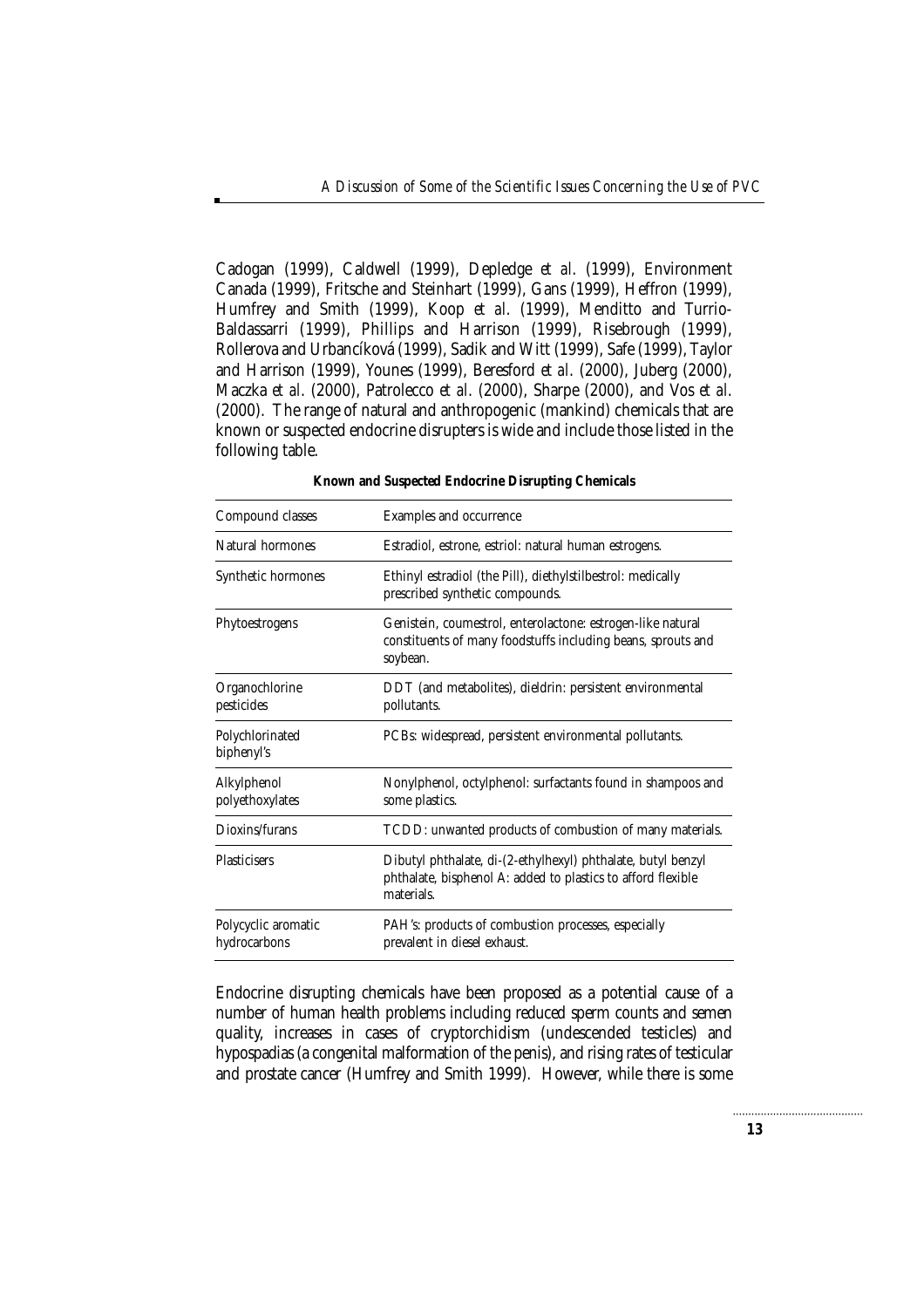evidence for these adverse trends, the evidence to link exposures to endocrine disruptors in the environment is either absent or equivocal. Human exposure to potential endocrine disrupting chemicals occurs even before conception and continues until death and the levels to which individuals are exposed over their lifetimes is highly variable. It is certain that everyone is exposed to low levels of known and suspected endocrine disrupting chemicals every day of their lives (we are 'living in a sea of estrogens') but it is not certain what the significance of this exposure is with regard to human health (Safe 1999; Juberg 2000).

In 1998 the International Union of Pure and Applied Chemistry, the International Union of Pharmacology and the International Union of Toxicology collaborated to produce perhaps the most comprehensive peer reviewed volume of information on the current state of scientific knowledge underpinning the risks of exposure to endocrine disrupting chemicals, both natural and anthropogenic (IUPAC 1998). The respective Presidents of these International Unions recommended that researchers in the endocrine disruption field ensure "*careful checking of experimental results*", that "*all scientific contributions should be peer reviewed*" and that "*care should be taken not to exaggerate the likely consequences of particular observations*". It is this author's opinion that this is the most prudent approach to the problems associated with the scientific uncertainty involved in the endocrine disruption debate.

A wide variety of assays for testing the endocrine disrupting potential of chemicals have been developed. The validity of the conclusions drawn from these tests remains a controversial topic in the scientific community (Jobling 1998; Safe 1998; Andersen *et al*. 1999; Purchase 1999; Elswick *et al*. 2000). Sadik and Witt (1999) believe that "*currently, no suitable characterisation method exists for evaluating most* (endocrine disrupting chemicals) *EDC's in biota or biological media*". Beresford *et al*. (2000) warn that "*considerable care and thought must be applied when interpreting results derived from any single assay*" and that "*only by using a suite of assays will we minimise the chances of wrongly labeling chemicals as endocrine disruptors*". This last point seems to be a prudent approach and is likely to be adopted by the US EPA in their endocrine disruption screening program.

Endocrine disrupting chemicals have been implicated as possible causative agents for a perceived reduction in male fertility as determined by studies indicating historically reduced sperm counts (Carlsen *et al*. 1992), although some question the methodology used in these studies (Weber and Vreeburg 1998). On the subject of the causative agents that might be responsible for these trends, the evidence is far from conclusive. Sharpe (1998) states that "*the possibility that exposure to environmental oestrogens has caused deleterious changes*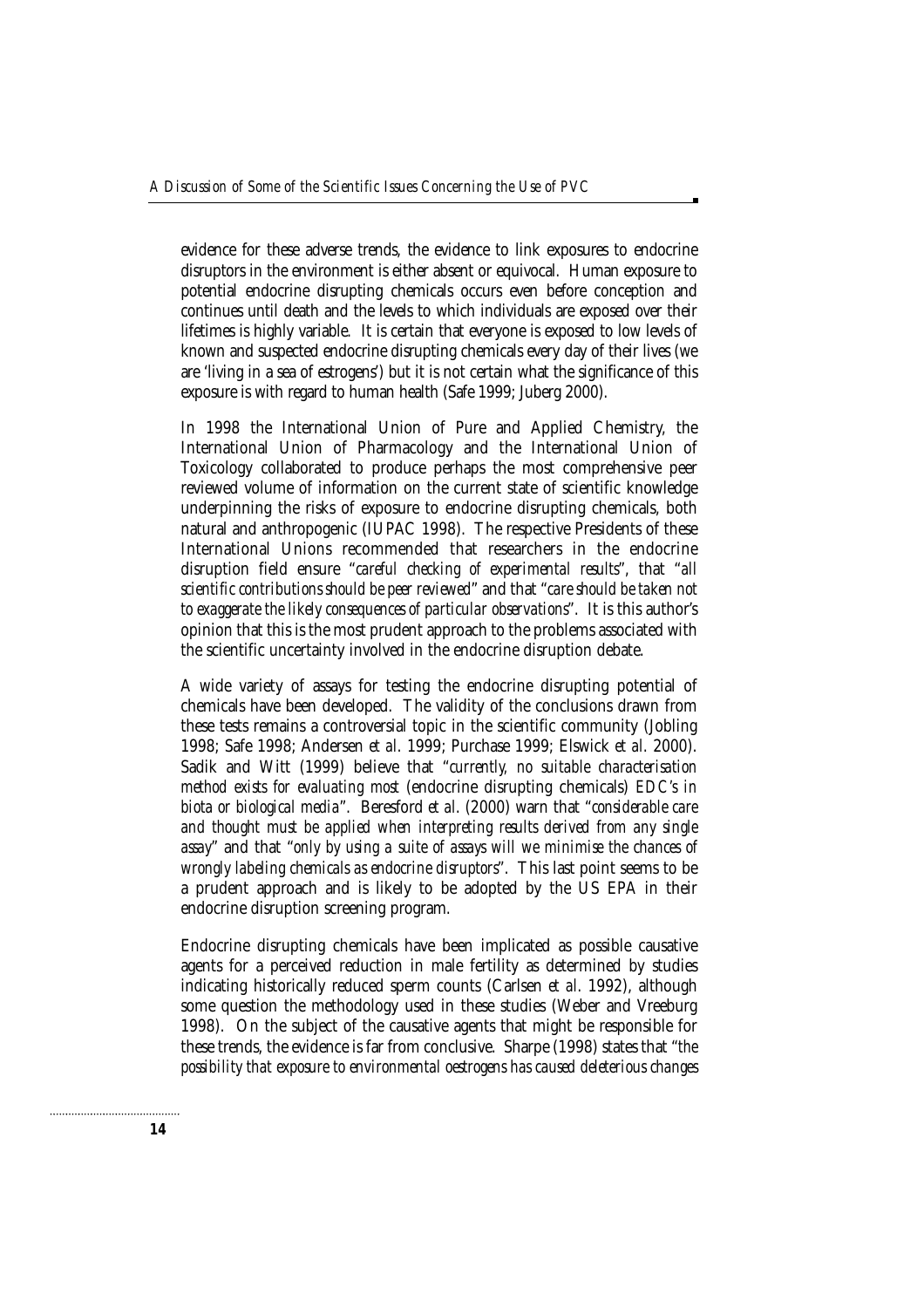*in male reproductive health remains a plausible hypothesis. However, we still lack any piece of direct evidence which would support this theoretical relationship*." And most recently (Sharpe 2000) "*as yet there are very few data regarding the toxicity of phthalates in human populations; data on reproduction and development are non-existent*". Safe (1999) points out that "*recent studies have reported that … there are remarkable demographic variations in sperm counts, and some of these differences within the same country are higher than the reported decrease in sperm counts in the original meta-analysis by Carlsen and coworkers*". In a report for the Teratology Society, Barlow *et al*. (1999) concluded that "*the data presently available do not support a consensus view that chemicals present in the environment* (including phthalates) *are contributing to observed increases in human developmental disorders that are potentially endocrine related*". Ashby *et al*. (1997) are concerned that "*one should always keep in mind that the regulation of synthetic chemicals for endocrine disrupting properties may not alleviate the observed increases in human breast cancer and testicular cancer or the apparent decrease in human sperm counts and sperm quality reported in some countries*".

The effects of endocrine disrupting chemicals on wildlife and the extrapolation of these observations to possible human health problems has been debated extensively in the scientific literature. Much of the evidence for endocrine disruption of wildlife populations comes from sites with heavy environmental pollution (Tyler *et al*. 1998; Vos *et al*. 2000). There is little consensus regarding the actual effects of environmental endocrine disrupting chemicals on wildlife populations and the associated potential human health problems with some commentators expressing concern (Tyler *et al* 1998; Botham *et al*. 1999) while others remain cautiously skeptical (Sumpter 1998; Van der Kraak 1998; Risebrough 1999; Taylor and Harrison 1999).

Much of the controversy surrounding the issue of endocrine disruption is caused by the uncertainty over the relevance of *in vitro* and *in vivo* laboratory animal experiments to humans, which is the major driver for the current wave of investigation into the issue (Jobling 1998; Maczka *et al*. 2000; Risebrough 1999; Safe 1999; Juberg 2000). The issue of 'species differences', or the importance of differences in the way different species respond in studies, and the extrapolation of results to humans, has yet to be resolved (Hengstler *et al*. 1999). The issue of ultra low-dose effects of endocrine disrupting chemicals versus traditional toxicity tests is another aspect of the endocrine disruption area that is under intense scrutiny (Carpy *et al*. 2000; Fang *et al*. 2000).

The hazards associated with the naturally occurring endocrine disrupting chemicals, the phytoestrogens (plant derived compounds with estrogen-like activity), might be greater than those posed by environmental levels of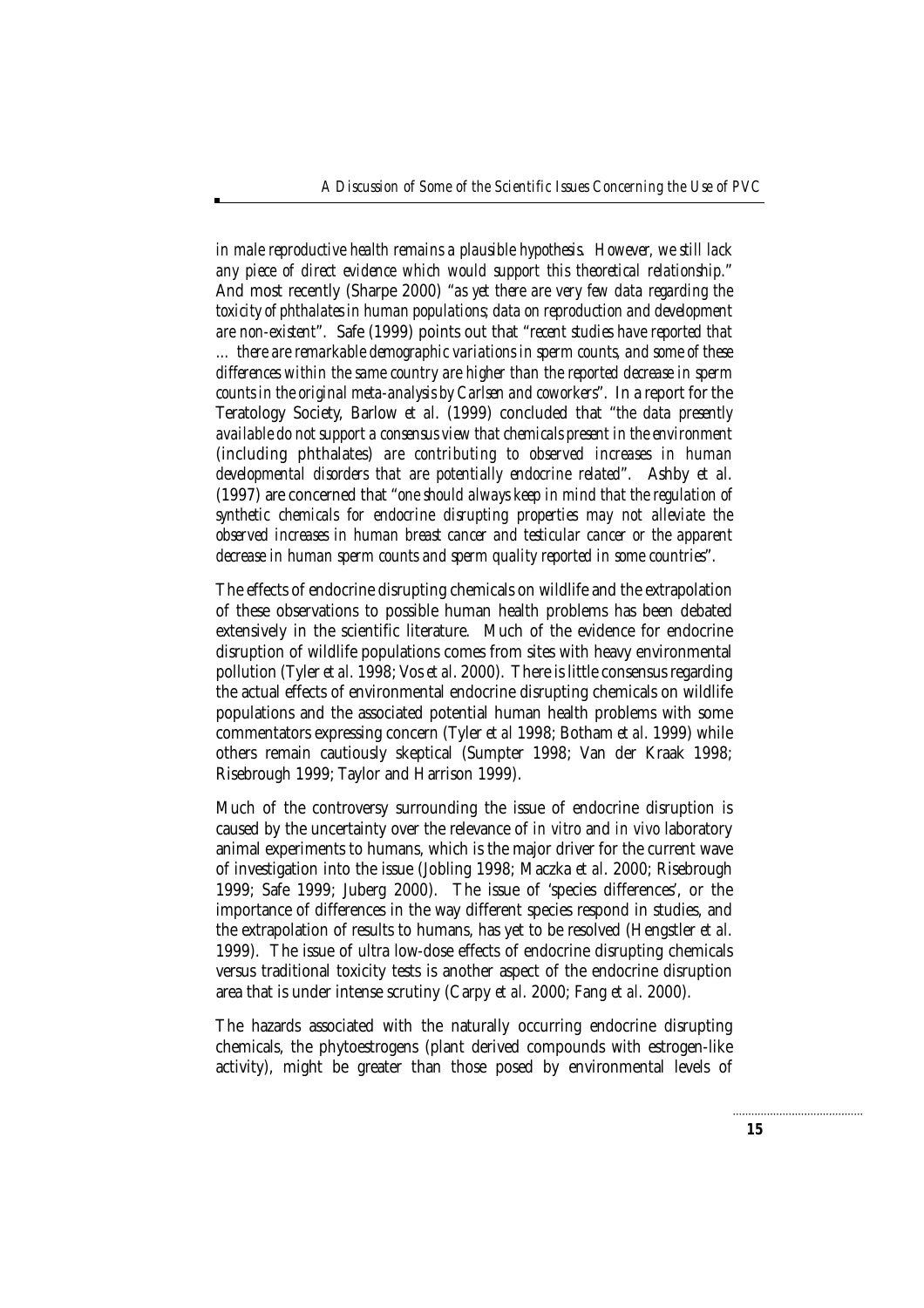synthetic chemicals (Kuiper *et al*. 1998; Safe and Gaido 1998). Some phytoestrogens are known to be many orders of magnitude more potent endocrine disruptors than their synthetic counterparts, which in most cases are many orders of magnitude less active than β-estradiol, a natural estrogen. The possibility of adverse effects resulting from exposure to phytoestrogens is uncertain (Santti *et al*. 1998; Holmes and Phillips 1999). Adlercreutz (1999) notes that "*during pregnancy the endogenous estrogen load is very high and still the fetus can handle relatively high amounts of dietary phytoestrogens*". However, due to their low levels and poor bioavailability Fritsche and Steinhart (1999) claim that "*… hormonal effects cannot be expected from the ingestion of naturally occurring dietary steroid hormones*". Endogenous estrogens are a known risk factor for human breast cancer, however, the contribution that environmental levels of xenoestrogens (compounds with estrogen-like activity that are foreign to the body) make must form only a small component considering the overall dietary intake of phytoestrogens (Mazur and Adlercreutz 1998). Soy products are rich in phytoestrogens and have been associated with both positive and negative human health effects (Turner and Sharpe 1997; Humfrey 1998; Adlercreutz 1999; Davis *et al*. 1999; Holmes and Phillips 1999).

#### **3.4 Phthalates in perspective**

Concern about the potential for phthalates to have adverse health effects at the levels encountered during normal use, or at environmental exposure levels, now centres around the possibility that their toxicity may be mediated by disruption of normal endocrine control of reproductive tract tissue development. However, on the balance of current scientific evidence, the toxicity associated with some phthalates has not been shown to be the result of classical endocrine disrupting mechanisms i.e. interference of the interaction of hormones with their cellular receptors. Based on several factors (including conflicting results) Moore (2000) concludes that "*the oestrogenic activity of phthalates in* in vitro *studies is not relevant to humans or the environment*". Cadogan (1999) concludes that "*the information from* in vivo *studies clearly shows that phthalates possess neither oestrogenic nor anti-oestrogenic activity*".

Recent *in vitro* studies have not provided conclusive results concerning the possibility of adverse human health effects arising from phthalates. Paganetto *et al*. (2000) found that the phthalates studied did not have significant affinity for oestrogenic, progestinic and androgenic receptors. Nakai *et al*. (1999) found that some dialkyl phthalates bind to a recombinant human estrogen receptor but that "*the most potent di-*n*-butyl phthalate is much less potent that 17*β*-estradiol in the receptor binding assay*". Zacharewski *et al*. (1998) found that some of the less common phthalates exhibited weak estrogen receptor-mediated activity in some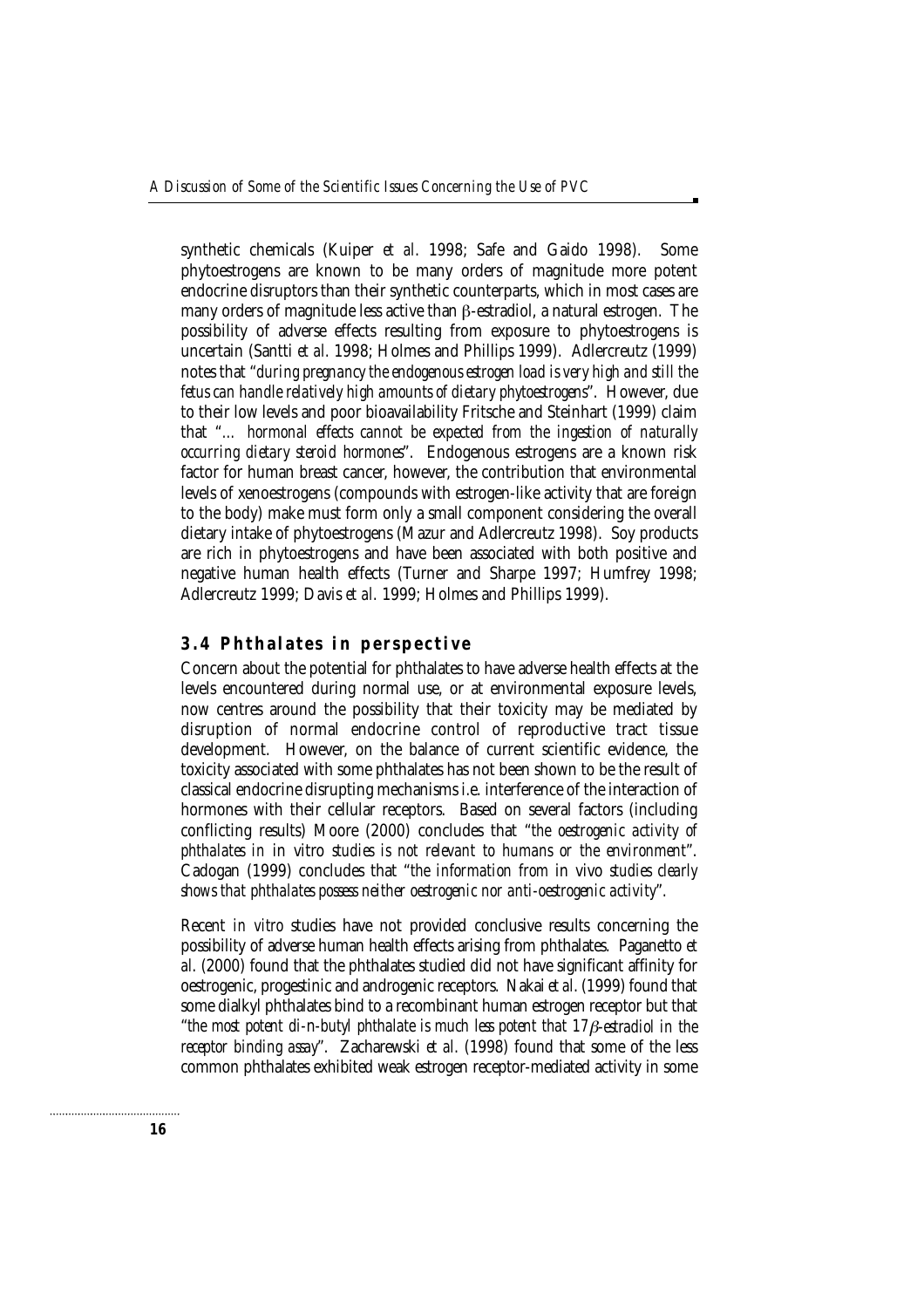*in vitro* assays at high concentrations but none elicited *in vivo* estrogenic responses. Blair *et al*. (2000) studied eight phthalates for *in vitro* human estrogen receptor activity and found no competitive binding.

A recent series of reports from the US Department of Health and Human Services' Center for the Evaluation of Risks to Human Reproduction concluded that the phthalates DEHP, DINP, DIDP, DBP and BBP were of minimal or no concern as regards their effects on the reproductive systems of human adults (CERHR 2000a-f). However, the expert panel expressed serious concern as regards the possibility of adverse effects on the developing reproductive tract of male infants exposed to very high levels of DEHP that might be associated with intensive medical procedures such as those used in critically ill infants (CERHR 2000a). Primarily because of data gaps some concern was also noted with regards to the exposure of pregnant women to environmental levels of DEHP and the possibility of adverse effects on the foetus. The Panel called for follow-up evaluation of reproductive system development and function of human populations who were heavily exposed to DEHP (i.e. premature infants).

It is relevant to note here that compared to many phthalates, the often recommended alternative to phthalate plasticisers, di-2-ethylhexyl adipate (DEHA), migrates from PVC products to a substantially greater extent (Petersen and Breindahl 1998; Wallace 1999), is a peroxisome proliferator, weakly binds to fish endocrine receptors (Jobling *et al*. 1995), and is a rodent teratogen in high doses (Singh *et al*. 1973; Hodge 1988). The health and environmental effects of alternatives to phthalate plasticisers need to be studied in far greater detail before they can be reasonably considered as appropriate replacements (CSTEE 1999).

In response to the possible adverse effects of phthalates migrating from plasticised PVC products there have been a number of reported advances that are designed to reduce or halt this occurrence. Lakshmi and Jayakrishnan (1998) have reported a method for the modification of flexible PVC that produces migration resistant PVC surfaces suitable for many medical devices. Bichara *et al*. (1999) reduced the rate of DEHP migration from PVC items using a simple two-step process that involves soaking in a liquid and then drying at various temperatures.

Despite all the studies performed to date there is a lack of scientific evidence showing that phthalates have an adverse effect on humans at the levels likely to be encountered either environmentally or during normal use of phthalate containing PVC products. However, the possibility that such a link will be established in the future should not be discounted. The scientific community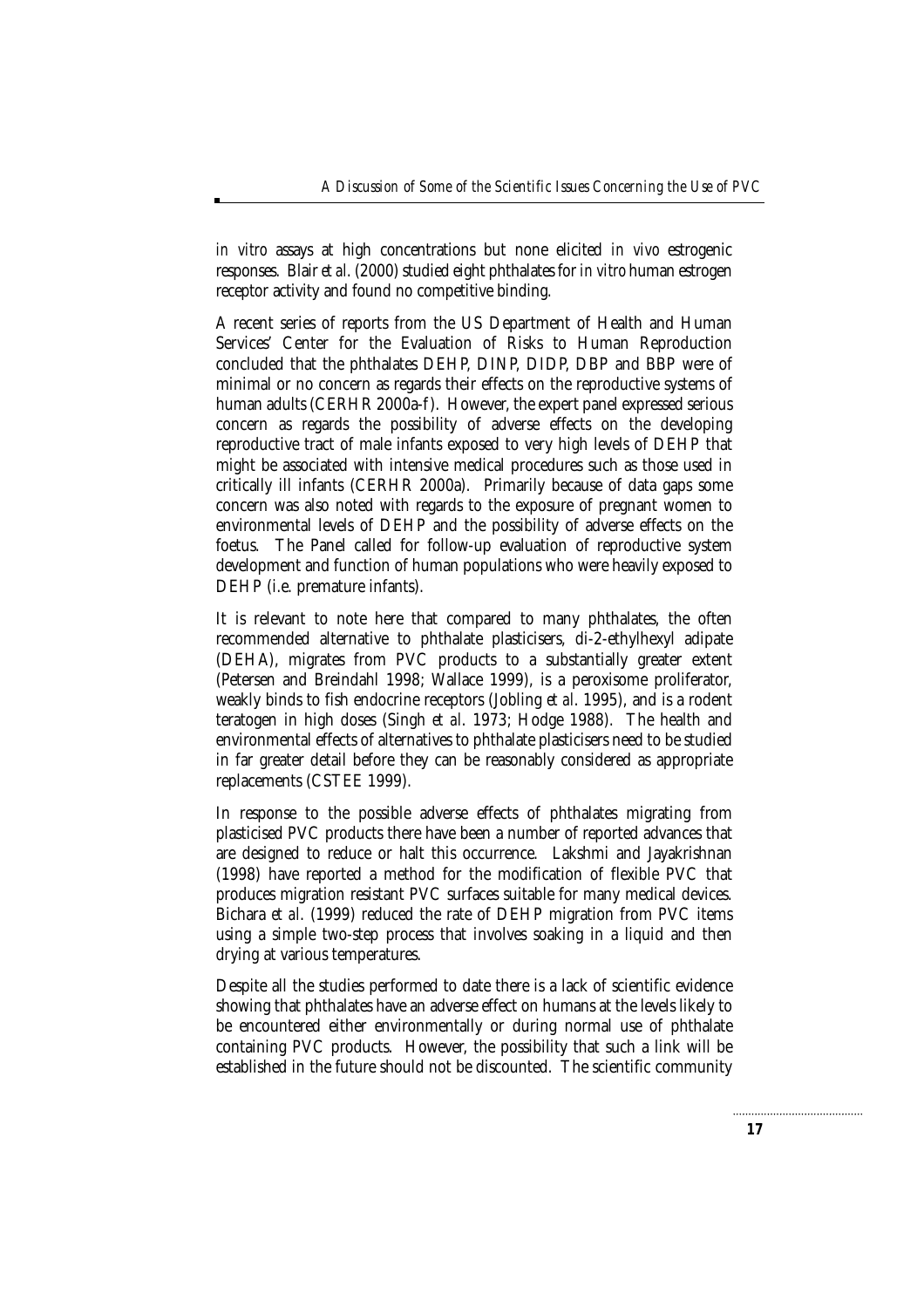and the PVC industry must remain open to the possibility of change in the scientifically valid understanding of the endocrine disruption issue.

*On the balance of available scientific evidence there is little justification for greater regulatory control than currently exists in relation to the use of DEHP or any other phthalate as a plasticiser of PVC*. *Phthalates are non-toxic at levels relevant for the vast majority of human exposure, non-genotoxic, and are not regarded as potentially carcinogenic to humans and have not been shown to be human endocrine disrupting chemicals. However, the endocrine disruption mode of action remains a plausible mechanism by which a variety of chemicals might cause adverse effects on humans. Although animals may accumulate phthalates from the environment, the phthalates do not bio-magnify through the food chain because they are rapidly metabolised by most organisms. Because available data do not implicate phthalates as contributors to human disease, and because there is a lack of research into the possible health and environmental effects of the alternatives to phthalate plasticisers it cannot at this time be recommended that the phthalate plasticisers be phased out in favour of the available alternatives.*

### **4. STABILISERS**

#### **4.1 Use**

Stabilisers are added to PVC to afford protection against thermal and UV degradation of the polymer chain during processing and use, respectively (Wolf and Kaul 1992). The commonly used stabilisers are compounds of lead (basic lead sulfate and lead stearate), tin (mono- and dibutyltin and tin thioglycolate), cadmium, and complex salt systems of barium/zinc and calcium/zinc.

#### **4.2 Fate**

The fate of these stabilisers has been extensively studied for the lead based compounds but much less so for the other systems. CSIRO's Burn and Sullivan (1993) showed that after the initial commission flushing, the rate of lead extraction from a 100 mm diameter PVC wastewater pipe system was 0.7 µg/L/day. Additionally, Burn and Schafer (1997) estimated that the PVC in a sewer system contributed 0.5 µg/L lead to the waste water. Both of these levels are insignificant when compared to other sources of lead released into the environment, for example Wilkie *et al*. (1996) reported mean lead concentrations in Melbourne domestic sewerage at 13 mg/L. Mesch and Kugele (1992) investigated the risk associated with the use of organotin stabilisers in PVC and concluded that there was minimal risk due to a number of factors including low toxicity resulting from minimal exposure, limited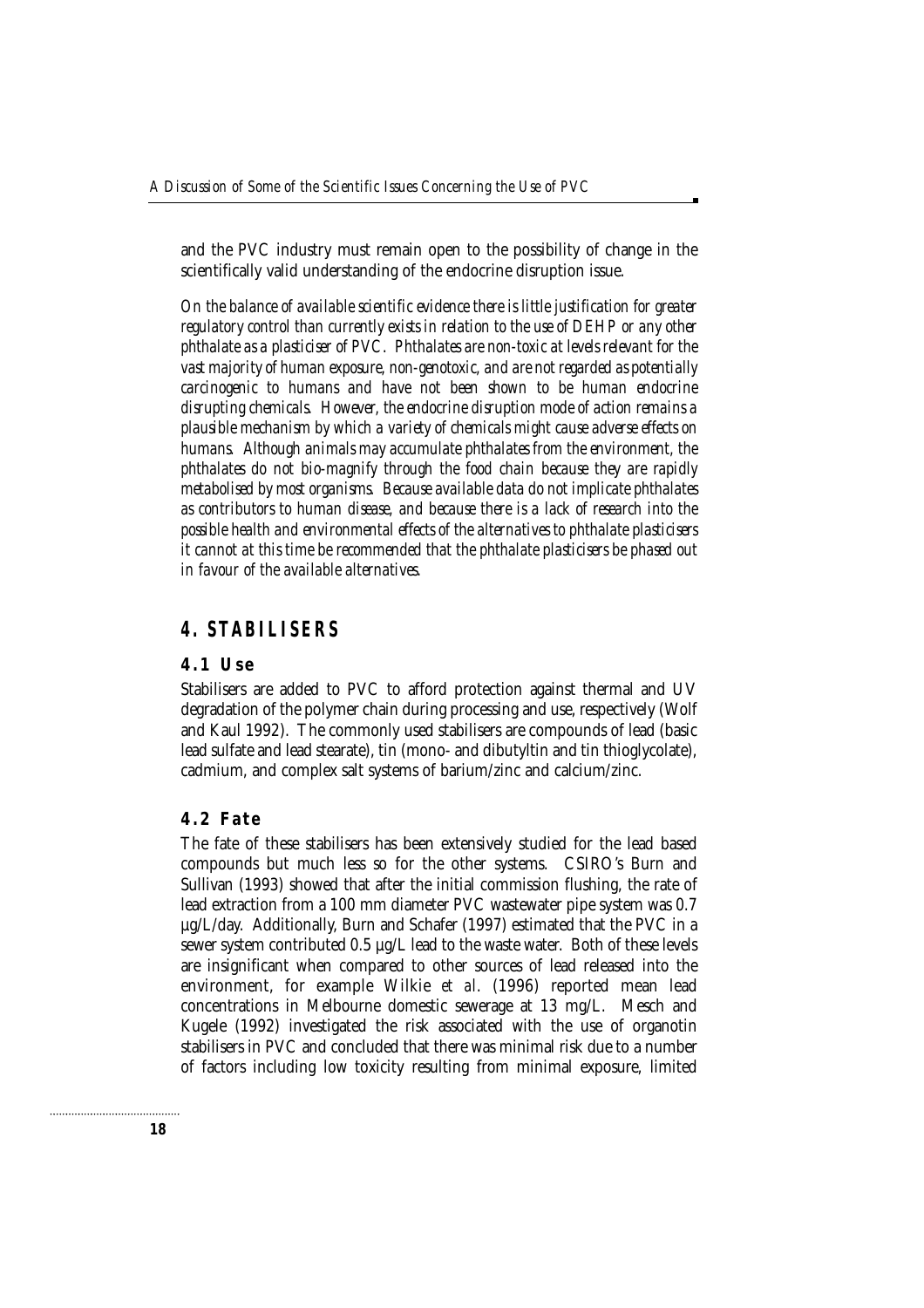leaching from the finished PVC products and very low ecotoxicity due to rapid degradation.

The environmental fate of the stabilisers used in PVC products in the context of landfill situations has been studied. The general view expressed in studies investigating the release of stabilisers from PVC products is that because the stabilisers are encapsulated in the PVC matrix, the migration rate is extremely low and would only affect the surface of the PVC product, not the bulk of the material (Swedish EPA 1996). Tukker (1995) found that "*landfill of PVC is believed not to cause environmental problems since the material is inert*". Mersiowsky *et al*. (1999) add that "*landfill leachate possesses an inherent toxicity … PVC waste in landfills does not contribute significantly to the toxicity of the landfill leachate*" and that "*the contribution of PVC waste to the ubiquitous contents of heavy metals in municipal solid waste* (MSW) *is negligible*".

One aspect regarding the fate of the heavy metal stabilisers used in PVC products that appears to have been neglected somewhat, is their potential for release into the environment during fires and incineration. Meharg (1994) studied the inputs of pollutants into the environment from large-scale plastics fires (including PVC) and found that "*… considerable amounts of the heavy metals Cd* (cadmium)*, lead, antimony and zinc (Zn) were released into the aquatic and terrestrial environments …*", adding that the "*fire fighting water runoff from chemical fires often causes severe environmental damage*" due to the pollutants the water carries. He concluded that plastics fires "*have the potential to release large amounts of heavy metals into the environment*".

The introduction of heavy metals into the environment is a process that cannot be reversed once it occurs. For this reason efforts must be taken to reduce such contamination of the environment. In a report by the Swedish EPA concern over cadmium is made with the statement that "*the National Environmental Protection Agency's view is that cadmium must be removed from the eco-cycle, which means plastics containing cadmium must not be recycled*" (Swedish EPA 1996). In Sweden it has been recommended that "*the use of lead stabilisers in Swedish manufacturing of PVC products from new, non-recycled plastic raw materials should be reduced* (90% of 1994 levels by 2005)" (KEMI 1996). The Ca/Zn stabiliser system contains co-stabilisers such as diketones, epoxies, organophosphites, phenols, and polyols making the formulations more complex and less readily classifiable as to their possible health and environmental effects. The German Federal Environment Agency (UBA 1999) highlight that "*as far as pipes are concerned, the required long-term stability with the addition of Ca/Zn is still being examined*". It appears likely that efforts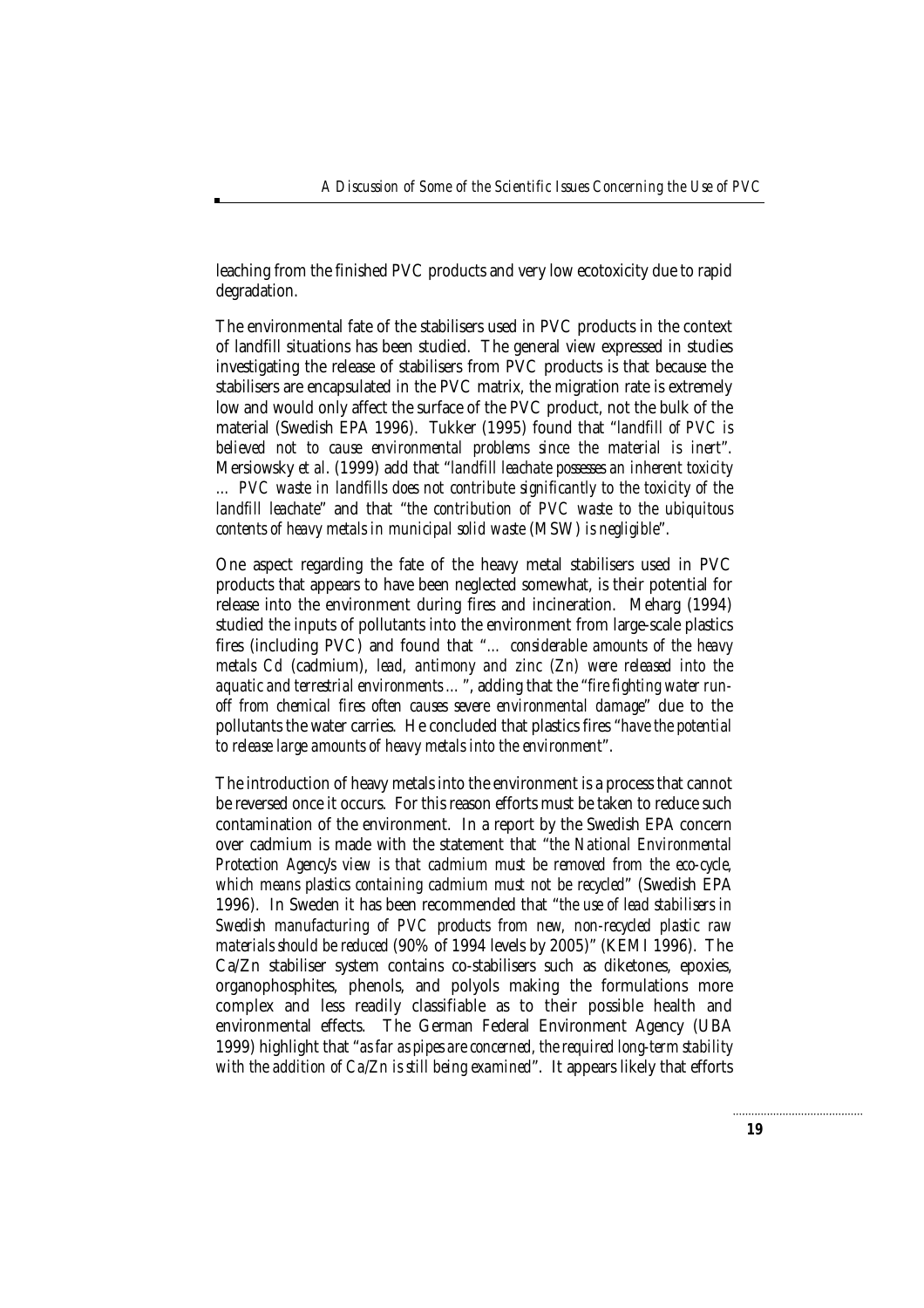will be made to limit the spread of heavy metals into the environment. Thus, it is inevitable that PVC will contribute its share of the efforts with a shift away from the heavy metal stabilisers currently being used. It is noted that cadmium based stabilisers are not used by the principal Australian manufacturers, although there is some use of cadmium-based pigments in Australia (Faulkner 2000).

#### **4.3 Health Effects**

The health effects of the metals used in PVC stabilisers are well known. All forms of lead are extremely toxic to humans due to their cumulative effects, causing anemia, neurological effects (especially on children), kidney damage, sterility and miscarriages, and possibly cancer. Metallic tin is generally considered harmless, however, organotin compounds can be toxic to the central nervous system and the liver. Cadmium is known to cause kidney damage in humans and may also cause hypertension and anemia. With chronic inhalation this metal may result in cancer of the respiratory tract. Calcium and zinc are both essential elements that are considered non-toxic to humans.

In an isolated instance Ward *et al*. (1997) reported in the Medical Journal of Australia a single case of lead poisoning of an adult male as a result of the chewing (over a 10 year period) of lead stabilised electrical cable.

Finally, there is the potential for the replacement of metal based stabilisers with organic based stabilisers with a pyrimidinedione system recently passing a commercial feasibility study, including recyclability, technical performance, leaching and toxicology tests (Hopfmann 1998).

*The fate of the heavy metal stabilisers used in PVC products is dependent on a number of complex factors. Losses of the stabiliser to the environment are limited during the use phase of the product. Because the stabiliser is held within the PVC matrix, only limited losses from the surface of the PVC product will occur. Under conditions where plasticiser leaching occurs, some loss of the stabiliser can occur, but the contribution that PVC makes to the levels of heavy metals in landfill waste is negligible.*

# **5. PVC AND FIRE**

#### **5.1 Combustion**

Rigid PVC is regarded as inherently flame retardant and will not burn without an external heat source, thus offering a degree of safety not always available from its polymer alternatives. In most cases plasticised PVC will burn without an external heat source and for this reason a variety of flame retardants are often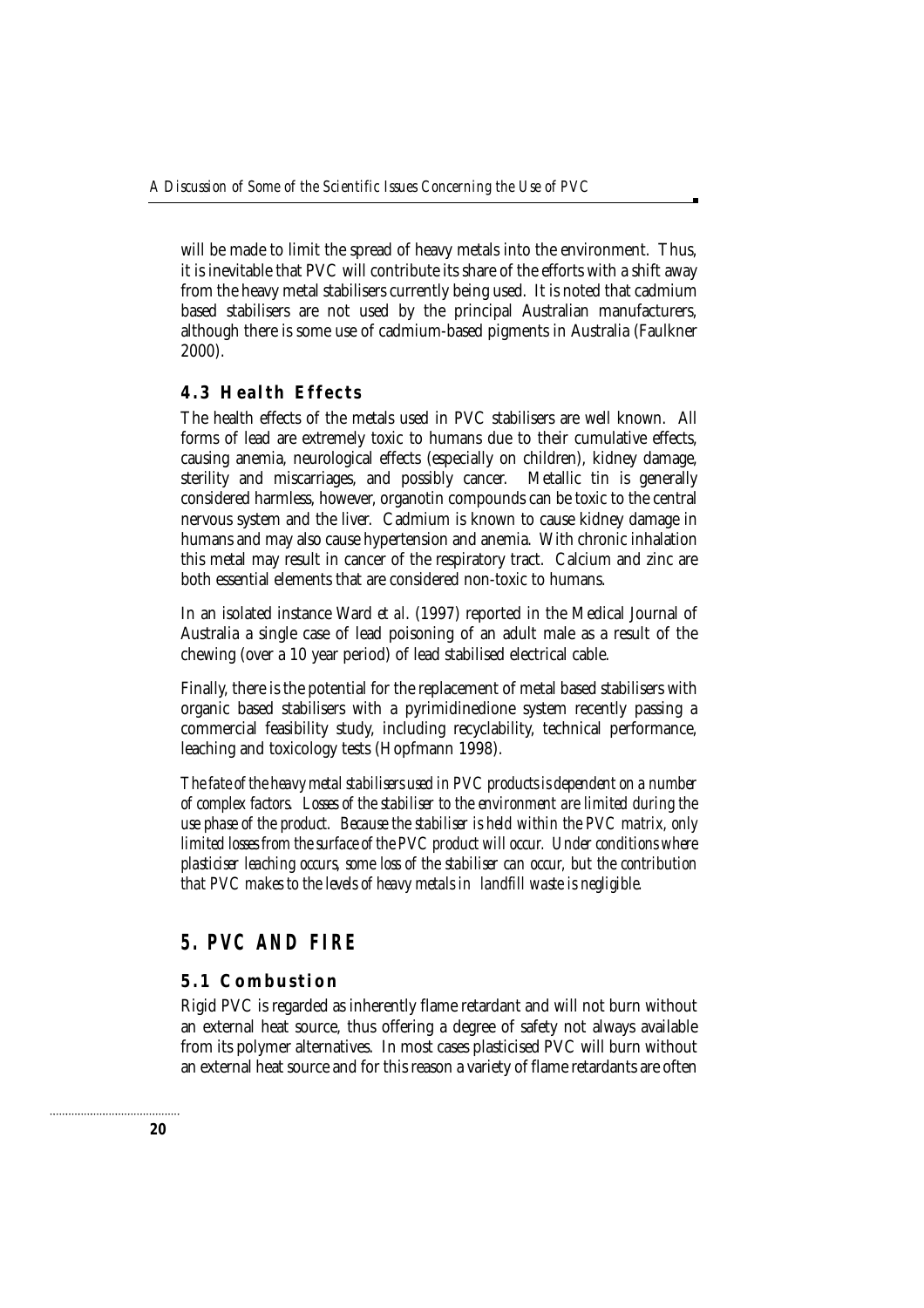included in the formulation to reduce this hazard. Flame retardants employed include metal hydrates, such as antimony trioxide and aluminium or magnesium hydroxide, phosphate esters and chloroparaffins. According to the Swedish EPA (1996) the "*chloroparaffins are persistent, bioaccumulative and toxic for various animal species*" and should be avoided.

A distinction must be made between the risk of occurrence of a fire and the risks associated with the consequences of a fire. Due to its low flammability PVC rates highly on its potential to prevent a fire from occurring. The German FEA (UBA 1999) state that "*the main influencing factors for assessing the fire conduct of materials are combustibility, flammability, flame propagation, heat emission and smoke development*". In the event of a fire occurring PVC has advantages and disadvantages in relation to its fire behaviour. The German FEA (UBA 1999) found that "*as far as the fire conduct of PVC is concerned it can be said that the high chlorine content favourably affects the inflammability, flame propagation as well as heat release in the sense of low combustibility, but on the other hand noticeably worsens smoke gas density, corrosiveness and toxicity of the smoke gases*". Compared to its alternatives plasticised PVC will not drip molten material and its heat of combustion is lower (Emsley 1994a).

Irvine *et al*. (2000) compared the fire hazards of some common polymers (uPVC, PC, PP, PS and PMMA) with the following conclusions: in terms of time to ignition and the rate of heat release uPVC ranked best, however, in terms of rate of smoke and toxic gas and irritants released uPVC ranked second worst behind PS. Ansari (1997) found that "*the fire behaviour of extruded PVC structural foam is superior to wood in respect to fire propagation index and surface spread of flame classification, but inferior in respect of specific optical density of smoke generated*". There are continuing efforts within the PVC industry and academia to improve the flame retardancy and reduce smoke production and toxicity of plasticised PVC products (Thomas and Harvey 1999).

PVC yields a number of combustion products of which carbon dioxide, carbon monoxide (CO), water and hydrogen chloride (HCl) are the most important. It is established that the single most significant contributor to fire related death is carbon monoxide poisoning. The German FEA (UBA 1999) state that "*the acute fire gas toxicity is largely determined by carbon monoxide (CO)*". Hirschler (1994) states that "*… PVC smoke toxicity is such that … it does not add toxic hazard to that already inevitable due to the carbon monoxide present in very large fires*". The contribution of hydrogen chloride to smoke toxicity is minor with the German FEA (UBA 1999) considering that "*another, although slight, increase in the acute toxicity results from the formation of HCl during fires involving PVC*". Hydrochloride gas has a characteristic strong smell which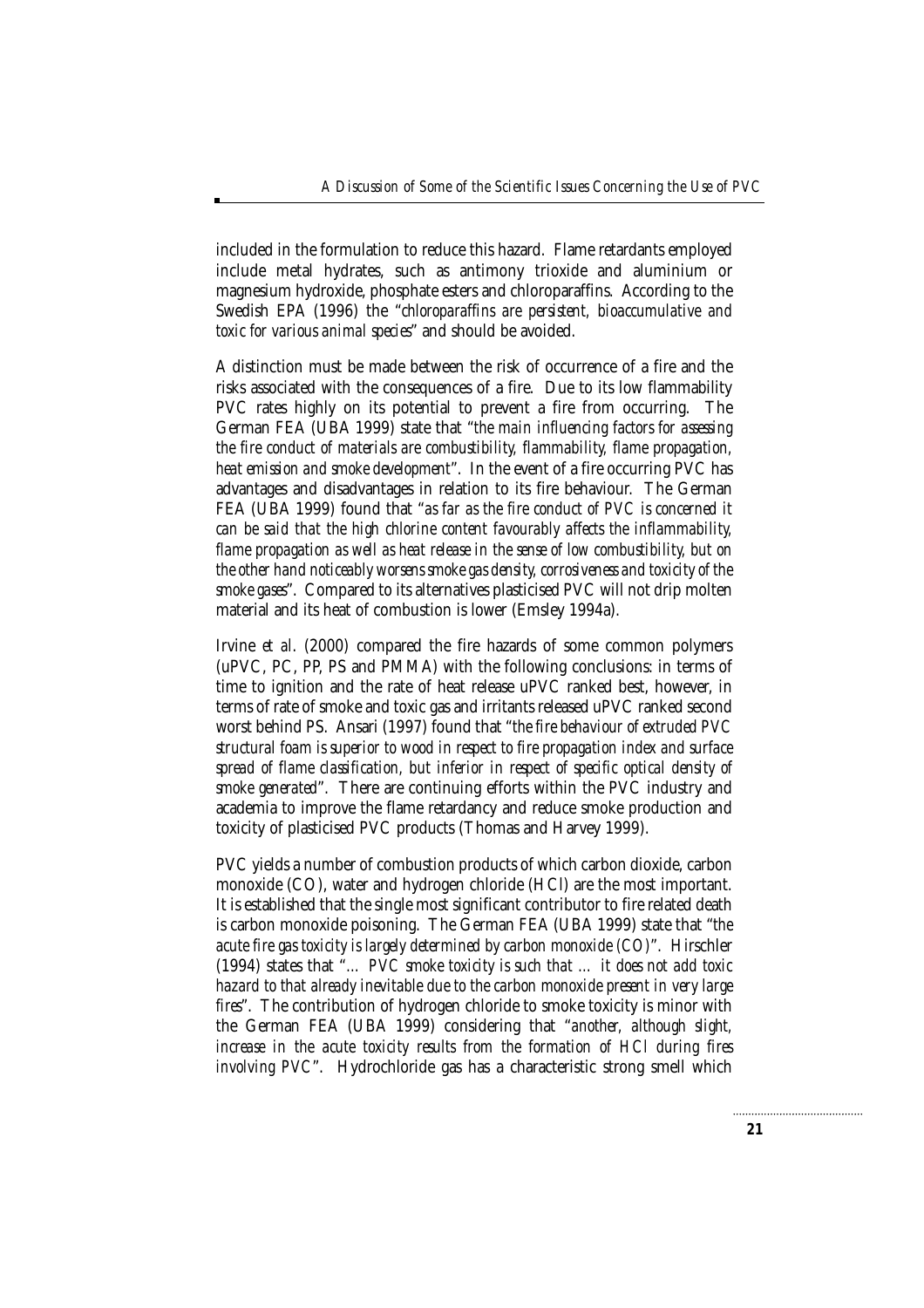enables its detection at very low concentrations whereas carbon monoxide is odourless and therefore potentially more deadly (Perena Conde 1997).

#### **5.2 Dioxins**

In addition to the products of combustion discussed above, PVC has also come under some criticism because of the perception it has potential to add to the release of dioxins into the environment during the incineration of domestic and hospital waste. 'Dioxin' is the commonly used name for a group of 210 compounds more strictly termed the polychlorinated dibenzo-*p*-dioxins (PCDDs) and polychlorinated dibenzofurans (PCDFs). The 75 PCDDs and 135 PCDFs are naturally occurring, persistent, bioaccumulative organic compounds that are produced during combustion processes, natural and anthropogenic, and during a number of chemical manufacturing processes (Emsley 1994b; Rappe *et al*. 1999). Since their identification in the 1970's as highly toxic environmental pollutants measures have been taken, rather haphazardly in many cases, to curb their formation and release into the environment. Rappe (1996) emphasises that "*it is generally accepted that only 17 out of the 210 dioxin and dibenzofuran congeners are toxic*" with the most toxic being 2,3,7,8-tetrachlorodibenzo-*p*-dioxin (TCDD). A risk assessment of the complex mixtures of PCDD/Fs can be accomplished with the use of the Toxicity Equivalency Factor (TEF), which ranks the relative toxicity of the 17 toxic PCDD/F congeners compared with TCDD, allowing conversion of quantitative analytical data of PCDD/F mixtures into a single Toxic Equivalency Quotient (TEQ or TEq) measure.∞



*2,3,7,8-tetrachlorodibenzo-p-dioxin (TCDD)*

It is widely accepted that the toxicologically active PCDD/Fs exert their effects by a common mechanism involving binding to a cytoplasmic receptor protein called the Ah (aryl hydrocarbon) receptor whose physiological role is not yet fully understood (Okino and Whitlock 2000; Poellinger 2000). Chronic levels of PCDD/Fs have been linked to a number of human ailments. According to Neuberger *et al.* (1999) "*chloracne is the most frequent but not the only chronic disease from TCDD exposure*". Grassman *et al.* (1998) add that "*studies of highly*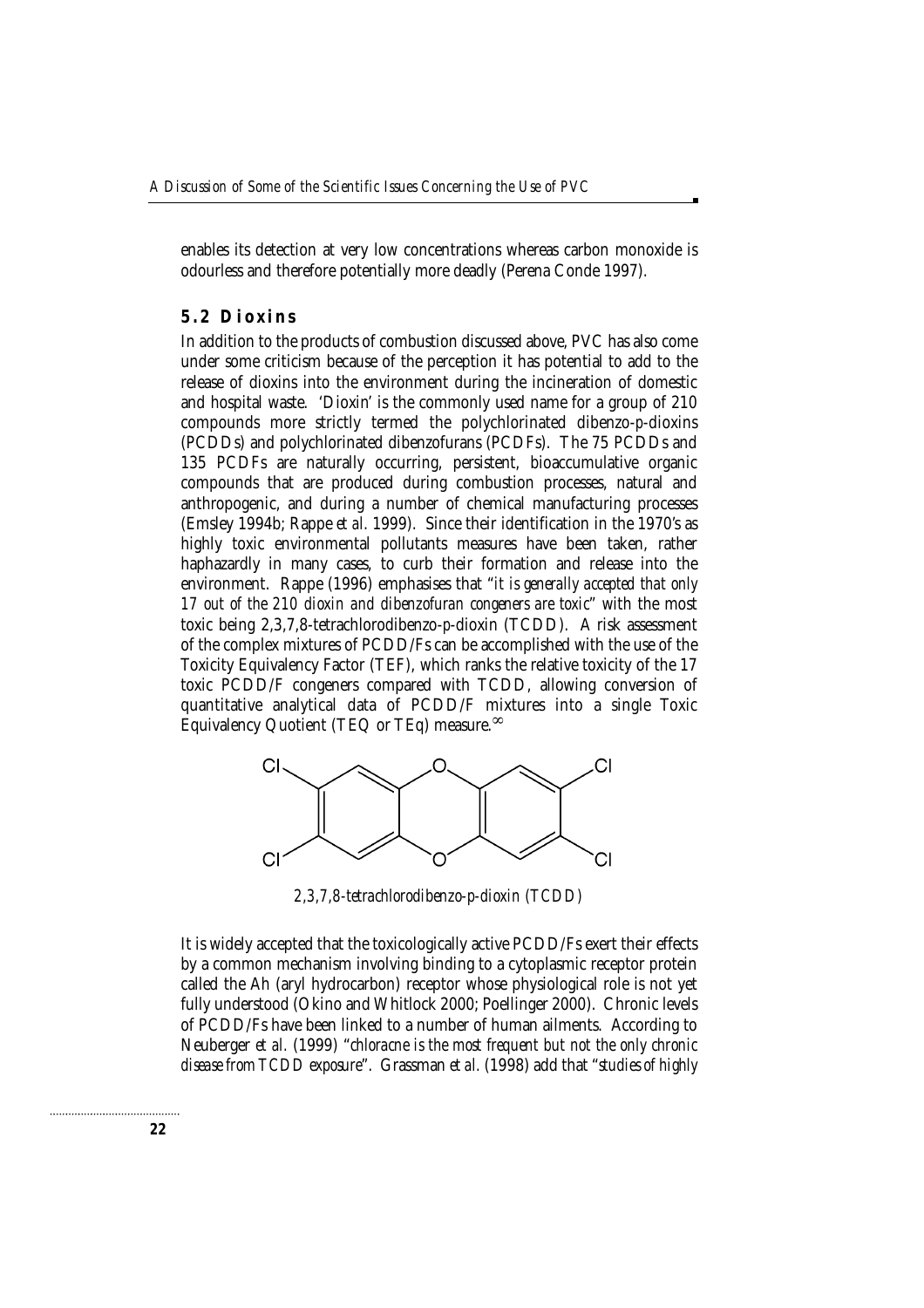*exposed human populations show that dioxins produce developmental effects, chloracne, and an increase in all cancers and suggest that they may also alter immune and endocrine function. In contrast, the health effects of low-level environmental exposure have not been established*".

In fact the possible human health effects of dioxins is the subject of intense debate centred around the interspecies differences with respect to the effects of dioxins on animals, including humans (Boening 1998; Mukerjee 1998; Neubert *et al*. 1999). For example Geyer *et al*. (1997) surmise that "*this question of species differences is one of the central issues of the controversies that have emerged on the validity of risk assessment strategies for TCDD …*". Zimpleman (1999) asserts that "*a fairly substantial body of evidence supports the conclusion that TCDD does not pose a threat to human health in terms of cancer or birth defects despite the danger it poses to experimental animals such as mice*". Finally, Ames and Gold (1997), the former the discoverer of the 'Ames mutagenicity test', find that "*TCDD … is an unusually potent rodent carcinogen but seems unlikely to be a significant human carcinogen at the levels to which the general population is exposed*".

Dioxins are ubiquitous global contaminants to which everyone is exposed. The main route of exposure is *via* food consumption where it is estimated that people are exposed to 1-3 pg (i)-TEQ per kilogram body weight per day (Liem *et al*. 2000). Estimates for atmospheric levels of dioxins in several cities have been found to range from 16-460 fg/m<sup>3</sup> TEQ (Taucher *et al*. 1992; Lohmann and Jones 1999). $^{\Delta}$  Wagrowski and Hites (2000) recently estimated that between 2 and 15 tonnes of PCDD/F is deposited onto the earth's surface each year. Since measures were taken to reduce emissions, dioxin levels in the environment and in human tissues have been falling from their peak which occurred in the late 1960's early 1970's. Van Leeuwen *et al.* (2000) state that "*there is now clear evidence of a decrease in PCDD/PCDF concentrations in human milk over time in almost every region for which suitable data exist*". Wittsiepe *et al.* (2000) studied PCDD/F blood levels in the German population and found that "*over the examined time period a continuous decrease of the PCDD/F concentrations in human blood was observed. The mean levels found were about 42.7 pg I-TEq/g (lipid basis) in 1991 and 20.7 pg I-TEq/g (liquid basis) in 1996 …*". The World Health Organisation (WHO) have established a Tolerable Daily Intake (TDI) range of 1-4 pg TEQ/kg body weight (WHO 1998).

Although the human health effects resulting from exposure to the low environmental levels of dioxin are unknown, there may be no notable effect due to the manner in which the body sequesters dioxin into the fatty tissues.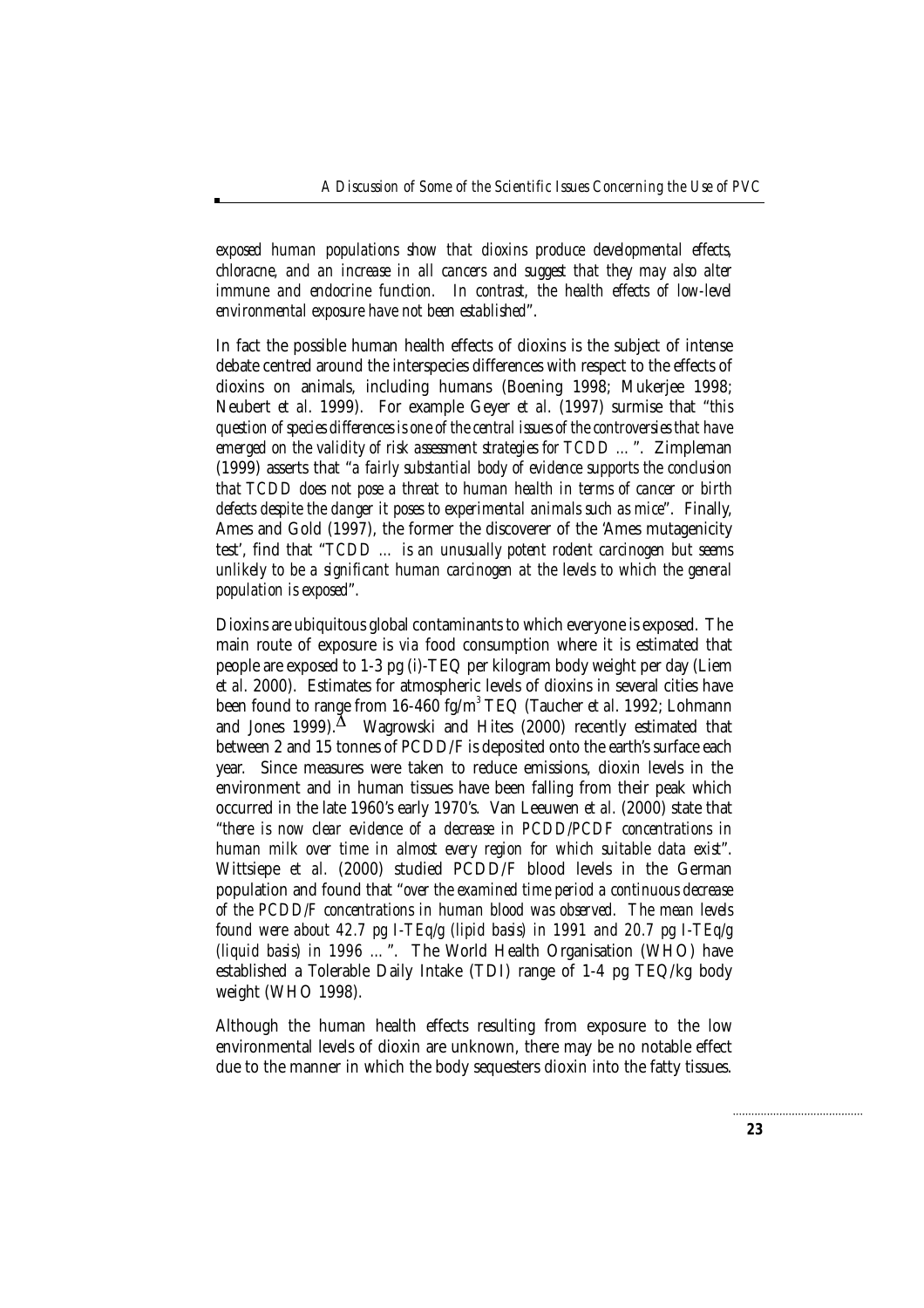Emsley (1994b) states that "*dioxins are resistant to breakdown in animals, and tend to collect in fatty tissue*" and "*we may even have evolved to be immune to low levels of dioxins …*". Geyer (1997) adds that the "*… adipose tissue serves as a protective reservoir against the toxic effects of TCDD and related persistent lipophilic compounds*". According to Mukerjee (1998) "*no studies are available determining the impact of daily background exposure to this persistent and potent carcinogen on cancer incidence in the general population*". In a report by the United Nations Environment Programme (UNEP 1999) this uncertainty and the associated concerns are confirmed with the finding that "*although no adverse health effects could be causally linked so far with background exposures of PCDD/PCDF in human milk, for reasons of preventative health care, the relatively high exposure of breast-fed infants must still be considered a matter of concern*". The relatively low incidence of adverse human health effects associated with environmental exposure to dioxins was highlighted by Schecter and Olson (1997) with the estimation that only "*between 0.009% and 0.09% (111-1114 cases/year) of all cancer cases in the US might be directly linked to dioxin intake in food*".

With the exception of the manufacture of the PVC intermediate ethylene dichloride, no PCDD/Fs are produced during the manufacture of PVC products (Baldwin 1997). The issue of dioxins and PVC arises from the combustion or incineration of the latter during disposal or accidental fire. PCDD/Fs are formed during most combustion processes where a source of chlorine, including an inorganic source, is present (Katami *et al*. 2000). The United Nations Environment Programme reported that dioxin inventories have been established in 17 countries in which the main global source of PCDD/Fs is waste incineration (UNEP 1999).

The significance of incineration on the emission levels of dioxins has in recent years led to improvements in the technology used in municipal waste incineration in most of the countries where this method of waste disposal is employed. Eduljee and Gair (1997) consider that "*… it can be stated that the current PCDD/F release limits of 0.1-1 ng I-TEQ Nm*-3 *pertaining to PCDD/F release from MSW incinerators in Europe are sufficiently protective of human health relative to the current TDI of the WHO*". The contribution of PVC in the waste stream to dioxin emissions from municipal waste incineration is considered minor due to technical advances and the fact that at up to about 1% chlorine, dioxins levels are not influenced by the chlorine load (Naturvårdsverket 1996). This is exemplified by Rigo and Chandler (1999) who found that "*changing the amount of chlorine in waste streams does not have a discernible impact on PCDD/F emissions from waste combustors*". Olie *et al*. (1997) found that "*formation of PCDD/Fs during incineration of municipal*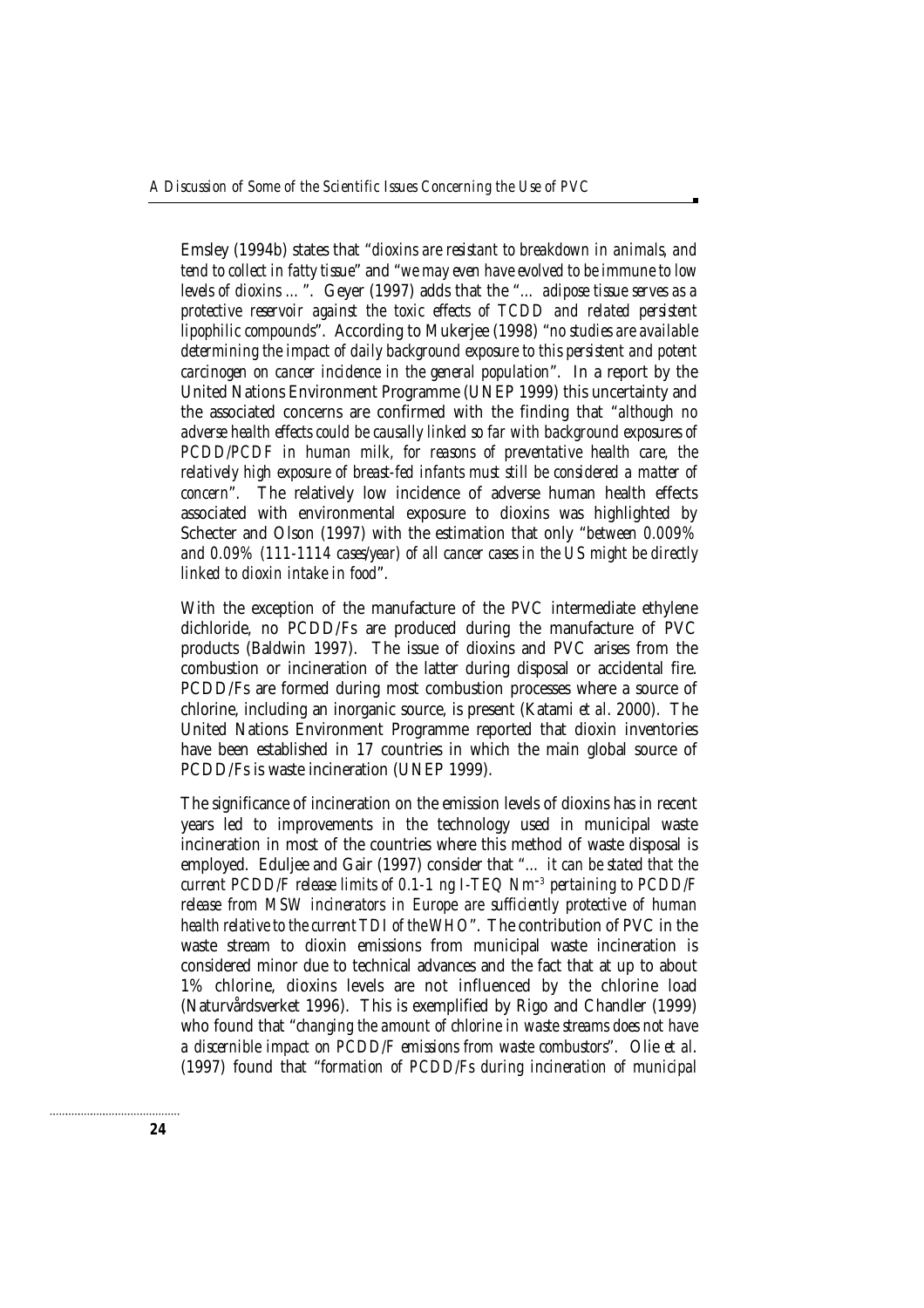*waste is promoted by the catalytic properties of metals which are found in the waste itself*" and "*prevention of the formation can be done by poisoning the catalysts with complexing compounds*". Yli-Keturi *et al.* (1999) confirmed this finding that "*PCDD/F levels can be reduced in waste incineration by using urea*". Interestingly, Takasuga *et al*. (2000) found that dioxin-free fly ash is a catalyst for the formation of dioxins during the combustion of samples both in the absence and presence of chlorine sources.

In Australia, the only sanctioned incineration of PVC products occurs during the destruction of hazardous PVC medical waste. According to an Environment Australia report (EA 2000), PVC typically comprises only 3% of the clinical waste stream entering Australian medical waste incinerators which collectively contribute only 2.5 – 9.7 g I-TEQ/year to Australia's estimated 150 – 2300 g TEQ/year air emissions of dioxins (EA 1998).

Although limited by a significant lack of Australian source data, a 1998 report on dioxin emissions by Environment Australia estimated that the largest contributor in Australia is prescribed fires and bush fires (EA 1998). The largest anthropogenic source is estimated to be the cement production industry, closely followed by residential wood combustion. Because it is not employed in Australia, unlike the situations in Europe, North America and Japan, municipal solid waste incineration is not a dioxin source in Australia. $\Diamond$ Due to a lack of available data Connell *et al*. (1999) could not determine the extent of PCDD/F contamination in Australia.

The total contribution to dioxin emission levels resulting from fires involving PVC can be considered minor (Møller *et al*. 1995; Carroll 1996), although there is a high variability in the amounts of dioxin released during PVC fires. The German FEA (UBA 1999) consider "*the generation of dioxin in the case of a real PVC fire can therefore vary greatly because of differences in; the amount of PVC involved in the fire, the prevailing fire conditions, and the spread of fire gases*". Citing Smit *et al*. (1994) Tukker (1995) states that "*an uncontrolled burning of 200 kg PVC in Sweden was reported to result in 3 mg* dioxin*. This is in the same range as for the uncontrolled burning of wood*". Ruokojärvi *et al*. (2000) found that the PCDD/F concentration in the combustion gas of simulated house fires ranged from 1.0 to >7.2 ng/m<sup>3</sup> I-TEQ and observed that "*no additional pure PVC plastic is required for PCDD/F formation in house fires*". The risk of adverse health effects from dioxins produced in PVC fires is considered insignificant compared to the higher risk from other pollutants such as polycyclic aromatic hydrocarbons (PAHs) (UBA 1999). Spindler (1997) concludes that "*in all fires PAHs are the most significant carcinogenic substances in soot compared to dioxins by a factor between 100 to 500*".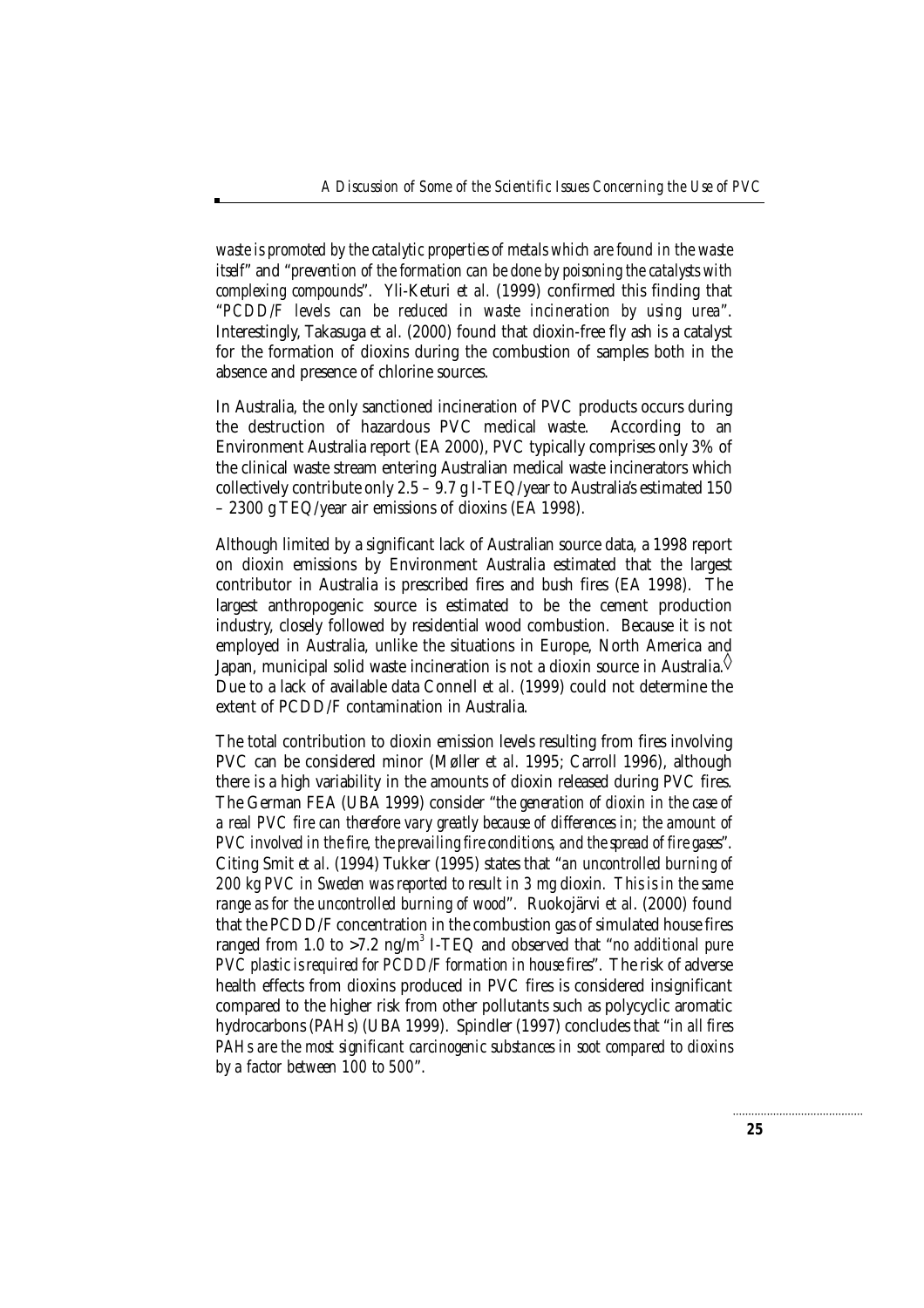*The inherent physical and chemical properties of PVC offer both advantages and disadvantages with respect to the fire behaviour of PVC products in building fire situations. With respect to the toxicity of emissions from burning or incinerating PVC the indications are that it is no worse in most respects than other materials, apart from releasing hydrogen chloride. PVC's contribution to dioxin emissions appears to be insignificant compared to other sources.*

### **6. PVC RECYCLING**

PVC is a thermoplastic material and as such is readily recyclable (Menges 1996; Scheirs 1998). The reason for the low recycling rate of PVC compared to the amounts produced is largely because it is generally used in long-term applications, building and construction accounting for approximately 90% of Australian consumption (AVC 2000) and therefore does not enter the MSW stream as rapidly as other plastics. This is further reflected in the fact that PVC ranks last in terms of tonnages used in plastic packaging (a short-term application) (Truss and O'Donnell 1998). The barriers to the widespread recycling of PVC are contamination, relative thermal instability, its multicomponent nature, and low collection volumes. In all these cases appropriate technologies are available, however often the economics for recycling PVC are unfavourable (primarily due to the low recycling rate of PVC from building and construction wastes). The Australian PVC manufacturers practice a high level of recycling of industrial waste (Truss and O'Donnell 1998; AVC 2000). In Australia, recycled PVC bottles are cryogenically ground, mixed with virgin PVC and molded into non-pressure pipe and flooring.

In the previous report (Smith 1998) it was noted that the PVC products used in the building sector (pipes, wire insulation etc.) offer the ideal opportunity for reuse or recycling as a means of reducing the overall environmental impact of these materials. Unfortunately the amount of scientific information pertaining to the recycling of PVC building products is extremely limited.

If PVC waste is not recycled then two options are available for its disposal; landfill and incineration. Landfill disposal of PVC has been partly covered in the earlier sections of this report on Phthalates and Stabilisers, where the respective concerns were addressed. Incineration of PVC waste was partly covered in the Dioxin section of this report. It is noted that incineration with energy recovery extracts some of the inherent energy value stored in the PVC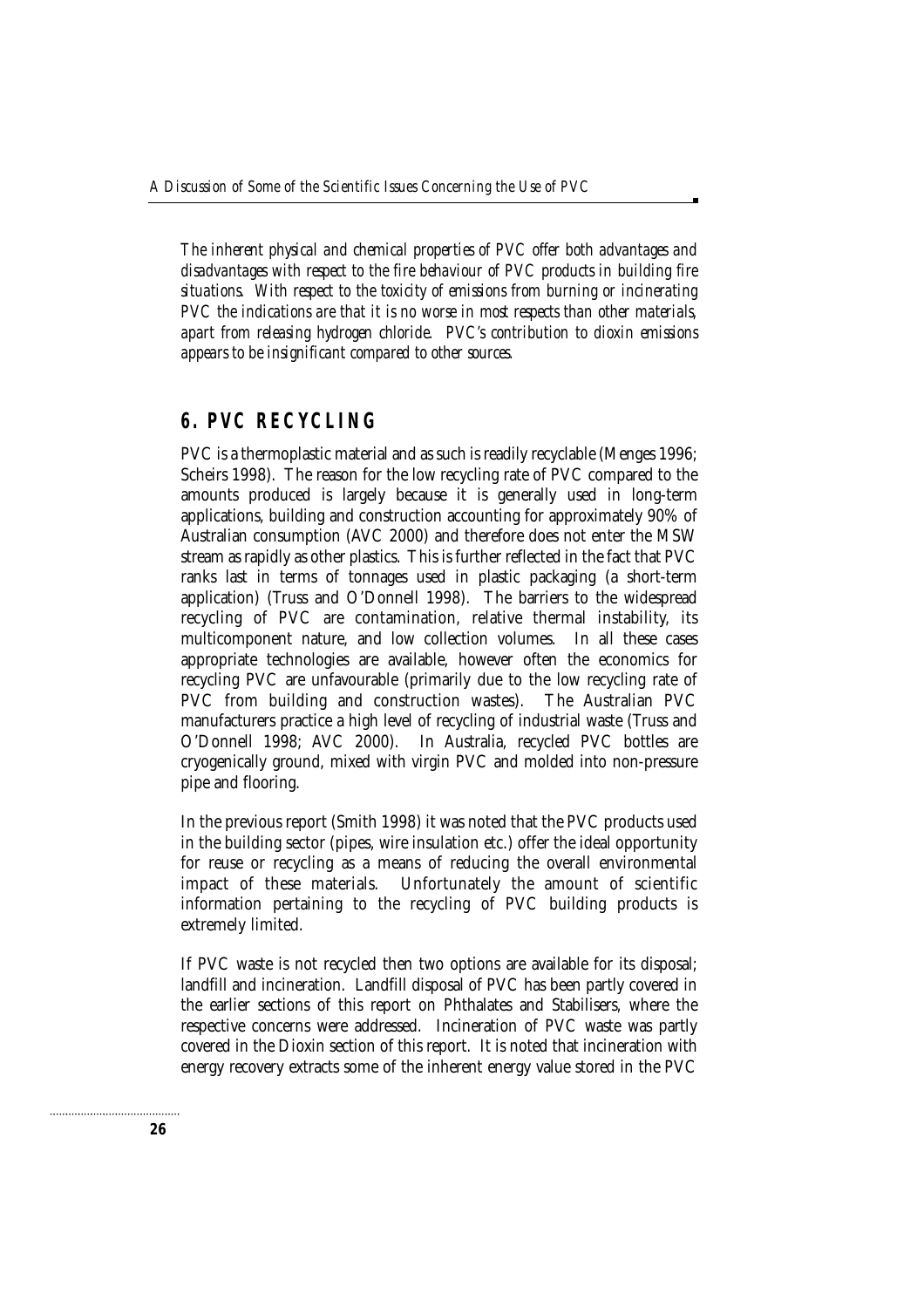product which is otherwise lost if landfill disposal is used. In terms of greenhouse gas emissions Dean (1995) points out that "*plastics, e.g. polyethylene, polystyrene, PVC, etc., are made from fossil carbon which will persist 'forever' if buried in a landfill, thus locking up the fossil carbon*".

PVC is often criticised for its inertness and persistence in the environment, and landfill situations in particular. However, it should be noted that there are numerous technologies currently available for the conversion of PVC waste into less troublesome materials, some of which might find commercial use in the future (Jaksland *et al*. 2000; Yoshioka *et al*. 2000). Alternatively, PVC could prove to be a cheap source of chlorine for the recovery of metals in wastes (Fray 1999).

*Both rigid and flexible PVC products are suitable for recycling. PVC building products in particular offer the ideal opportunity for reuse/recycling, given their easy identification and increasing availability. Significant measures are needed to improve the recycling record of PVC.*

# **7. ALTERNATIVES**

The usefulness of the available scientific information concerning alternatives to PVC in its building product applications is questionable. Comparative laboratory studies are often limited to a small range of materials and comparisons between the findings of various laboratories usually difficult to make. Nevertheless, PVC products in general rank average overall on the criteria under examination. For example, "*in the majority of assessment methods, PVC pipe ends up between the other alternatives, ie. there are better and worse pipe materials from an environmental point of view*" (KEMI 1996). And "*Prognos sees more favourable prospects for PVC and HDPE in the short and medium term than for their competitors made of vitrified clay or cast iron*" (Prognos 1999).

Other examples include window frames where the Prognos Study (Prognos 1999) found that "*PVC windows do not currently have any price advantages, but in the short and medium term they offer overall more favourable prospects than the alternatives of wood and aluminium windows*". The German FEA (UBA 1999) agreed stating that "*the life-cycle assessments available today on the basis of existing method developments show that wood and PVC window frames are roughly equivalent and that aluminium profiles have disadvantages*". For packaging film, such as transparent fresh meat packaging, "*PVC is practically without*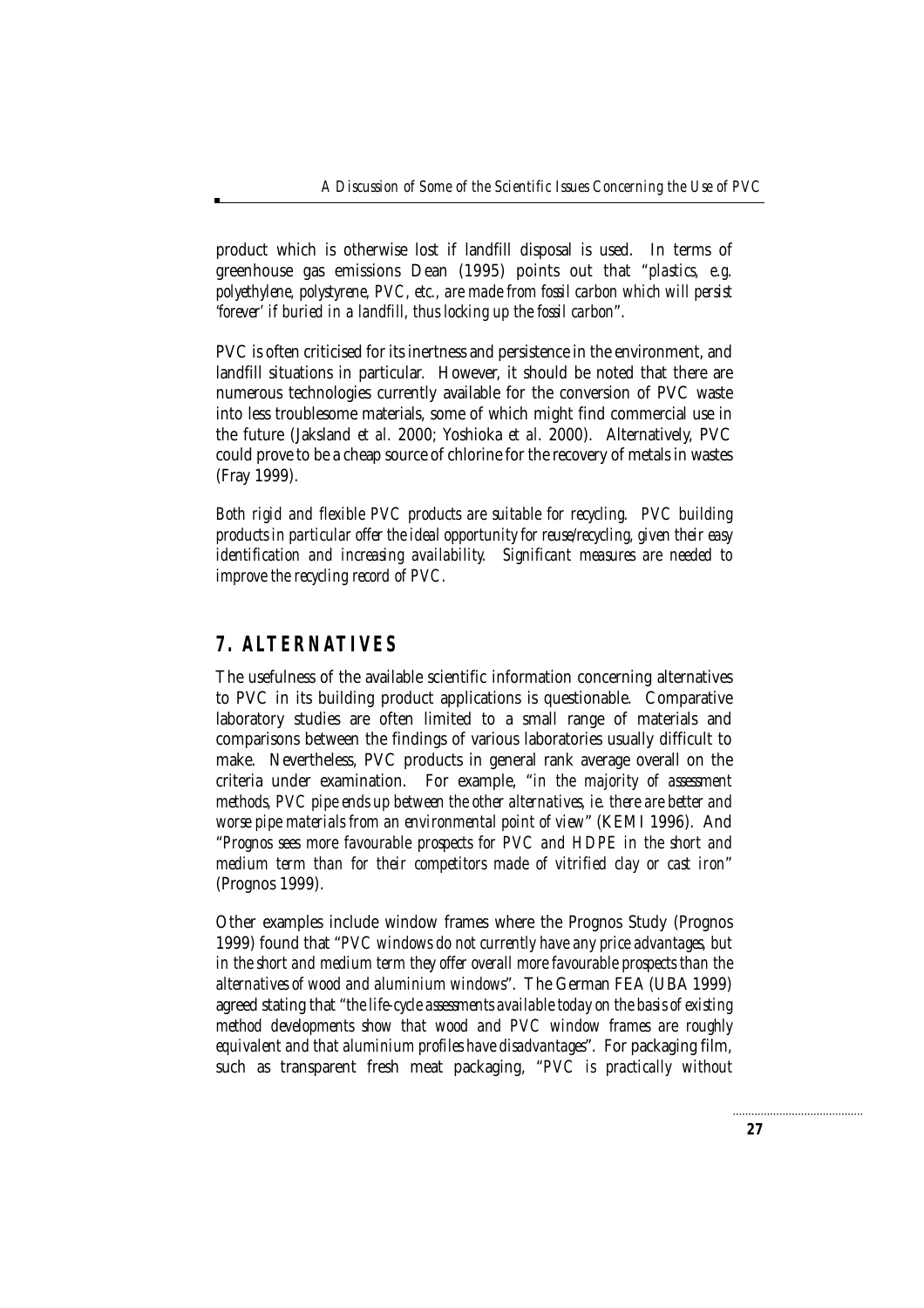*competition due to its specific technical properties … thus making a positive contribution to sustainability*" (Prognos 1999). For PVC cables "*Prognos only gives them favourable prospects in the short term*" with identified disadvantages including "*potential risks such as the consequences of fires, the use of plasticisers and, sometimes, flame protection agents, as well as the greater weight of the material*" (Prognos 1999).

Several attempts have been made to apply the newly emerged method of 'life cycle analysis' (LCA) to PVC. The problems with LCA are that it requires reliable data, which is often lacking for PVC, and often makes use of inappropriate toxicity data for emissions. Tukker (1998) summarises the uncertainty in LCA with the warning that "*until approaches have been worked out that deal with paradigmatic, modelling and data uncertainty, all current methods for toxicity impact assessment should be very carefully applied*" concluding that all should "*… refrain from publishing anything that looks like a guide for impact assessment, as far as it concerns themes that probably suffer from high uncertainties ...*". In the findings of a report on the life cycle assessment of various pipeline systems Reusser (1998) stated, amongst other things, that "*a preference for certain materials is not justified on the basis of the LCA study findings*". For these reasons, meaningful outcomes from the various LCA's of PVC products are difficult to obtain.

In all its applications PVC can be replaced with existing materials, such as concrete, polyethylene, polypropylene, PET, ductile iron, vitreous clay, latex, wood, steel, and fibreglass, which under certain circumstances might be considered more environmentally sound. However, few of the alternatives to PVC have undergone as extensive an evaluation (if somewhat flawed) as the material they are to replace. The Swedish National Chemicals Inspectorate find that "*PVC pipes can be replaced with concrete, polyethylene, polypropylene, ductile iron, fibreglass-reinforced and rust-resistant pipes. The choice of pipe is controlled by price, internal and external influences of pressure, chemicals and biological activity. In acid soil cement pipes and iron-based pipes can corrode. Polyolefins do not cope with high temperatures. Heavy pipe materials are worse from a working environment viewpoint*" (KEMI 1996). In their study on the ecological and environmental aspects of PVC the German FEA (UBA 1999) have recommended that alternatives to plasticised PVC be investigated while substitution of rigid PVC "*… would not result in a substantial reduction of environmental risks …*".

*There is little conclusive evidence, including LCA information, available that shows that PVC in its building and construction applications has significantly more effect on the environment than its alternative materials.*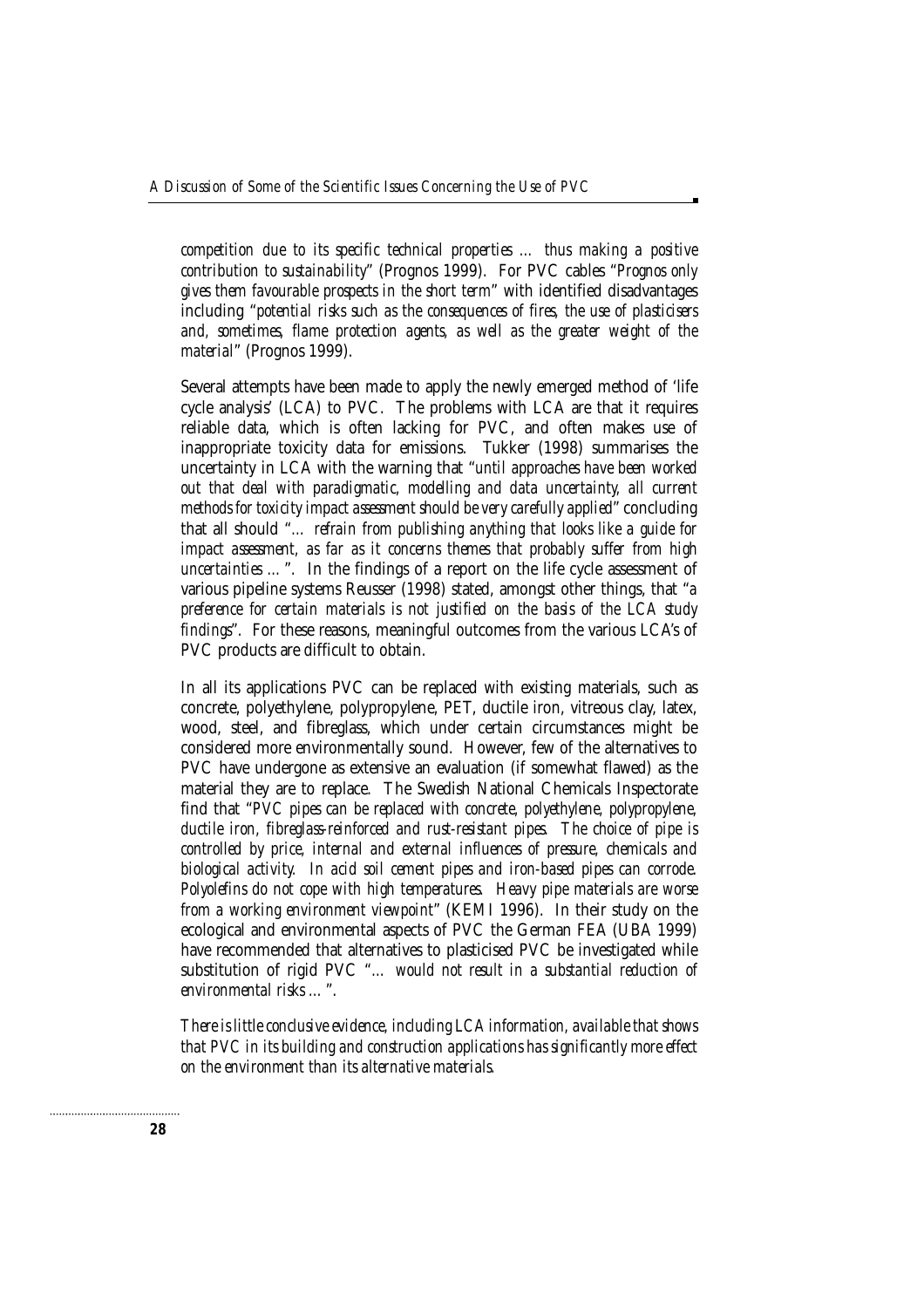# **8. CONCLUSIONS**

PVC has for a number of years been the subject of intense and often heated debate in some quarters over its possible detrimental health and environmental effects. Initially the fact that PVC contains a large amount of the element chlorine prompted calls for its banning by some. The issue was not the chlorine itself but rather its contribution to the formation of toxic chemicals, namely dioxins, during its combustion or incineration. It has been shown in this report that the relative contribution of PVC to the world-wide formation of PCDD/Fs is insignificant. However, the potential exists for PVC to add to the formation of these compounds and also the release of other pollutants, namely heavy metals and chlorinated paraffins, into the environment.

The scientific evidence concerning adverse health and environmental effects of phthalates is far from conclusive. This report shows that for the most part phthalates are non-toxic to humans at the levels encountered during the normal use of plasticised PVC items and in the environment. However, the unresolved issue of the toxicity of some phthalates being mediated by endocrine disrupting mechanisms remains. At present there is no scientifically valid reason for the banning or limiting of phthalates in their present uses.

It is noted that the landfill disposal of PVC is not detrimental to the environment. However, the use of heavy metal stabilisers and certain flame retardants in PVC products needs to be seriously examined in order to reduce the potential for their release into the environment. Finally, efforts need to be increased, particularly in the building and construction industries, to improve the recycling rates of PVC products.

# **9. RECOMMENDATIONS**

The scientific basis for recommendations concerning PVC and its use in relation to building and construction is whether the product poses a risk to human health or the environment. For this purpose the known hazards associated with PVC are considered and the following recommendations made:

- 1. The use of PVC additives with known high toxicity be discontinued (in particular cadmium).
- 2. The scientific issues surrounding phthalates and the potential for their toxicity to be mediated by endocrine disruption mechanisms should be closely monitored to enable rapid response to community concerns.

. . . . . . . . . . . . . . . . .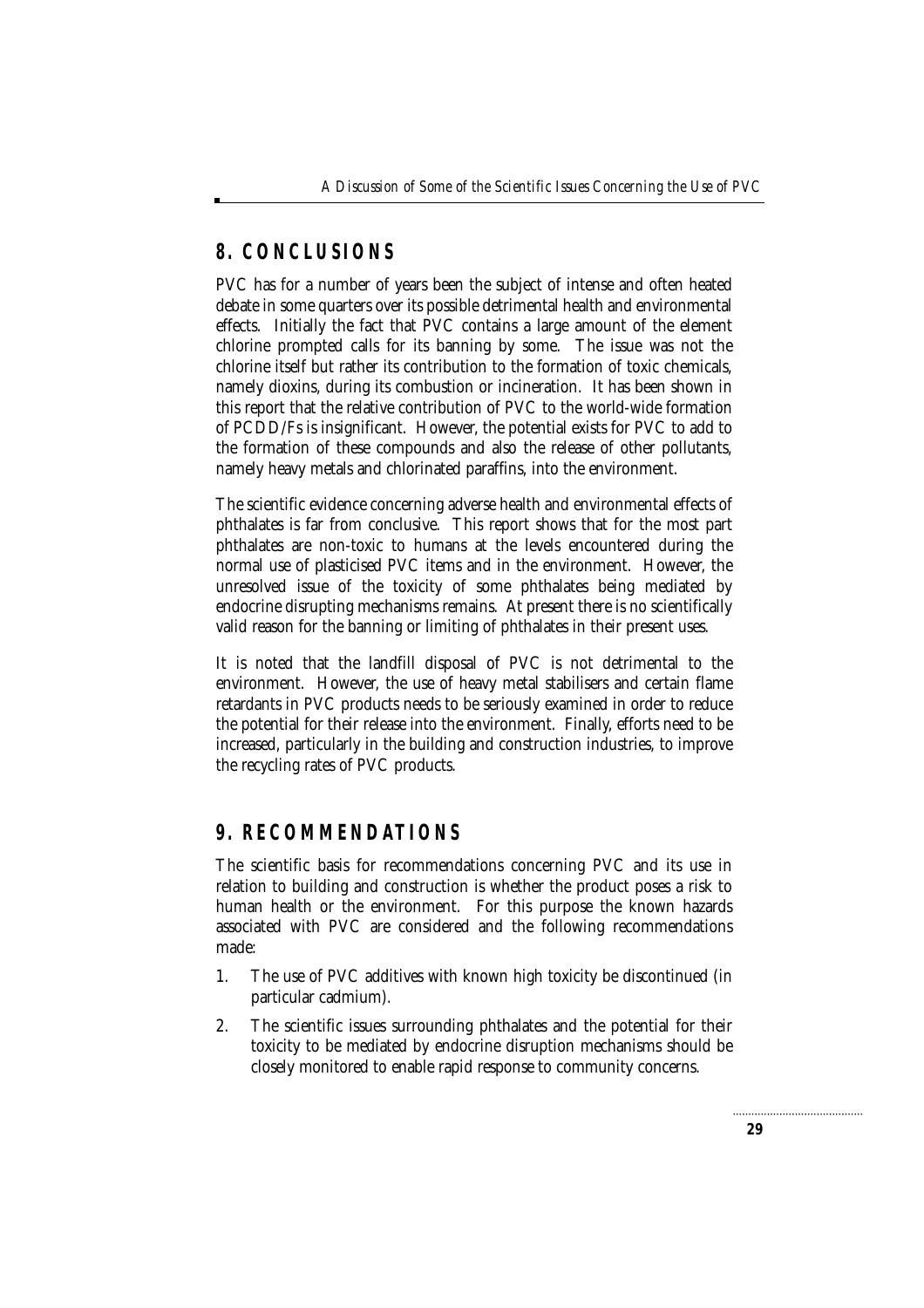- 3. There is the possibility that future studies will show that phthalates are hazardous therefore steps should be taken now into researching and developing alternatives to phthalate plasticisers.
- 4. Measures be taken to significantly improve the recycling of PVC building products.

### **10. ACKNOWLEDGMENTS**

The author would like to thank Professor Chris Easton, Dr. Roger Drew and Christine Sharrad for reviewing the draft version of this report. Thanks are also extended to Carolyn Larson and Bee Thia, CSIRO Molecular Science Librarians, for their help in obtaining the papers used in this study.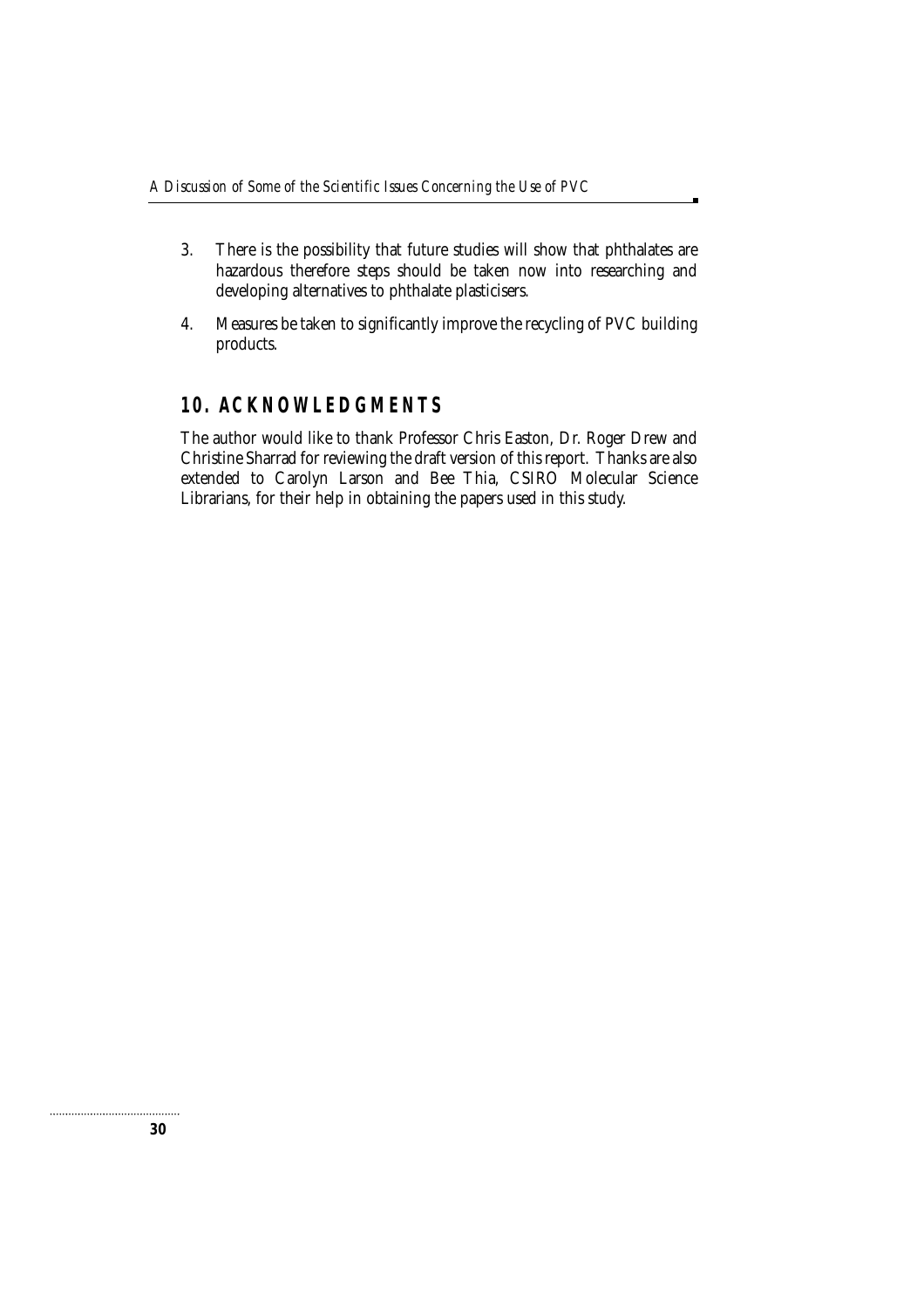#### **11. REFERENCES**

- Adlercreutz, H. (1999) "Phytoestrogens. State of the art." *Environ. Toxicol. Pharmacol.*, **7**, 201- 207.
- Allsopp, M. W. and Vianello, G. (1992) "Poly(vinyl chloride)." In Ullmann's Encyclopedia of Industrial Chemistry, Vol. A21, VCH, 717-742.
- Ames, B. N. and Gold, L. S. (1997) "The causes and prevention of cancer: gaining perspective." *Environ. Health Perspect. Suppl.*, **105**, 865-873.
- Andersen, H. R. *et al*. (1999) "Comparison of short-term estrogenicity tests for identification of hormone-disrupting chemicals." *Environ. Health Perspect.*, **107**, 89-108.
- Ansari, A. A. (1997) "Fire behaviour of wood substitutes." *J. Sci. Ind. Res.*, **56**, 149-158.
- Ashby, J. *et al.* (1997) "The challenge posed by endocrine-disrupting chemicals." *Environ. Health Perspect.*, **105**, 164-169.
- AVC (2000) "Environment Report 1998-1999." Australian Vinyls Corporation Limited.
- Baldwin, J. (1997) in "Chemical aspects of plastics recycling." Royal Society of Chemistry Special Publication No. 199.
- Barlow, S. *et al*. (1999) "Teratology Society Public Affairs Committee position paper: developmental toxicity of endocrine disruptors to humans." *Teratology*, **60**, 365-375.
- Beresford, N. *et al.* (2000) "Issues arising when interpreting results from an *in vitro* assay for estrogenic activity." *Toxicol. Appl. Pharmacol.*, **162**, 22-33.
- Bichara, A. *et al*. (1999) "Optimization of a process capable of decreasing the pollution from PVC packaging material." *J. Appl. Polym. Sci.*, **74**, 3492-3500.
- Blair, R. M. *et al*. (2000) "The estrogen receptor relative binding affinities of 188 natural and xenochemicals: structural diversity of ligands." *Toxicol. Sci.*, **54**, 138-153.
- Boening, D. W. (1998) "Toxicity of 2,3,7,8-tetrachlorodibenzo-*p*-dioxin to several ecological receptor groups: a short review." *Ecotoxicol. Environ. Saf.*, **39**, 155-163.
- Botham, C. *et al*. (1999) "Endocrine disruption in mammals, birds, reptiles and amphibians." *Issues Environ. Sci. Technol.*, **12**, 61-82.
- Burn, L. S. and Sullivan, A. P. (1993) "New uPVC water reticulation mains the effect of commissioning procedure on the levels of extracted lead." *Aqua (London)*, **42**, 135-145.
- Burn, L. S. and Schafer, B. L. (1997) "The environmental impact of lead leaching from uPVC sewerage waste and vent pipes." CSIRO Building, Construction & Engineering.
- Cadogan, D. F. and Howick C. J. (1992) "Plasticizers." In Ullmann's Encyclopedia of Industrial Chemistry, Vol. A20, VCH, 439-458.
- Cadogan, D. F. (1999) "Health and environmental effects of phthalate plasticisers for poly(vinyl chloride) – an update." *Plast., Rubber Compos.,* **28**, 476-481.
- Caldwell, D. J. (1999) "Review of mononuclear cell leukemia in F-344 rat bioassays and its significance to human cancer risk: a case study using alkyl phthalates." *Regul. Toxicol. Pharmacol.,* **30**, 45-53.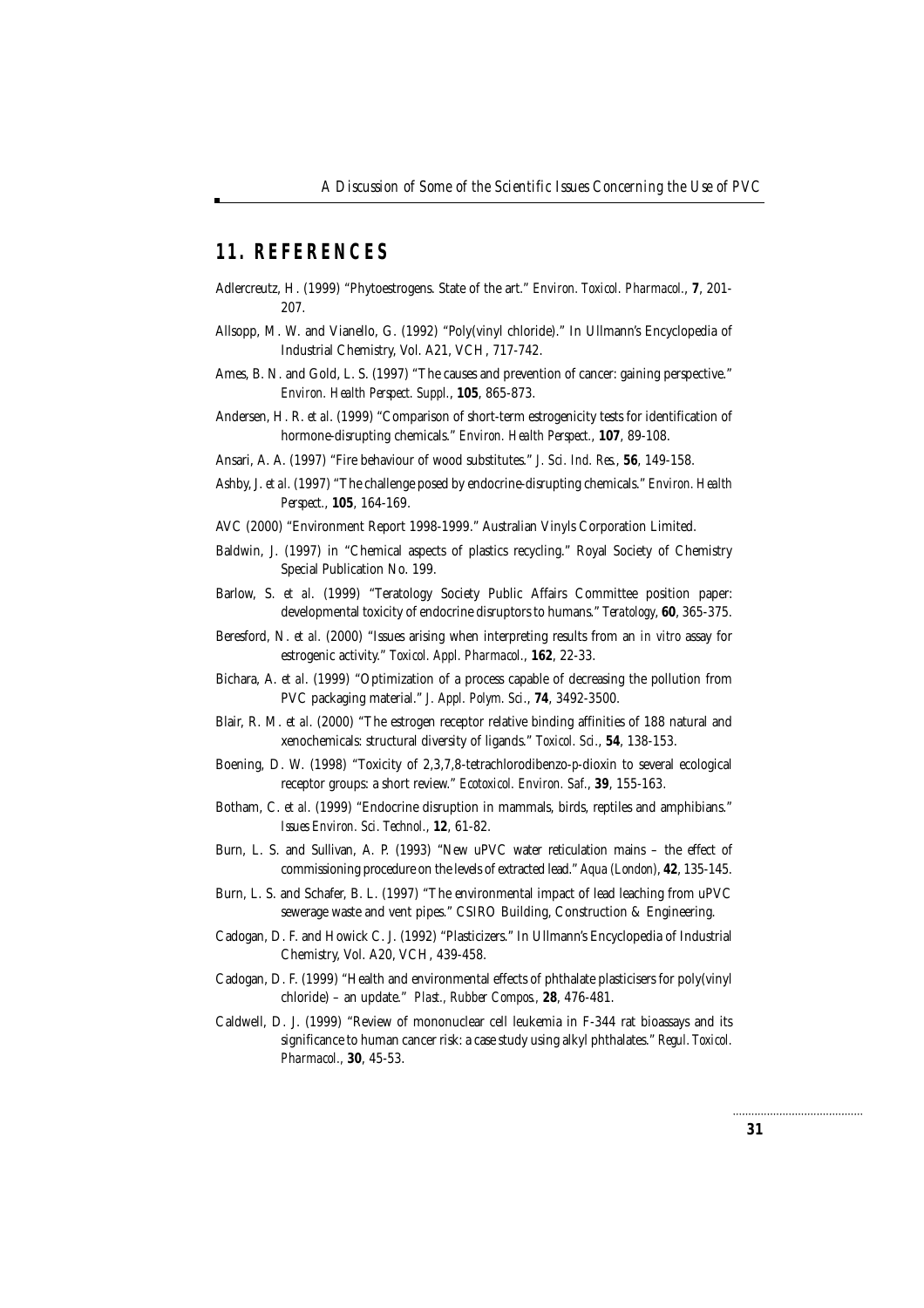- Carlsen, E. *et al*. (1992) "Evidence for decreasing quality of semen during the last 50 years." *Brit. Med. J.*, **305**, 609-613.
- Carpy, S. A. *et al*. (2000) "Health risk of low-dose pesticides mixtures: a review of the 1985-1998 literature on combination toxicology and health risk assessment." *J. Toxicol. Environ. Health*, **3**, 1-25.
- Carroll, W. F., Jr. (1996) "Is PVC in house fires the great unknown source of dioxin?" *Fire Mater.*, **20**, 161-166.
- Cartwright, C. D. *et al*. (2000) "Degradation and impact of phthalate plasticizers on soil microbial communities." *Environ. Toxicol. Chem.*, **19**, 1253-1261.
- CERHR (2000a) "NTP-CERHR expert panel report on di(2-ethylhexyl)phthalate." Report by the US Department of Health and Human Services, National Toxicology Program–Center for the Evaluation of Risks to Human Reproduction.
- CERHR (2000b) "NTP-CERHR expert panel report on di isononyl phthalate." Report by the US Department of Health and Human Services, National Toxicology Program–Center for the Evaluation of Risks to Human Reproduction.
- CERHR (2000c) "NTP-CERHR expert panel report on di *n* butyl phthalate." Report by the US Department of Health and Human Services, National Toxicology Program–Center for the Evaluation of Risks to Human Reproduction.
- CERHR (2000d) "NTP-CERHR expert panel report on di isodecyl phthalate." Report by the US Department of Health and Human Services, National Toxicology Program–Center for the Evaluation of Risks to Human Reproduction.
- CERHR (2000e) "NTP-CERHR expert panel report on butyl benzyl phthalate." Report by the US Department of Health and Human Services, National Toxicology Program–Center for the Evaluation of Risks to Human Reproduction.
- CERHR (2000f) "NTP-CERHR expert panel report on di *n* octyl phthalate." Report by the US Department of Health and Human Services, National Toxicology Program–Center for the Evaluation of Risks to Human Reproduction.
- CERHR (2000g) "NTP-CERHR expert panel report on di *n* hexyl phthalate." Report by the US Department of Health and Human Services, National Toxicology Program–Center for the Evaluation of Risks to Human Reproduction.
- Cheek, A. O. and McLachlan, J. A. (1998) "Environmental hormones and the male reproductive system." *J. Androl.*, **19**, 5-10.
- Connell, D. W. (1999) "Persistent lipophilic contaminants and other chemical residues in the southern hemisphere." *Crit. Rev. Environ. Sci. Technol.*, **29**, 47-82.
- Crisp, T. M. *et al*. (1998) "Environmental endocrine disruption: an effects assessment and analysis." *Environ. Health Perspect. Suppl*., **106**, 11-56.
- CSTEE (1999) "Opinion on the toxicological characteristics and risks of certain citrates and adipates used as a substitute for phthalates as plasticisers in certain soft PVC products." Opinion adopted at the 11<sup>th</sup> CSTEE plenary meeting, 28 September 1999. Available at http://europa.eu.int/comm/food/fs/sc/sct/outcome\_en.html.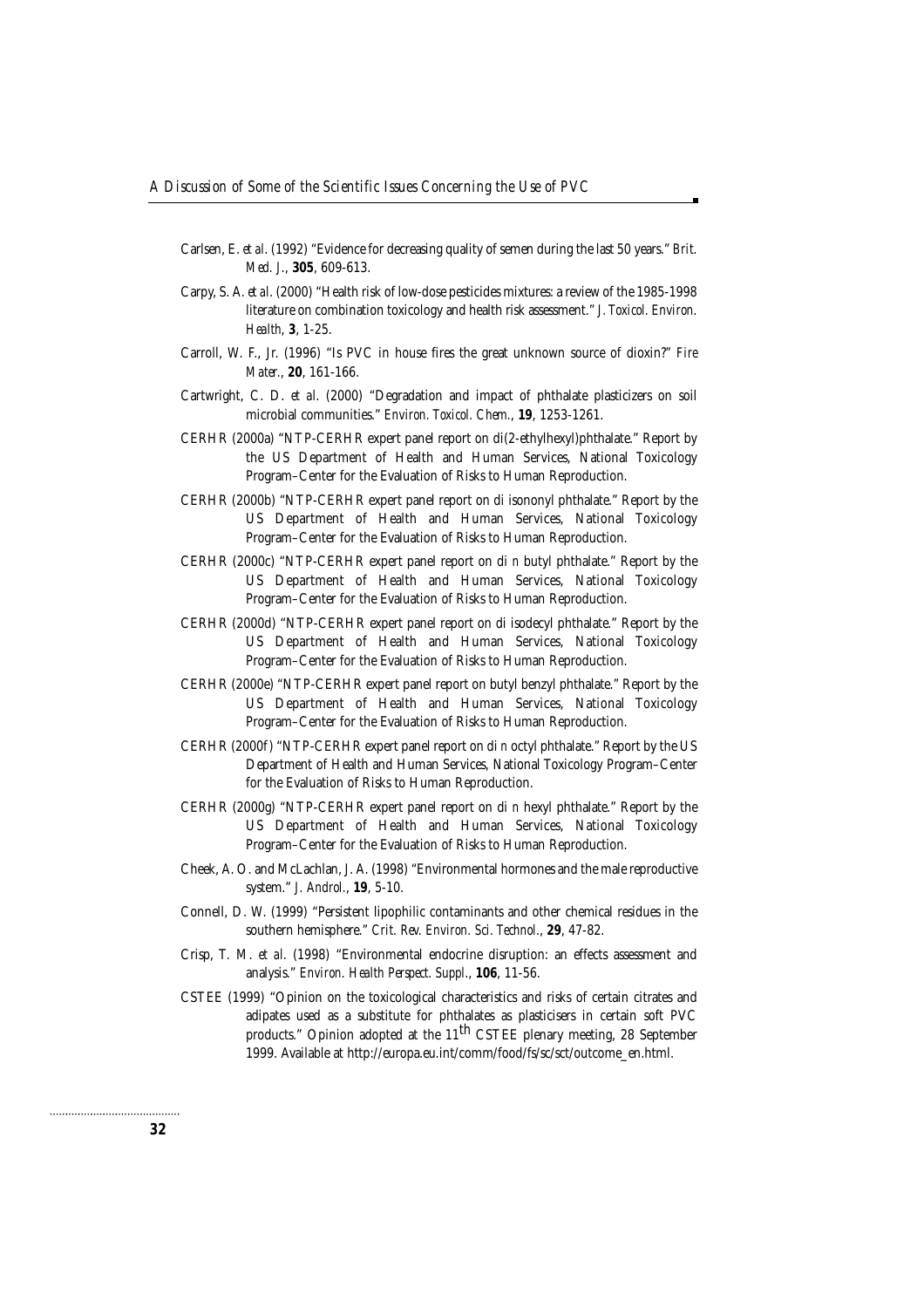- CSTEE (2000) "Opinion of the scientific committee on toxicity, ecotoxicity and the environment (CSTEE) on validation of test methods for phthalate migration." Opinion expressed at the  $17<sup>th</sup>$  CTSEE plenary meeting, Brussels, 5 September 2000. Available at http://europa.eu.int/comm/food/fs/sc/sct/outcome\_en.html.
- David, R. M. *et al*. (2000) "Chronic toxicity of di(2-ethylhexyl)phthalate in rats." *Toxicol. Sci.*, **55**, 433-443.
- Davis, S. R. *et al*. (1999) "Phytoestrogens in health and disease." *Recent Prog. Horm. Res.*, **54**, 185-211.
- Dean, R. B. (1995) "Environmental fads and fallacies." *Waste Manage. Res.*, **13**, 201-206.
- Depledge, M. H. *et al*. (1999) "Effects of endocrine disrupting chemicals in invertebrates." *Issues Environ. Sci. Technol.*, **12**, 49-60.
- Dörfler, U. *et al*. (1996) "Mineralization kinetics of chemicals in soils in relation to environmental conditions." *Ecotoxicol. Environ. Saf.*, **34**, 216-222.
- Doull, J. *et al*. (1999) "A cancer risk assessment of di(2-ethylhexyl)phthalate: application of the new U.S. EPA risk assessment guidelines." *Regul. Toxicol. Pharmacol.*, **29**, 327-357.
- EA (1998) "Sources of dioxins and furans in Australia: air emissions." Report by Environment Australia.
- EA (2000) "Characterisation and estimation of dioxin and furan emissions from waste incineration facilities." Report by Environment Australia.
- EC (1996) "European workshop on the impact of endocrine disruptors on human health and wildlife." Report on proceedings. European Commission, DG XII, Environment and Climate Research Programme. EUR 17549, December 2-4 (Weybridge, UK).
- EC (1999) "Commission Decision 1999/815/EC." European Commission, Brussels.
- Eduljee, G. H. and Gair, A. J. (1997) "Setting dioxin emission limits for MSW incinerators: a multimedia exposure assessment framework." *Waste Manage. Res.*, **15**, 335-348.
- Elswick, B. A. *et al*. (2000) "Effect of different sampling designs on outcome of endocrine disrupter studies." *Reprod. Toxicol.*, **14**, 359-367.
- Emsley, J. (1994a) "PVC" In The Consumer's Good Chemical Guide, Corgi Books, London, 146-172.
- Emsley, J. (1994b) "Dioxins, the world's deadliest toxins?" In The Consumer's Good Chemical Guide, Corgi Books, London, 173-203.
- Environment Canada (1999) "Endocrine disrupting substances in the environment." Environment Canada information sheet available at http://www.ec.gc.ca.html.
- Estep, T. N. *et al*. (1984) "Characterization of erythrocyte quality during the refrigerated storage of whole blood containing di-(2-ethylhexyl) phthalate." *Blood*, **64**, 1270-1276.
- Fang, H. *et al*. (2000) "Quantitative comparisons of *in vitro* assays for estrogenic activities." *Environ. Health Perspect.*, **108**, 723-729.
- Faouzi, M. A. *et al*. (1999) "Exposure of hemodialysis patients to di-2-ethylhexyl phthalate." *Int. J. Pharm.*, **180**, 113-121.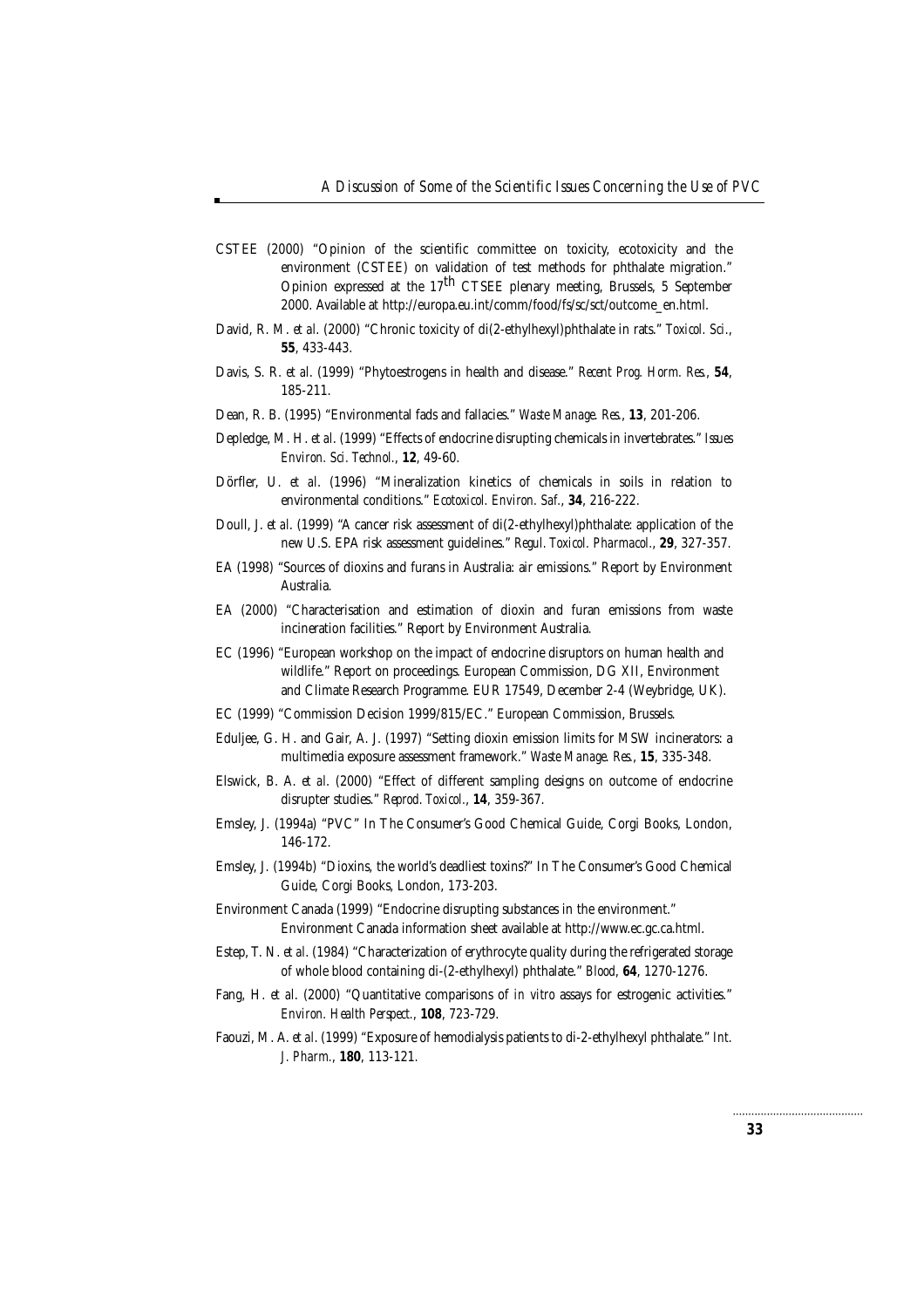Faulkner, R. (2000) Personal communication.

- Fauvarque, J. (1996) "The chlorine industry." *Pure Appl. Chem.*, **68**, 1713-1720.
- Fiala, F. *et al*. (2000) "Migration of di-(2-ethylhexyl)phthalate (DEHP) and diisononyl phthalate (DINP) from PVC articles." *Dtsch. Lebensm. –Rundsch.*, **96**, 51-57.
- Fray, D. J. (1999) "Use of poly(vinyl chloride) as chlorinating agent in recycling of metals." *Plast., Rubber Compos.*, **28**, 327-329.
- Fritsche, S. and Steinhart, H. (1999) "Occurrence of hormonally active compounds in food: a review." *Eur. Food Res. Technol.*, **209**, 153-179.
- Fung, K. Y. *et al*. (1997) "Statistical analysis of the lacI transgenic mouse mutagenicity assay." *Mutat. Res.*, **374**, 21-40.
- Gans, G. (1999) "Health and environmental effects of phthalates." *1999 PVC International Conference Proceedings,* 7-17.
- Geyer, H. (1997) "Considerations on genetic and environmental factors that contribute to resistance or sensitivity of mammals including humans to toxicity of 2,3,7,8 tetrachlorodibenzo-*p*-dioxin (TCDD) and related compounds. Part 1: genetic factors affecting the toxicity of TCDD." *Ecotoxicol. Environ. Saf.*, **36**, 213-230.
- Goll, V. *et al*. (1999) "Comparison of the effects of various peroxisome proliferators on peroxisomal enzyme activities, DNA synthesis, and apoptosis in rat and human hepatocyte cultures." *Toxicol. Appl. Pharmacol.*, **160**, 21-32.
- Grassman, J. A. *et al*. (1998) "Animal models of human response to dioxins." *Environ. Health Perspect. Suppl.*, **106**, 761-775.
- Hansen, O. G. (1999) "PVC in Scandinavia." *Med. Device Technol.*, **10**, 31-33.
- Heffron, J. (1999) "Endocrine disrupters: Are they an insidious risk to health." *Biochemist*, **21**, 28-31.
- Heinze, J. E. and Adams, A. J. (1997) "Endocrine disruptors: beyond the headlines." *Can. Chem. News*, **49**, 17-18.
- Hengstler, J. G. *et al*. (1999) "Interspecies differences in cancer susceptibility and toxicity." *Drug Metab. Rev.*, **31**, 917-970.
- Hirschler, M. M. (1994) "Toxicity of the smoke from PVC materials: new concepts." *Prog. Rubber Plast. Technol.*, **10**, 154-169.
- Hodge, M. (1988) "Di-(2-ethylhexyl)adipate: teratogenicity study in the rat." ICI Central Toxicology Laboratory, Report No. CTL/P/2119.
- Holmes, P. and Phillips, B. (1999) "Human health effects of phytoestrogens." *Issues Environ. Sci. Technol.*, **12**, 109-134.
- Hopfmann, Th. *et al.* (1998) "Organic based stabilizer systems for poly(vinyl chloride) pipes." *Plast., Rubber Compos. Process. Appl.*, **27**, 442-446.
- Humfrey, C. D. N. (1998) "Phytoestrogens and human health effects: weighing up the current evidence." *Nat. Toxins*, **6**, 51-59.
- Humfrey, C. D. N. and Smith, L. L. (1999) "Endocrine disrupting chemicals: the evidence for human health effects." *Endocr. Horm. Toxicol.*, 421-459.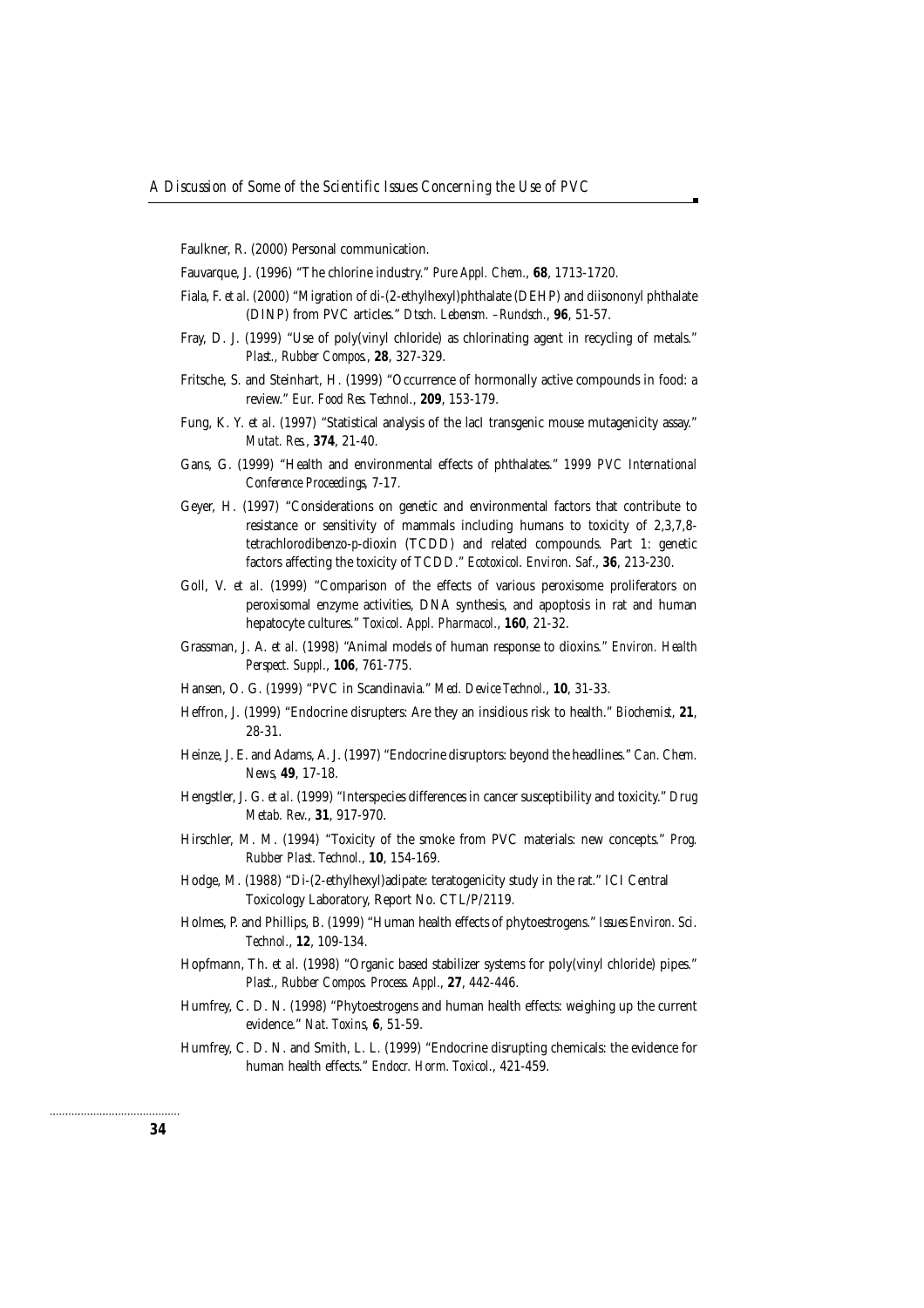- IARC (2000) "IARC monographs on the evaluation of carcinogenic risks to humans" Vol. 77, available at http://193.51.164.11/htdocs/announcements/vol77.htm
- Irvine, D. J. *et al*. (2000) "Fire hazards and some common polymers." *Polym. Degrad. Stab.*, **67**, 383-396.
- IUPAC (1998) "Natural and anthropogenic environmental oestrogens: the scientific basis for risk assessment." *Pure Appl. Chem.*, **70**(9) – an issue of special reports devoted to environmental oestrogens, 1617-1865.
- Jaksland, C. *et al*. (2000) "A new technology for treatment of PVC waste." *Waste Manage.*, **20**, 463-467.
- Jobling, S. *et al*. (1995) "A variety of environmentally persistent chemicals, including some phthalate plasticizers, are weakly estogenic." *Env. Health Perspect.*, **103**, 582-587.
- Jobling, S. (1998) "Natural and anthropogenic environmental estrogens: the scientific basis for risk assessment. Review of suggested testing methods for endocrine-disrupting chemicals." *Pure Appl. Chem.*, **70**, 1805-1827.
- Juberg, D. (2000) "An evaluation of endocrine modulators: implications for human health." *Ecotoxicol. Environ. Saf.,* **45**, 93-105.
- Katami, T. *et al*. (2000) "Formation of dioxins from sodium chloride-impregnated newspapers by combustion." *Bull. Environ. Contam. Toxicol.*, **64**, 372-376.
- Keith, L. H. (1998) "Environmental endocrine disruptors." *Pure Appl. Chem.*, **70**, 2319-2326.
- KEMI (1996) "Additives in PVC; marking of PVC." The Swedish National Chemicals Inspectorate.
- Koop, C. E. *et al*. (1999) "A scientific evaluation of health effects of two plasticisers used in medical devices and toys: a report from the American Council on Science and Health." *Medscape*, June 22, available at http://www.medscape.com/- Medscape/GeneralMedicine/journal/1999/v01.n06/mgm0622.koop/mgm0622.ko op-01.html
- Kuiper, G. G. J. M. *et al*. (1998) "Interaction of estrogenic chemicals and phytoestrogens with estrogen receptor b." *Endocrinology*, **139**, 4252-4263.
- Kurata, Y. *et al*. (1998) "Subchronic toxicity of di(2-ethylhexyl)phthalate in common marmosets: lack of hepatic peroxisome proliferation, testicular atrophy, or pancreatic acinar cell hyperplasia." *Toxicol. Sci.*, **42**, 49-56.
- Lakshmi, S. and Jayakrishnan, A. (1998) "Migration resistant, blood-compatible plasticized polyvinyl chloride for medical and related applications." *Artif. Organs*, **22**, 222- 229.
- Langer, J. and Sang, S. (1997) "Endocrine disruption: cause for concern, cause for action." *Can. Chem. News*, **49**, 16-17.
- Latruffe, N. *et al*. (1995) "Peroxisomes and hepatotoxicity." *Comp. Haematol. Int.*, **5**, 189-195.
- Li, L.-H. *et al*. (1998) "Effects of relatively low levels of mono-(2-ethylhexyl) phthalate on cocultured Sertoli cells and gonocytes from neonatal rats." *Toxicol. Appl. Pharmacol.*, **153**, 258-265.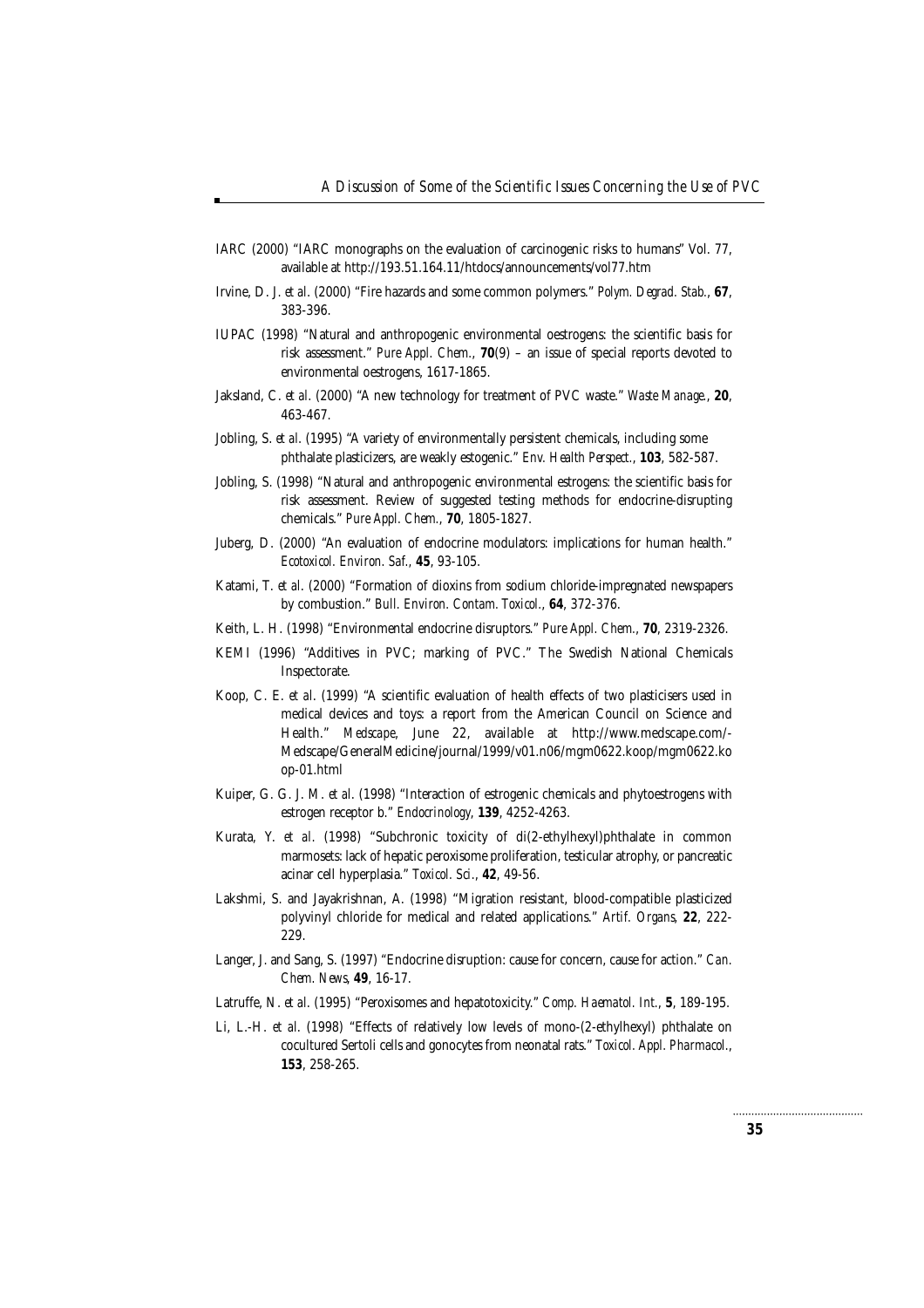- Liem, A. K. D. *et al*. (2000) "Exposure of populations to dioxins and related compounds." *Food Addit. Contam.*, **17**, 241-259.
- Loff, S. *et al*. (2000) "Extraction of plasticizer from PVC-infusion lines for newborn intensive care units." *Z. Ernaehrungsoekol.*, **1**, 19-24. English translation.
- Lohmann, R. and Jones, K. C. (1999) "Evidence that diffuse domestic burning is an important source of PCDD/Fs and co-PCBs." *Organohalogen Compd.*, **41**, 1-5.
- Maczka, C. *et al*. (2000) "Evaluating impacts of hormonally active agents in the environment." *Environ. Sci. Technol.*, **34**, 136A-141A.
- Mazur, W. and Adlercreutz, H. (1998) "Natural and anthropogenic environmental estrogens: the scientific basis for risk assessment. Naturally occurring oestrogens in food." *Pure Appl. Chem.*, **70**, 1759-1776.
- Meharg, A. A. (1994) "Inputs of pollutants into the environment from large-scale plastics fires." *Toxicol. Ecotoxicol. News*, **1**, 117-121.
- Menditto, A. and Turrio-Baldassarri, L. (1999) "Environmental and biological monitoring of endocrine disrupting chemicals." *Chemosphere*, **39**, 1301-1307.
- Menges, G. (1996) "PVC recycling management." *Pure Appl. Chem.*, **68**, 1809-1822.
- Mersiowsky, I. *et al*. (1999) "Long term behaviour of poly(vinyl chloride) products under soil buried and landfill conditions." *Plast., Rubber Compos.*, **28**, 321-326.
- Mesch, K. A. and Kugele, T. G. (1992) "Use of organotin stabilizers-risk assessment analysis." *J. Vinyl Technol.*, **14**, 131-134.
- Møller, S. *et al*. (1995) "Environmental aspects of PVC." Report, Environmental Project no. 313, Danish Environmental Protection Agency.
- Moore, N. P. (2000) "The oestrogenic potential of the phthalate esters." *Reprod. Toxicol.*, **14**, 183-192.
- Mukerjee, D. (1998) "Health impact of polychlorinated dibenzo-*p*-dioxins: a critical review." *J. Air Waste Manage. Assoc.*, **48**, 157-165.
- Mylchreest, E. *et al*. (1998) "Male reproductive tract malformations in rats following gestational and lactational exposure to di(*n*-butyl) phthalate: an antiandrogenic mechanism?" *Toxicol. Sci.*, **43**, 47-60.
- Nakai, M. *et al*. (1999) "Binding characteristics of dialkyl phthalates for the estrogen receptor." *Biochem. Biophys. Res. Commun.*, **254**, 311-314.
- Naturvårdsverket (1996) "PVC waste utilisation." The Swedish National Environment Protection Board.
- Neuberger, M. *et al*. (1999) "Persistent health effects of dioxin contamination in herbicide production." *Environ. Res.*, **81**, 206-214.
- Neubert, D. *et al.* (1999) "Effects of dioxins in humans and correlation with animal data." *Organohalogen Compd.*, **42**, 205-212.
- NICNAS (1998) "Endocrine disrupting chemicals. An information paper." National Industrial Chemicals Notification and Assessment Scheme. Available at http://www.nohsc.gov.au/nicnas/pubspechem.htm.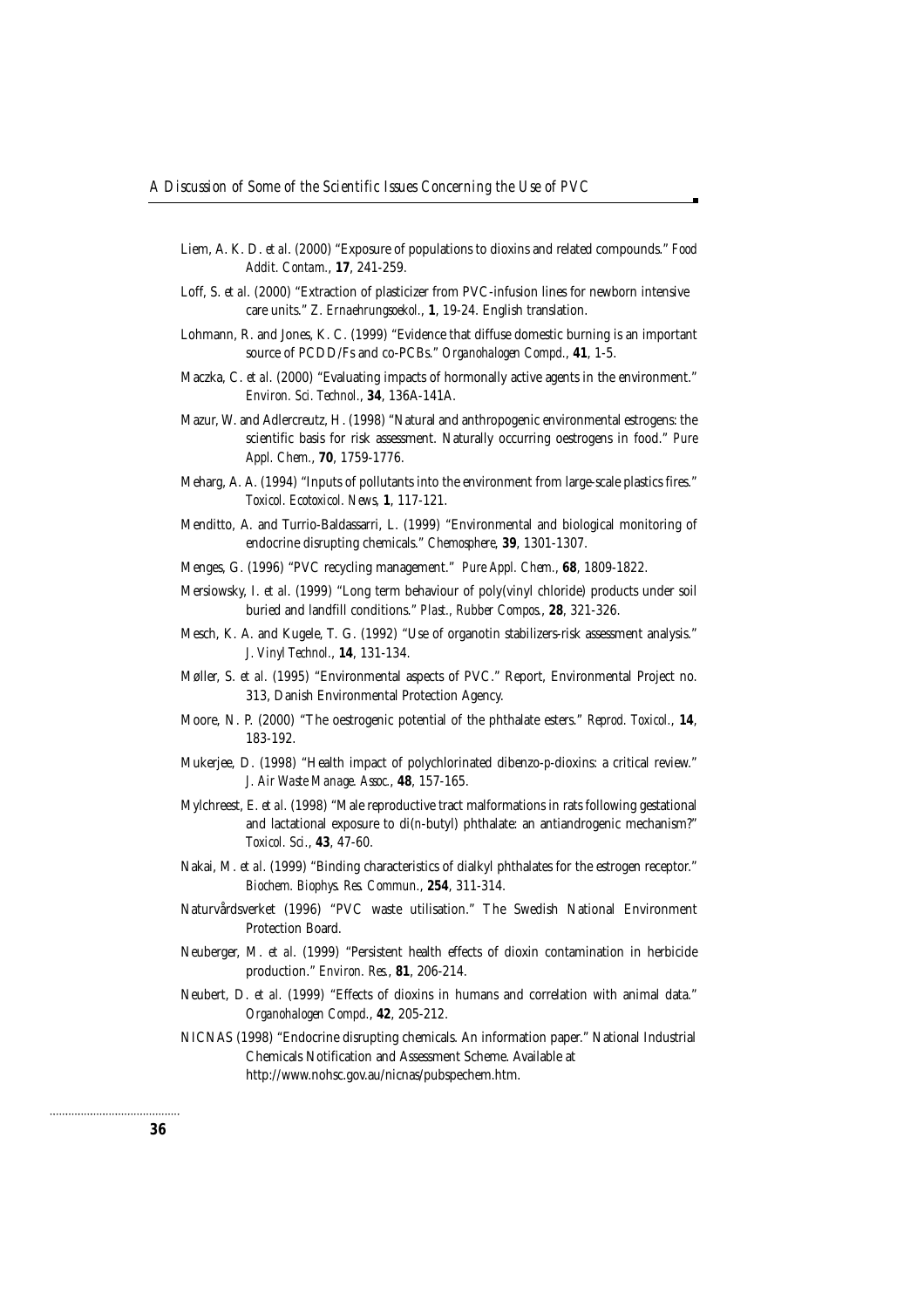- Okino, S. T. and Whitlock, J. P., Jr. (2000) "The aromatic hydrocarbon receptor, transcription, and endocrine aspects of dioxin action." *Vitam. Horm.*, **59**, 241-264.
- Olie, K. *et al*. (1998) "Metals as catalysts during the formation and decomposition of chlorinated dioxins and furans in incineration processes." *J. Air Waste Manage. Assoc.*, **48**, 101- 105.
- Paganetto, G. *et al*. (2000) "Endocrine-disrupting agents on healthy human tissues." *Pharmacol. Toxicol.*, **86**, 24-29.
- Parmar, D. *et al*. (1986) "Effect of di(2-ethylhexyl) phthalate (DEHP) on spermatogenesis in adult rats." *Toxicology*, **42**, 47-55.
- Parmar, D. *et al*. (1987) "Effect of testosterone on the testicular atrophy caused by di(2-ethylhexyl) phthalate (DEHP)." *Toxicol. Lett.*, **36**, 297-308.
- Parmar, D. and Seth, P. K. (1997) "Phthalic acid esters and liver." *Liver Environ. Xenobiot.*, 72- 91.
- Patrolecco, L. *et al*. (2000) "Distribution of environmental estrogens. State of the art and need for research." *Inquinamento*, **42**, 66-70. English translation
- Perena Conde, J. M. (1997) "Applications of poly(vinyl chloride) (PVC) in construction and interior equipment. Is there a risk of environmental deterioration?" *Rev. Plast. Mod.*. **73**, 551-556. English translation.
- Petersen, J. H. and Breindahl, T. (1998) "Specific migration of di-(2-ethylhexyl)adipate (DEHA) from plasticized PVC film: results from an enforcement campaign." *Food Addit. Contam.*, **15**, 600-608.
- Phillips, B. and Harrison, P. (1999) "Overview of the endocrine disrupters issue." *Issues Environ. Sci. Technol.*, **12**, 1-26.
- Poellinger, L. (2000) "Mechanistic aspects-the dioxin (aryl hydrocarbon) receptor." *Food Addit. Contam.*, **17**, 261-266.
- Prognos (1999) "Sustainability of PVC products." Prognos study. Available at http://www.prognos.ch.
- Pugh, G., Jr. *et al*. (2000) "Effects of di-isononyl phthalate, di-2-ethylhexyl phthalate, and clofibrate in cynomolgus monkeys." *Toxicol. Sci.*, **56**, 181-188.
- Purchase, I. F. H. (1999) "Ethical review of regulatory toxicology guidelines involving experiments on animals: the example of endocrine disrupters." *Toxicol. Sci.*, **52**, 141- 147.
- Qi, C. *et al*. (2000) "Peroxisome proliferator-activated receptors, coactivators, and downstream targets." *Cell Biochem. Biophys.*, **32**, 187-204.
- Rappe, C. (1996) "Sources and environmental concentrations of dioxins and related compounds." *Pure Appl. Chem.*, **68**, 1781-1789.
- Rappe, C. *et al*. (1999) "Natural formation a neglected source of polychlorinated dioxins and dibenzofurans." *Organohalogen Compd.*, **43**, 249-253.
- Reusser, L. (1998) "Life cycle assessment of pipeline systems." A report for the Verband der Chemischen Industrie.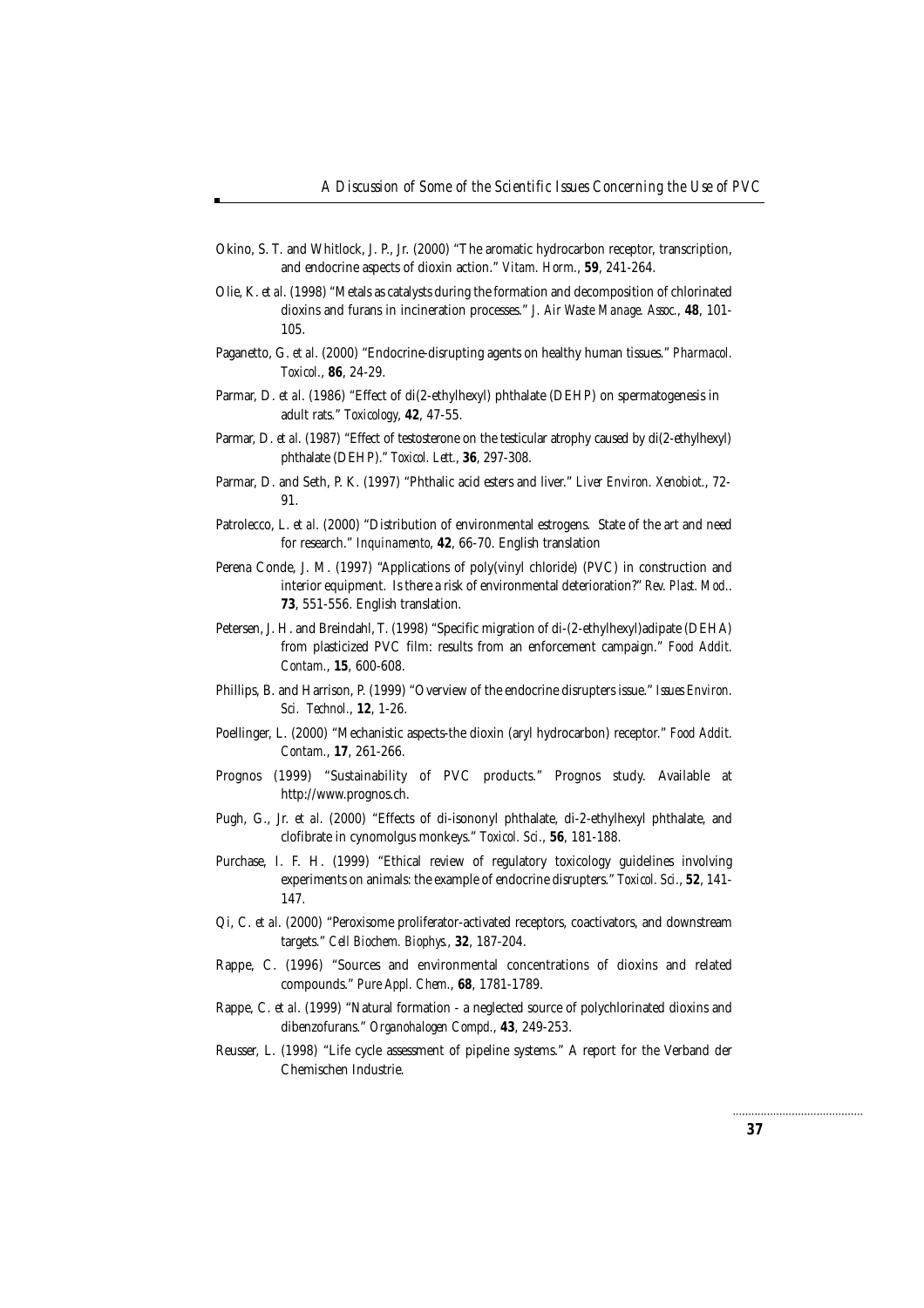- Rigo, H. G. and Chandler, A. J. (1996) "Is there a strong dioxin/chlorine link in commercial scale systems?" *Organohalogen Compd.*, **27**, 56-61.
- Risebrough, R. W. (1999) "'Endocrine disruption' and the 'wildlife connection'." *Human Ecolog. Risk Assess.*, **5**, 869-883.
- Rollerova, E. and Urbancíková, M. (1999) "Estrogenic potential of environmental compounds." *Biologia (Bratislava)*, **54**, 625-634.
- Rossi, M. (2000) "Neonatal exposure to DEHP (di-2-ethylhexyl phthalate) and opportunities for prevention." Report by Health Care Without Harm.
- Ruokojärvi, P. *et al*. (2000) "Toxic chlorinated and polyaromatic hydrocarbons in simulated house fires." *Chemosphere*, **41**, 825-828.
- Sadik, O. A. and Witt, D. M. (1999) "Monitoring endocrine-disrupting chemicals." *Environ. Sci. Technol.*, **33**, 368A-374A.
- Safe, S. *et al*. (1998) "Methods for xenoestrogen testing." *Toxicol. Lett.*, **102-103**, 665-670.
- Safe, S and Gaido, K. (1998) "Phytoestrogens and anthropogenic estrogenic compounds." *Environ. Toxicol. Chem.*, **17**, 119-126.
- Safe, S. (1999) "Endocrine disruptors and human health an update." *Organohalogen Compd.*, **42**, 15-18.
- Santti, R. *et al*. (1998) "Phytoestrogens: potential endocrine disruptors in males." *Adv. Mod. Environ. Toxicol.*, **24**, 263-280.
- Schecter, A. and Olson, J. (1997) "Cancer risk assessment using blood dioxin levels and daily dietary TEQ intake in general populations of industrial and non-industrial countries." *Chemosphere*, **34**, 1569-1577.
- Scheirs, J. (1998) "Polymer recycling. Science, technology and applications." John Wiley, West Sussex.
- Sharpe, M. (2000) "Phthalates: a ban too far?" *J. Environ. Monit.*, **2**, 4N-7N.
- Sharpe, R. M. (1998) "Natural and anthropogenic environmental estrogens: the scientific basis for risk assessment. Environmental oestrogens and male fertility." *Pure Appl. Chem.*, **70**, 1685-1701.
- Shashoua, Y. (2000) "Permanence of plasticizers in polyvinylchloride objects in the museum environment." *Polym. Prepr.*, **41**, 1796-1797.
- Singh, A. R. *et al*. (1973) "Embryonic-fetal toxicity and teratogenic effects of adipic acid esters in rats." *J. Pharm. Sci.*, **62**, 1596-1600.
- Sjöeberg, P. *et al*. (1985) "Effects of repeated intravenous infusions of the plasticizer di(2 ethylhexyl) phthalate in young male rats." *Arch. Toxicol.*, **58**, 78-83.
- Smit *et al*. (1994) "Environmental aspects of PVC in packaging materials." With an annex on PVC incineration and dioxins. Report 2445/U94, TNO-KRI, Delft, the Netherlands.
- Smith, R. (1996) "The environmental aspects of the use of PVC in building products." CSIRO Division of Chemicals and Polymers.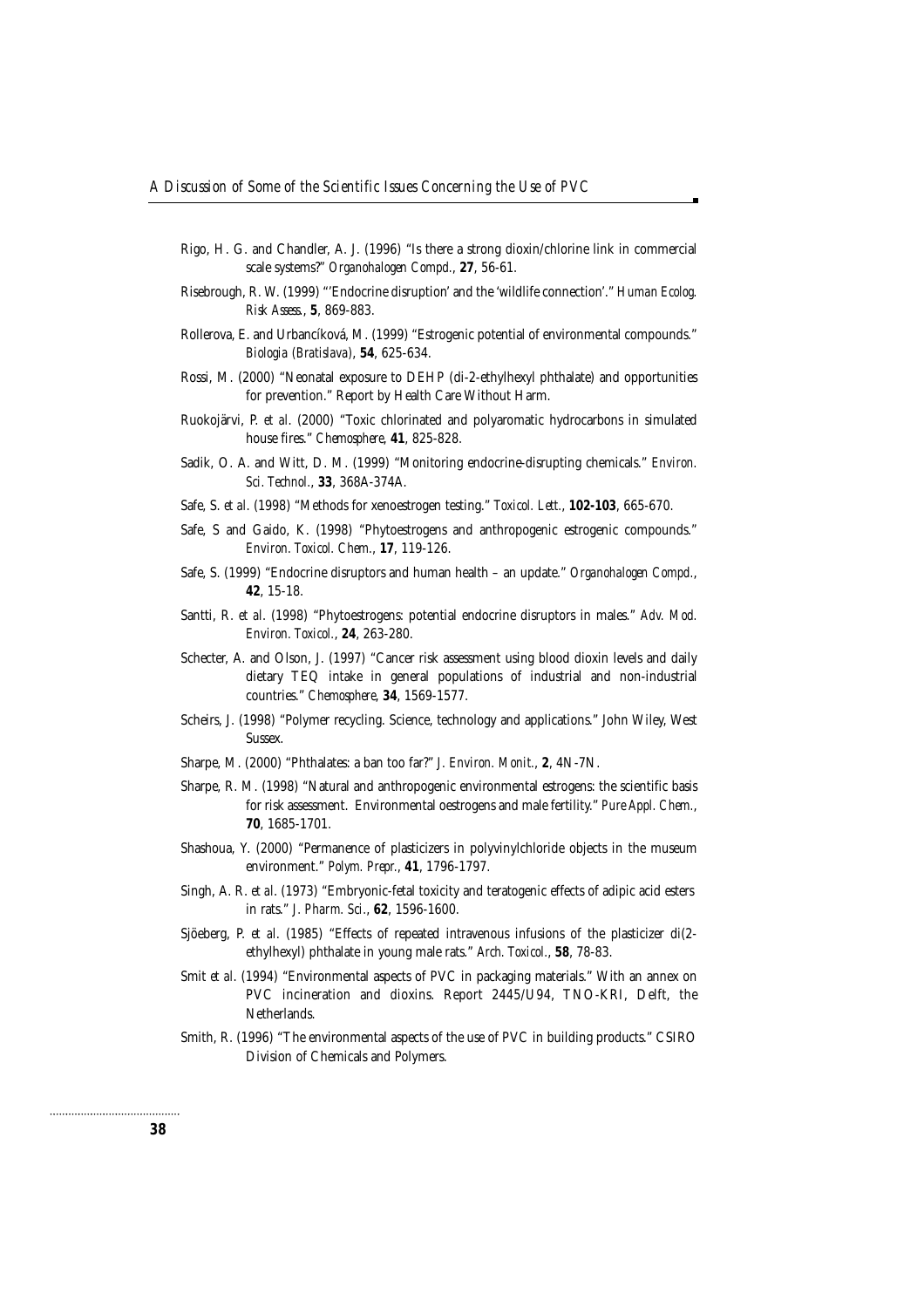- Smith, R. (1998) "The environmental aspects of the use of PVC in building products. Second Edition." CSIRO Molecular Science.
- Solomon, K. (1998) "Endocrine-modulating substances in the environment: the wildlife connection." *Int. J. Toxicol.*, **17**, 159-172.
- Spindler, E.-J. (1997) "Are dioxins important carcinogens in thermal processes?" *Organohalogen Compd.*, **34**, 167-171.
- Staples, C. A. *et al*. (1997a) "The environmental fate of phthalate esters: a literature review." *Chemosphere*, **35**, 667-749.
- Staples, C. A. *et al*. (1997b) "Aquatic toxicity of eighteen phthalate esters." *Environ. Toxicol. Chem.*, **16**, 875-891.
- Staples, C. A. *et al*. (2000) "A risk assessment of selected phthalate esters in North American and Western European surface waters." *Chemosphere*, **40**, 885-891.
- Sumpter, J. (1998) "Xenoendocrine disrupters environmental impacts." *Toxicol. Lett.,* **102- 103**, 337-342.
- Swedish EPA (1996) "Disposal of PVC waste." Report 4594, Swedish Environmental Protection Agency.
- Takasuga, T. *et al*. (2000) "Formation of dioxins (PCDDs/PCDFs) by dioxin-free fly ash as a catalyst and relation with several chlorine-sources." *Chemosphere*, **40**, 1003-1007.
- Taucher, J. A. *et al*. (1992) "Levels of polychlorinated dibenzo-*p*-dioxins and polychlorinated dibenzofurans in ambient urban air in Sydney, Australia." *Chemosphere*, **25**, 1361- 1365.
- Taylor, M. R. and Harrison, P. T. C. (1999) "Ecological effects of endocrine disruption: current evidence and research priorities." *Chemosphere*, **39**, 1237-1248.
- Thomas, N. L. and Harvey, R. J. (1999) "Formulating rigid PVC to optimise flame retardancy and smoke suppression." *Polym. Polym. Compos.*, **7**, 545-553.
- Truss, R. W. and O'Donnell, J. H. (1998) "Plastics recycling: an Australian overview." *Macromol. Symp.* **135**, 345-358.
- Tukker, A. (1995) "PVC in Europe: environmental concerns, measures, and market." TNO report to the Commission of the European Communities.
- Tukker, A. (1998) "Uncertainty in life cycle impact assessment of toxic releases. Practical experiences – arguments for a reductionalistic approach? Impact of toxic releases in a substance flow analysis for PVC in Sweden." *Int. J. Life Cycle Assess.*, **3**, 246-258.
- Turner, K. J. and Sharpe, R. M. (1997) "Environmental oestrogens present understanding." *Rev. Reprod.*, **2**, 69-73.
- Tyler, C. *et al.* (1998) "Endocrine disruption in wildlife: a critical review of the evidence." *Crit. Rev. Toxicol.*, **28**, 319-361.
- UBA (1999) "Areas of action and criteria for a preventative sustainable substance control policy using PVC as an example." English translation. The German Federal Environmental Agency.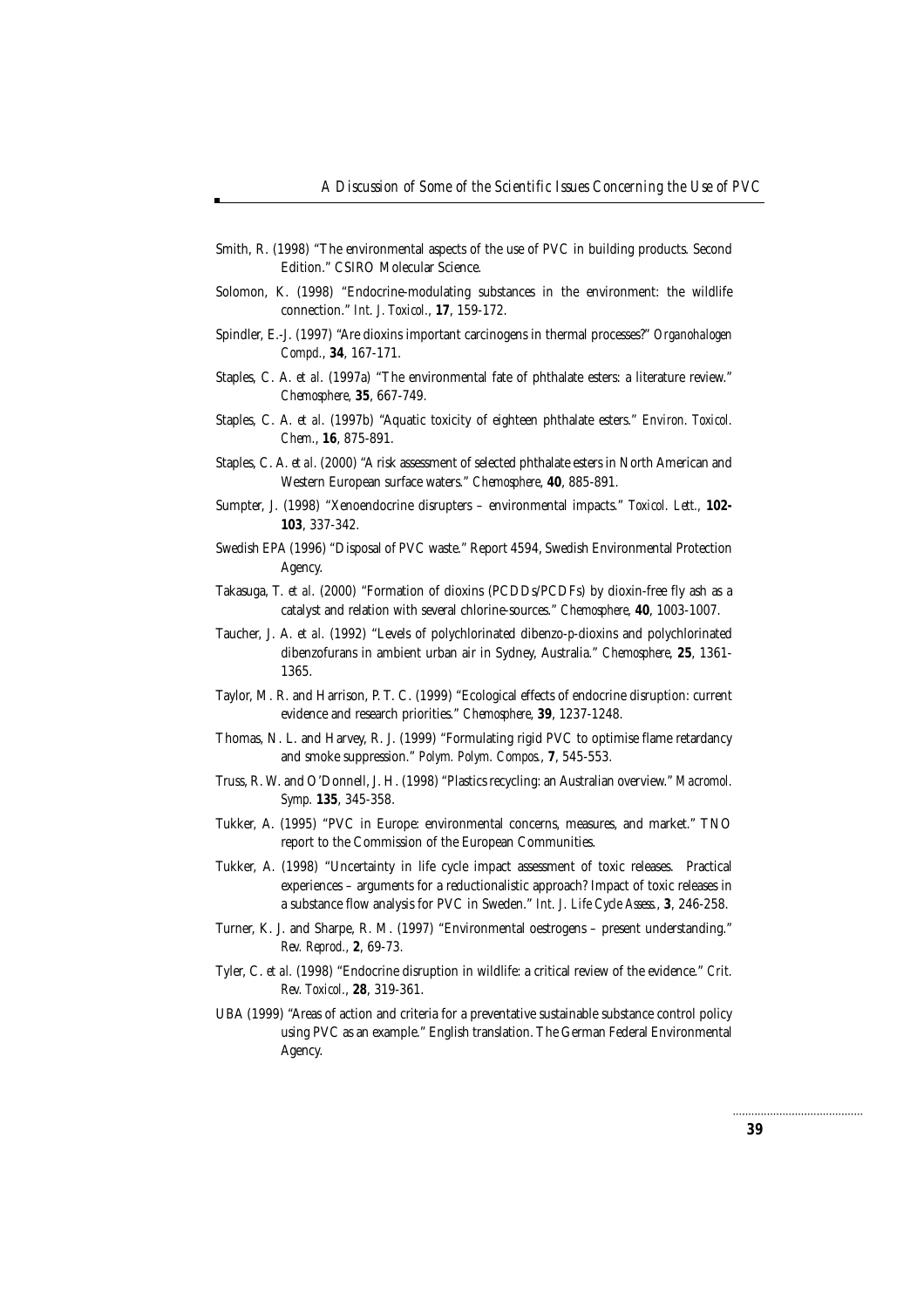- UNEP (1999) "Dioxin and furan inventories. National and regional emissions of PCDD/PCDF." Report by the United Nations Environment Programme Chemicals.
- Van den Berg, M. *et al*. (2000) "Human risk assessment and TEFs." *Food Addit. Contam.*, **17**, 347-358.
- Van Leeuwen, F. X. R. *et al*. (2000) "Dioxins: WHO's tolerable daily intake (TDI) revisited." *Chemosphere*, **40**, 1095-1101.
- Van der Kraak, G. (1998) "Natural and anthropogenic environmental estrogens: the scientific basis for risk assessment. Observations of endocrine effects in wildlife with evidence of their causation." *Pure Appl. Chem.*, **70**, 1785-1794.
- Vos, J. G. *et al*. (2000) "Health effects of endocrine-disrupting chemicals on wildlife, with special reference to the European situation." *Crit. Rev. Toxicol.*, **30**, 71-133.
- VROM (1998) "Position paper of the Netherlands on PVC." The Dutch Ministry of Housing, Spatial Planning, and the Environment.
- Wagrowski, D. M. and Hites, R. A. (2000) "Insights into the global distribution of polychlorinated dibenzo-*p*-dioxins and dibenzofurans." *Environ. Sci. Technol.*, **34**, 2952-2958.
- Wallace, D. (1999) "Consumer exposures to plasticizers and other migrants." *Organohalogen Compd.*, **44**, 285-288.
- Ward, M. S. *et al*. (1997) "Lead poisoning in an electrician: a bad substitute for a bad habit." *Med. J. Aust.*, **166**, 23-24.
- Webb, J. S. *et al*. (1999) "Plasticizers increase adhesion of the deteriogenic fungus *Aureobasidium pullulans* to polyvinyl chloride." *Appl. Environ. Microbiol.*, **65**, 3575-3581.
- Weber, R. and Vreeburg, J. (1998) "Natural and anthropogenic environmental estrogens: the scientific basis for risk assessment. Bias and confounding in studies of sperm counts." *Pure Appl. Chem.,* **70**, 1703-1711.
- WHO (1998) "Assessment of the health risk of dioxins: re-evaluation of the Tolerable Daily Intake (TDI)." World Health Organisation Consultation, May 25-29 1998, Available at http://www.who.int/fsf/Chemcialcontaminants/index2.htm.
- Wilkie, P. J., *et al*. (1996) "The contribution of domestic sources to levels of key organic and inorganic pollutants in sewage - the case of Melbourne, Australia." *Water Sci. Technol.*, **34**, 63-70.
- Wilkinson, C. and Lamb, J., IV (1999) "The potential health effects of phthalate esters in children's toys: a review and risk assessment." *Regul. Toxicol. Pharmacol.,* **30**, 140-155.
- Wittsiepe, J. *et al.* (2000) "Decrease of PCDD/F levels in human blood trend analysis for the German population, 1991-1996." *Environ. Res.,* **83**, 46-53.
- Woodward, K. N. *et al*. (1986) "Review of the toxicity of the esters of o-phthalic acid (phthalate esters)." *Toxic. Rev.*, **14**, 183 pp.
- Wolf, R. and Kaul, B. L. (1992) "Plastics, additives." In Ullmann's Encyclopedia of Industrial Chemistry, Vol. A20, VCH, 459-507.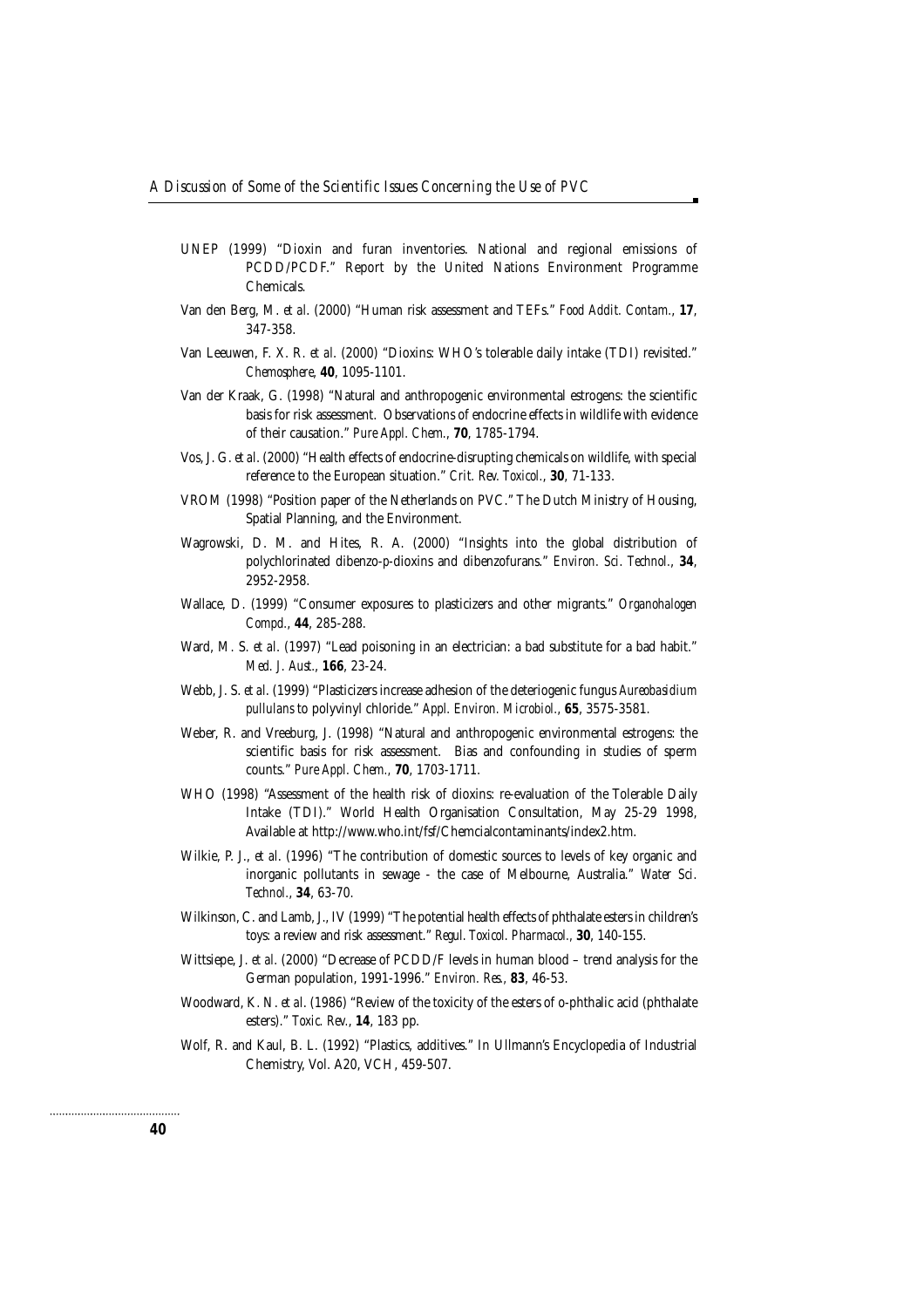- Yin, H. Q. *et al*. (1999) "Blood interactions with plasticized poly(vinyl chloride): relevance of plasticizer selection." *J. Mater. Sci.: Mater. Med.*, **10**, 527-531.
- Yli-Keturi, N. *et al*. (1999) "Urea as PCDD/F inhibitor in incineration of RDF." *Organohalogen Compd.*, **41**, 311-314.
- Yoshioka, T. *et al*. (2000) "Chemical recycling of rigid-PVC by oxygen oxidation in NaOH solutions at elevated temperatures." *Polym. Degrad. Stab.*, **67**, 285-290.
- Younes, M. (1999) "Specific issues in health risk assessment of endocrine disrupting chemicals and international activities." *Chemosphere*, **39**, 1253-1257.
- Zacharewski, T. R. *et al*. (1998) "Examination of the *in vitro* and *in vivo* estrogenic activities of eight commercial phthalate esters." *Toxicol. Sci.*, **46**, 282-293.
- Zhao, X. and Courtney, J. M. (1999) "Influence on blood of plasticized polyvinyl chloride: significance of the plasticizer." *Art. Organs*, **23**, 104-107.

Zimpleman, J. M. (1999) "Dioxin, not doomsday." *J. Chem. Educ.*, **76**, 1662-1666.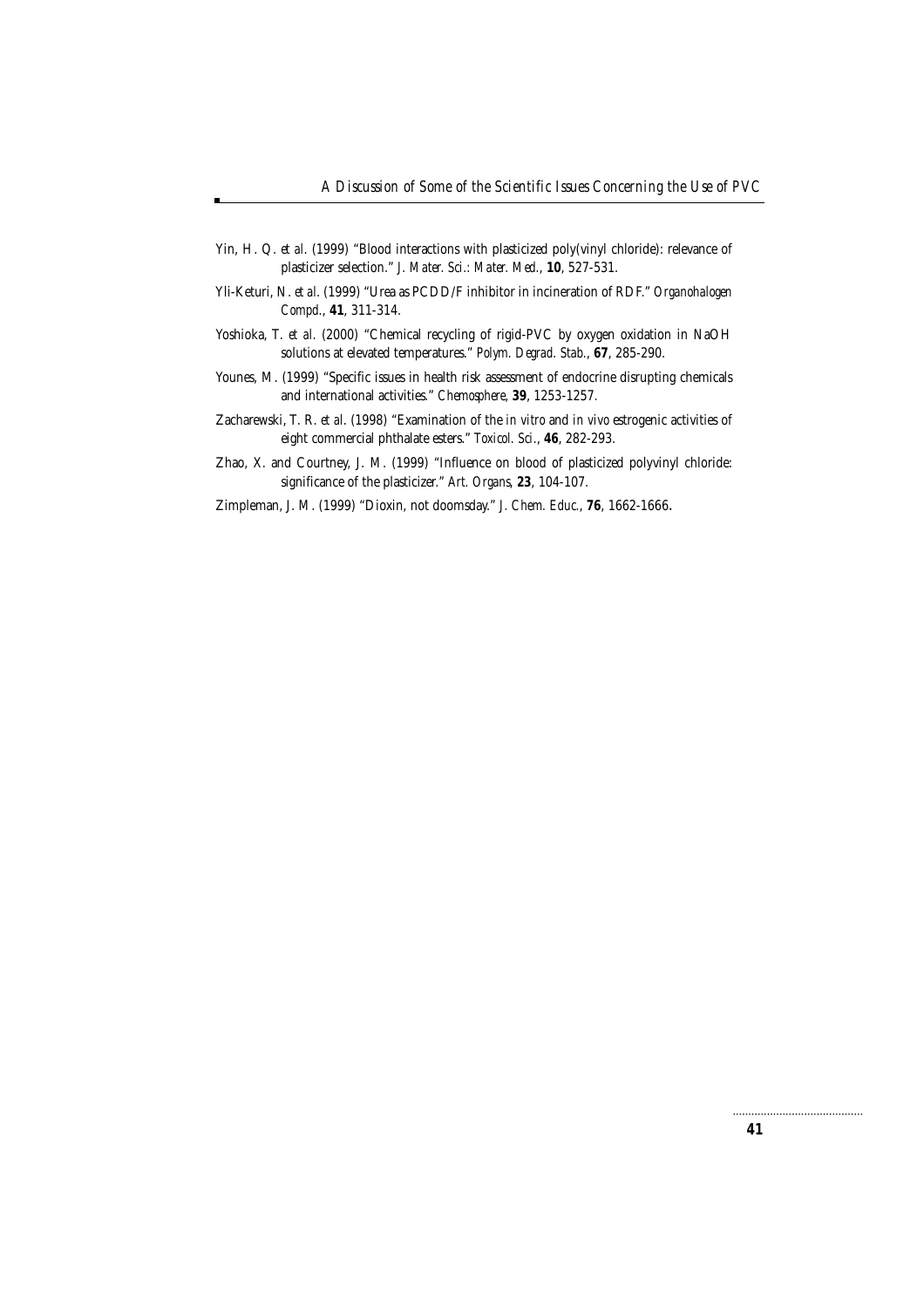a,

# **12. GLOSSARY**

| BBP            | Butyl benzyl phthalate                                             |
|----------------|--------------------------------------------------------------------|
| CERHR          | Center for the Evaluation of Risks to Human Reproduction           |
| Ca             | Calcium                                                            |
| CO             | Carbon monoxide                                                    |
| <b>CSIRO</b>   | Commonwealth Scientific and Industrial Research Organisation       |
| DBP            | Dibutyl phthalate                                                  |
| DDT            | Chlorinated insecticide                                            |
| DEHA           | Di-2-ethylhexyl adipate                                            |
| DEHP           | Di-2-ethylhexyl phthalate                                          |
| DIDP           | Diisodecyl phthalate                                               |
| DINP           | Diisononyl phthalate                                               |
| <b>EDC</b>     | Ethylene dichloride or 1,2-dichloroethane                          |
| <b>FEA/UBA</b> | German Federal Environment Agency                                  |
| HCl            | Hydrogen chloride                                                  |
| <b>HDPE</b>    | High-density polyethylene                                          |
| LCA            | Life cycle analysis                                                |
| MSW            | Municipal solid waste                                              |
| PAH            | Polycyclic aromatic hydrocarbon                                    |
| PCB            | Polychlorinated biphenyl                                           |
| PCDD           | Polychlorinated dibenzo-p-dioxin                                   |
| <b>PCDF</b>    | Polychlorinated dibenzofuran                                       |
| PET            | Polyethylene terephthalate                                         |
| <b>PMMA</b>    | Polymethyl methacrylate                                            |
| PP             | Polypropylene                                                      |
| pPVC           | Plasticised or flexible PVC                                        |
| PS             | Polystyrene                                                        |
| <b>PVC</b>     | Poly(vinyl chloride)                                               |
| TCDD           | 2,3,7,8-Tetrachlorodibenzo-p-dioxin                                |
| TDI            | Tolerable Daily Intake                                             |
| TEF            | Toxic Equivalence Factor                                           |
| TEq or TEQ     | Toxic Equivalency Quotient (unit of toxicity for a dioxin mixture) |
| uPVC           | Unplasticised or rigid PVC                                         |
| <b>US EPA</b>  | United States Environment Protection Agency                        |
| UV             | Ultra-violet radiation                                             |
| <b>VCM</b>     | Vinyl chloride monomer                                             |
| <b>WHO</b>     | World Health Organisation                                          |
| Zn             | Zinc                                                               |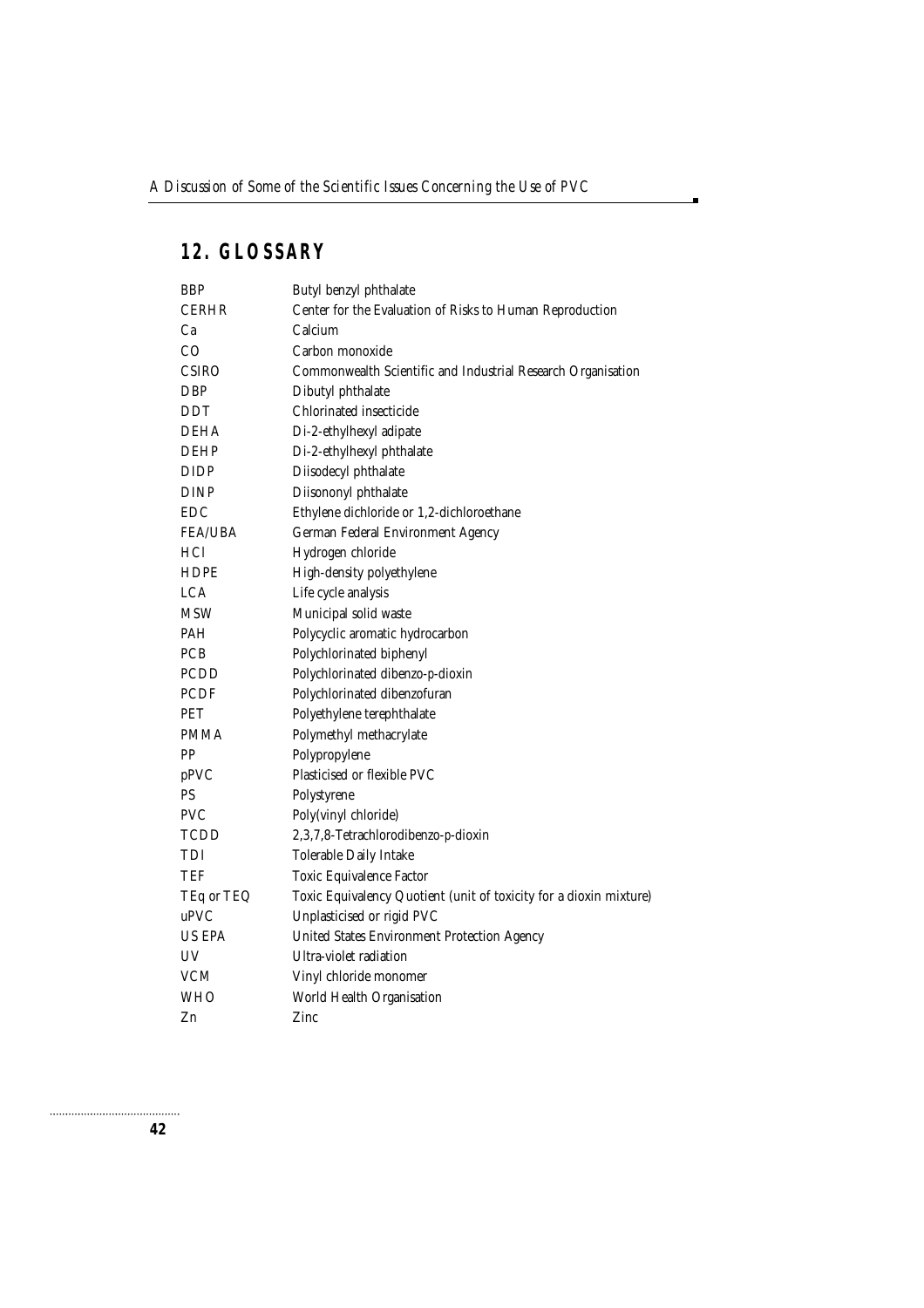∞ Changes in the understanding of the relative toxicity of individual PCDD/F congeners has led to the situation where several different TEQs definitions have been employed over the years. Thus TEQ-(NATO), (i)-TEQ or I-TEQ (International) and the new WHO TEQ have been used at different times (van den Berg *et al*. 2000; van Leeuwen *et al*. 2000).

 $\Delta$  Taucher  $\emph{et al.}$  use the NATO TEQ whilst Lohmann and Jones use the international TEQ.

 $\Diamond$  Recently, the NSW EPA licensed an Australian company to commission a MSW-type incinerator in Wollongong which utilises new technology that significantly reduces dioxin emissions.